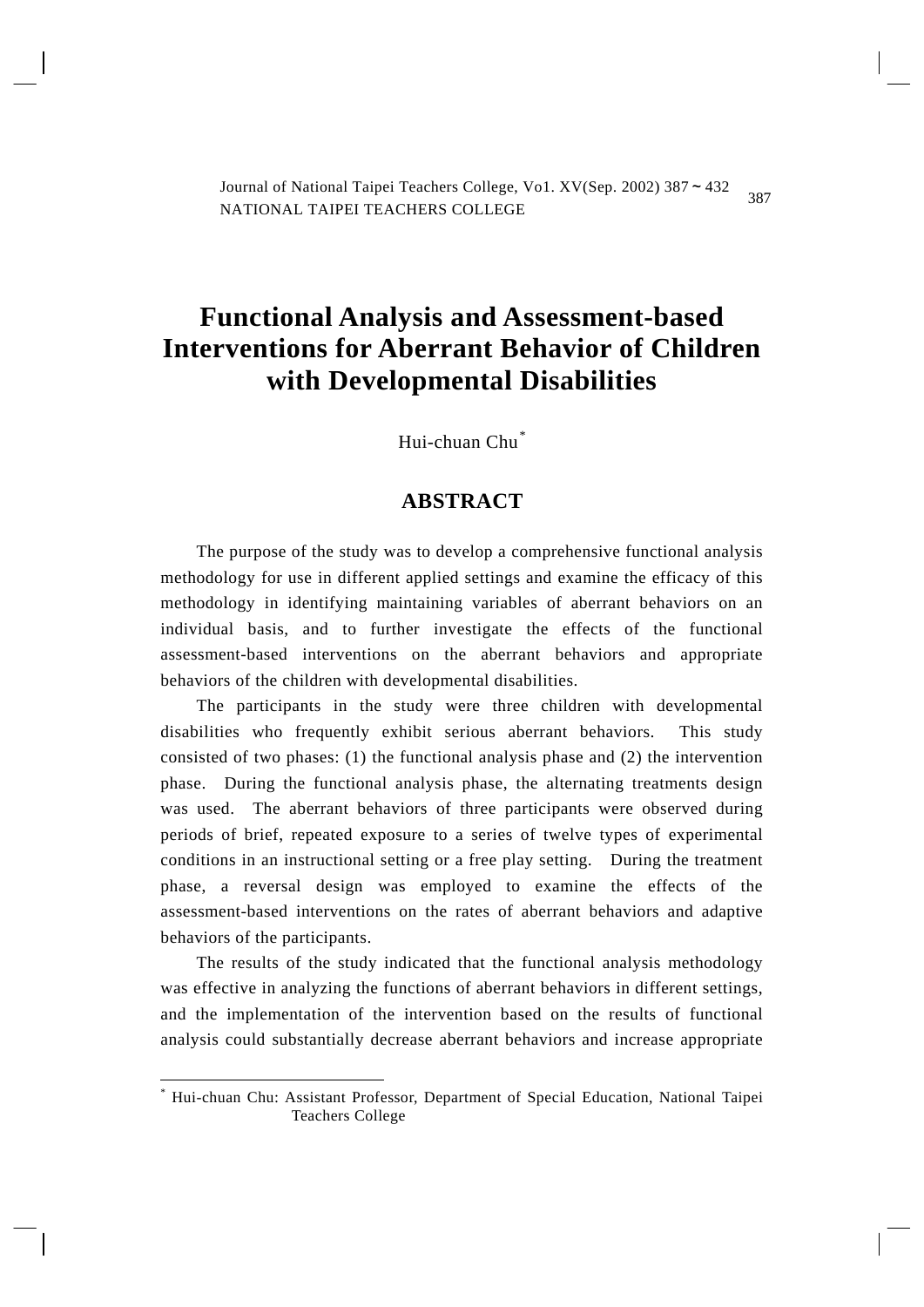behaviors. The findings of this study could serve as a basis for the continued refining of functional analysis methodology, and led to a better understanding of the functional properties of aberrant behaviors on an individual basis and the development of more effective interventions for increasing appropriate behaviors and reducing aberrant behaviors.

# **Key words: Functional Analysis, Developmental Disabilities, Aberrant Behaviors, Intervention Strategies**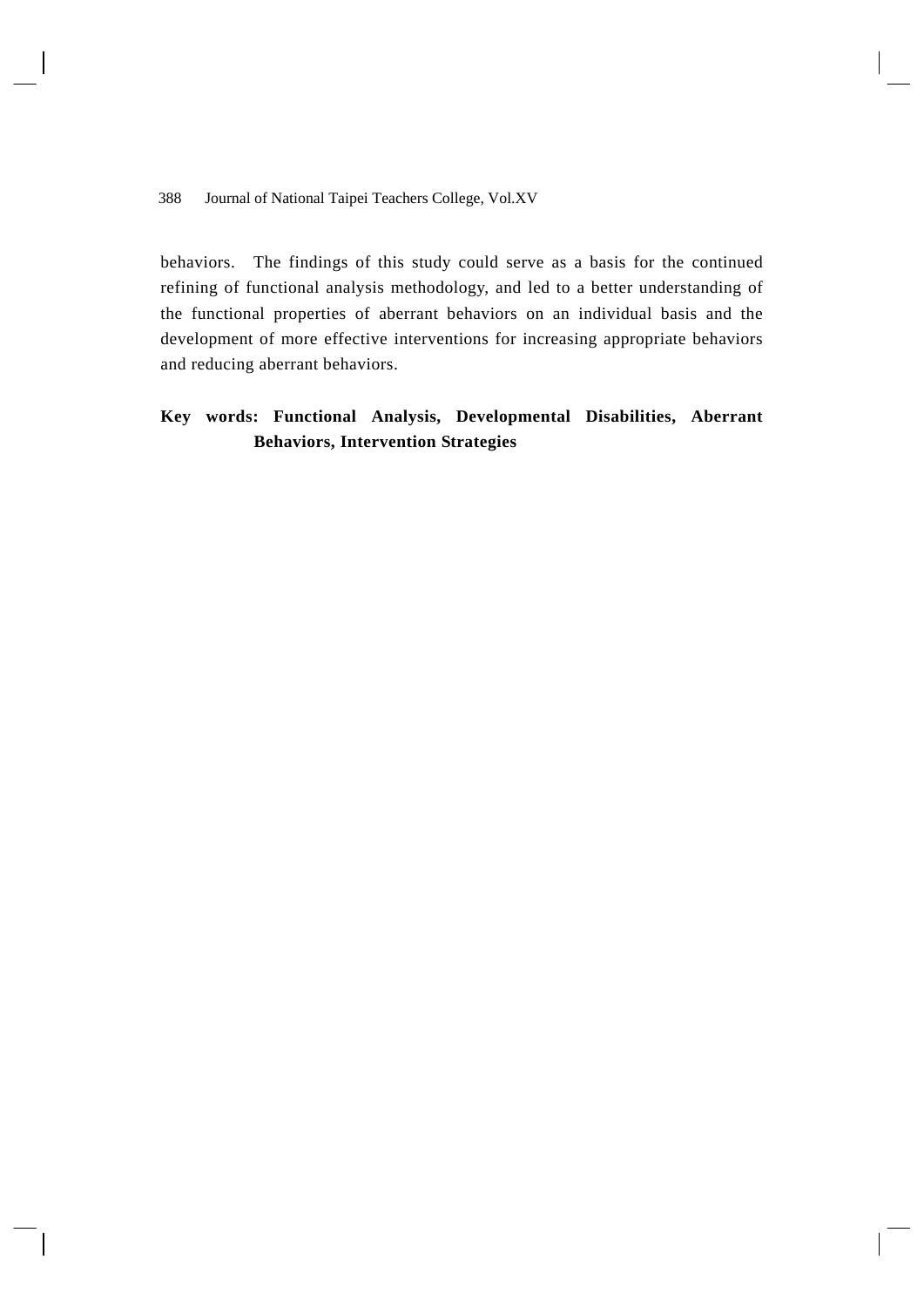389 National Taipei Teachers College Vol.  $\frac{V}{V}$   $\frac{V}{V}$  (Sep. 2002) 387  $\approx$  432 Journal of National Taipei Teachers College, Vo1. XV(Sep. 2002) 387~432 NATIONAL TAIPEI TEACHERS COLLEGE

# **Functional Analysis and Assessment-based Interventions for Aberrant Behavior of Children with Developmental Disabilities**

Hui-chuan Chu[\\*](#page-2-0)

# **INTRODUCTION**

Aberrant behaviors such as stereotypy, self-injury, and aggression are among the most prevalent behavior disorders observed in children with developmental disabilities (Harris, 1993; Sigafoos & Saggers, 1995). Available data suggest that as many as 40% to 60% of these individuals exhibit stereotypic behavior, 6.5% to 40% emit self-injurious behavior, and 14% to 38% exhibit aggressive and destructive behaviors (e.g., Bodfish, Crawford, Powell, Parker, Golden, & Lewis, 1995; Griffen, Williams, Stark, Altmeyer, & Mason, 1986; Jacobson, 1982; Murphy, Macdonald, Hall, & Oliver, 2000). Aberrant behavior represents a major obstacle to the habilitation of individuals with developmental disabilities (Meyer & Evans, 1989), and is the single most important factor leading to institutionalization or placement in a more restricted setting (Harris, 1993; Eyman, O'Connor, Tarjan, & Justine, 1972). Thus, a large portion of interventions for children with developmental disabilities is justifiably concerned with treatment of problem behaviors that are serious enough to jeopardize the safety and effective functioning of these children.

Recent studies on interventions for aberrant behaviors have focused on an understanding of the function of aberrant behavior for an individual (Neef  $\&$ Iwata, 1994). There is strong evidence that knowledge of the variables controlling a variety of topographies of aberrant behavior including self-injury, aggression, pica, and stereotyped behavior can lead to more effective

1

<span id="page-2-0"></span><sup>\*</sup> Hui-chuan Chu: Assistant Professor, Department of Special Education, National Taipei Teachers College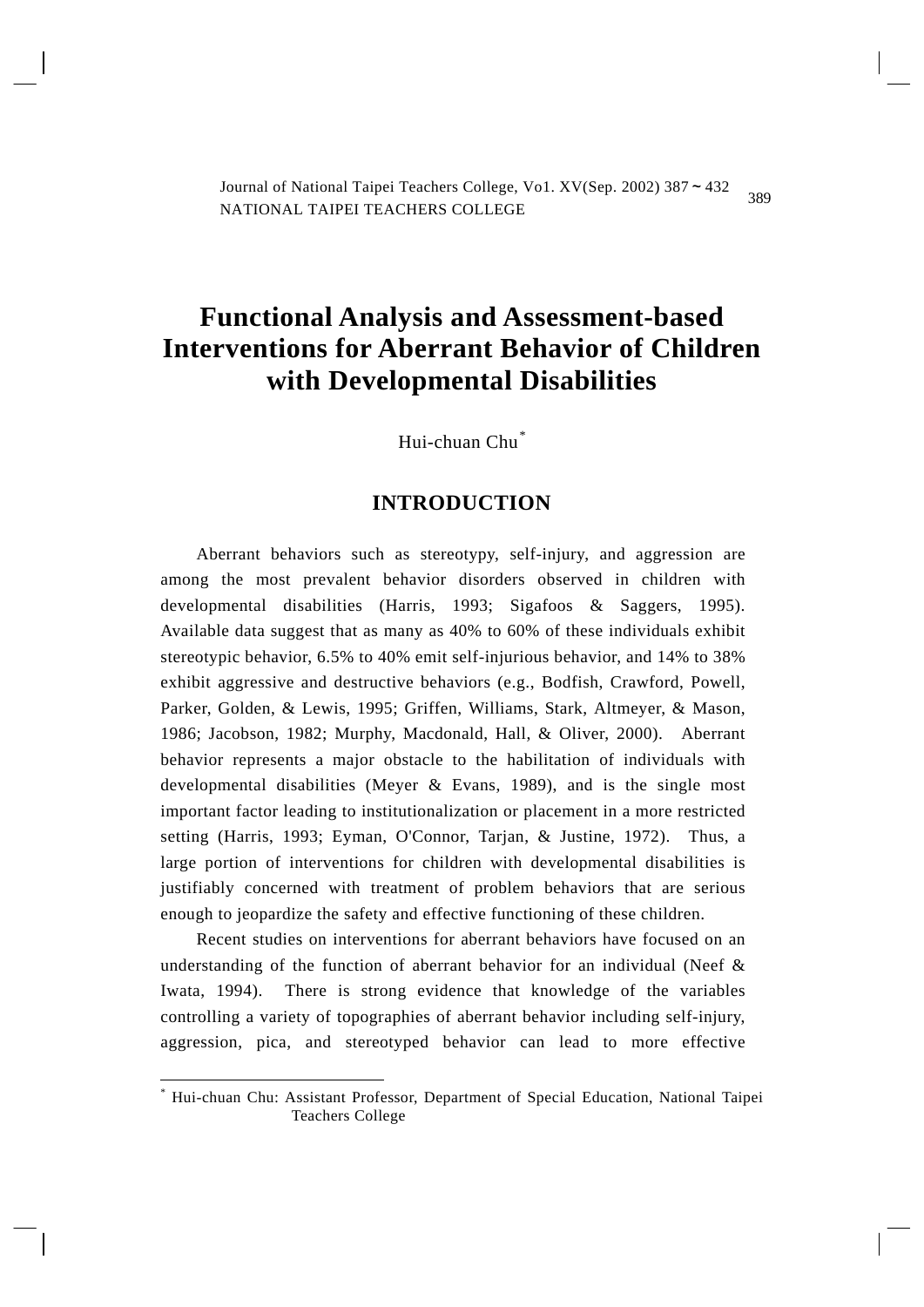interventions (e.g., Repp & Karsh, 1994; Vollmer, Northup, Ringdahl, LeBlanc, & Chauvin, 1996). Reviews of the existing literature indicate that the maintaining mechanism for the majority of aberrant behaviors is operant in nature, and some aberrant behaviors may be governed by biological factors (e.g., Carr, 1994; Sandman, 1991). The major research findings related to the role of operant conditioning and biological variables in the genesis and maintenance of aberrant behavior will be reviewed because of their relevance to a more thorough understanding of aberrant behavior and to the development of more effective interventions.

# **Environmental Variables of Aberrant Behaviors**

 Generally, environmental variables have been found to occasion or maintain a variety of aberrant behaviors via (1) environmental positive reinforcement contingencies (e.g., attention seeking, access to tangible items or events), (2) environmental negative reinforcement contingencies (e.g., avoidance or escape from demands), (3) automatic positive reinforcement contingencies (e.g., the generation of sensory or perceptual reinforcement), or (4) automatic negative reinforcement contingencies (e.g., pain-terminating or pain-attenuating behavior). First of all, environmental positive reinforcement may often take the form of attention from others and access to tangible items or events. Social attention in its various forms (teacher, peer, staff, sibling, and parental attention) have been shown to systematically influence a variety of maladaptive behaviors, including self-injury (e.g., Carr & McDowell, 1980), aggression (e.g., Mace, Page, Ivancic, & O'Brien, 1986), noncompliant behavior (e.g., Riemers, Wacker, Cooper, Sasso, Berg, & Steege, 1993), and disruptive behavior (e.g., Northup, Broussard, Jones, George, Vollmer, & Herring, 1995). The establishing condition of attention deprivation typically involves two different situations presenting low levels of social attention: (1) diverted attention--significant others engage in activities which divert their attention away from the subject (e.g., Carr & McDowell, 1980); and (2) divided attention--significant others' attention is divided between the subject and another individual (e.g., Taylor, Sisson, McKelvey, & Trefflner, 1993). For example, an analysis by Carr and McDowell (1980) showed that self-injurious scratching by a school age male was positively reinforced by diverted parental attention (watching television), whereas Taylor et al. (1993) provided evidence that a participant emitted the highest level of aggressive scratching in a divided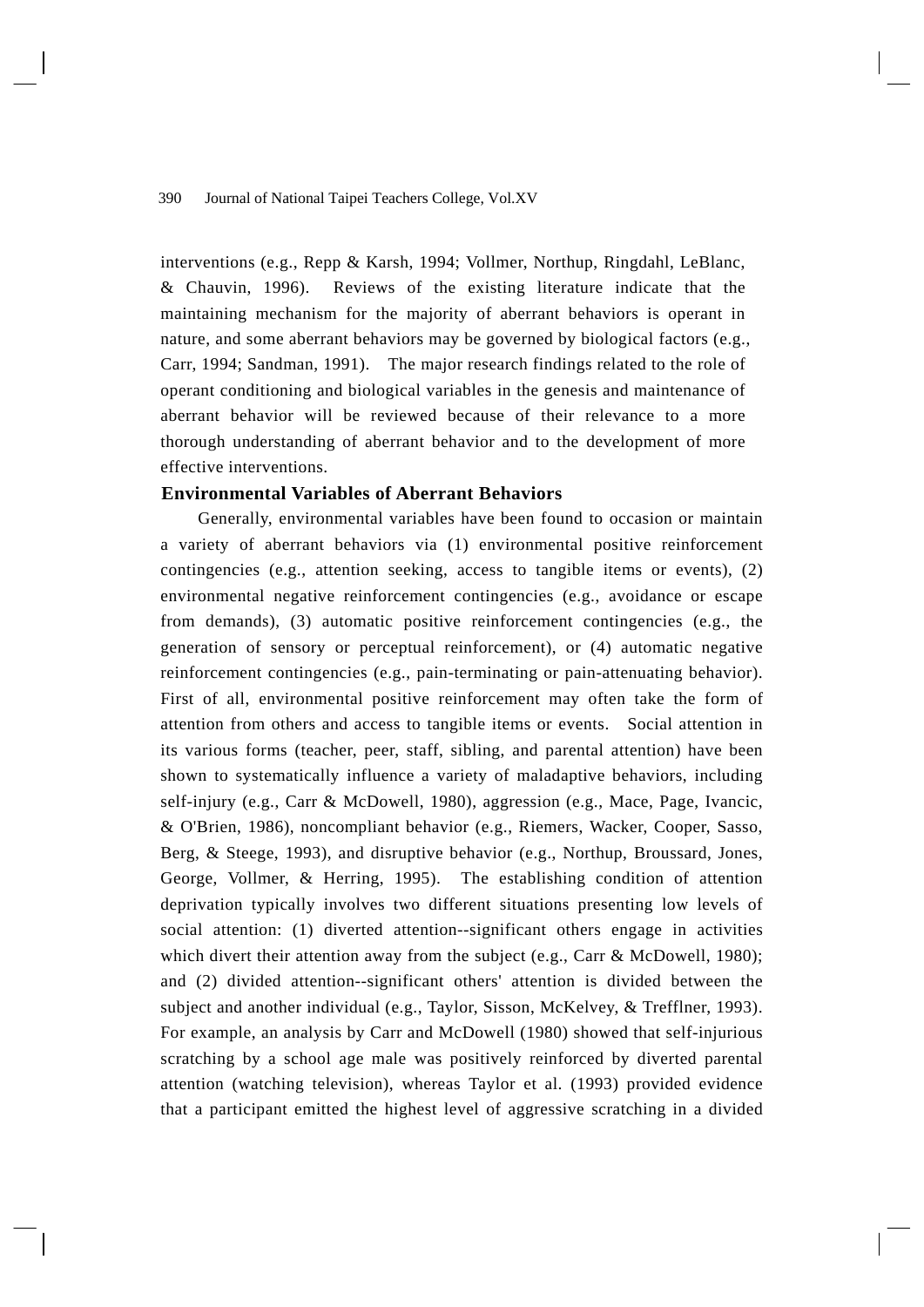attention condition in which the participant's teacher talked with other adults and students and ignored the participant except to scold the participant contingent upon each instance of scratching. In addition, peer attention as a distinct form of positive reinforcement has been shown also to reinforce maladaptive behaviors. Northup et al. (1995) found disruptive classroom behavior in children with a diagnosis of attention deficit hyperactivity disorder to be a function of contingent peer attention. More specifically, for all three participants, contingent peer attention resulted in a substantially higher percentage of disruptive behaviors than did teacher attention.

 Researchers have also found that various aberrant behaviors such as self-injury (e.g., Day, Rea, Schussler, Larsen, & Johnson, 1988) and aggression (e.g., Sigafoos & Saggers, 1995) are positively reinforced by access to activities or items such as toys, music, television, and foods that may not be easily obtained through an individual's adaptive repertoire. Greer, Becker, Saxe, and Mirabella (1985) provided one of the first experimental demonstrations of the influence of specific tangible items on aberrant behavior. In the experiment of their study, the researchers found that removal of the preferred toys from severely retarded individuals with no history of stereotypy evoked stereotypy, and reinstatement of the preferred toys eliminated the aberrant behavior. More recent studies showed another example of aberrant behavior maintained by tangible positive reinforcement. In a functional analysis of aggressive behavior conducted by Sigafoos and Saggers (1995), one assessment condition involved delayed access to the preferred item, rather than removal of the preferred item. This variation was used to determine if presence of a preferred item was sufficient to occasion aggression. The results of the study showed that one participant's aggressive behavior occurred at high rates and exclusively during this tangible condition.

Second, research has suggested that a significant number of developmentally disabled individuals appear to emit frequent escape-avoidance motivated behavior (Carr & Newsom, 1985). Numerous studies have shown that a variety of aberrant behavior including aggression (e.g., Carr et al, 1980), self-injury (e.g., Iwata et al., 1982/1994), psychotic speech (Durand & Crimmins, 1987), and stereotypy (Durand & Carr, 1987) can be maintained by escape from or avoidance of an aversive stimulus. Aberrant behavior may function to alleviate aversive conditions, remove already-present aversive stimuli, delay the presentation of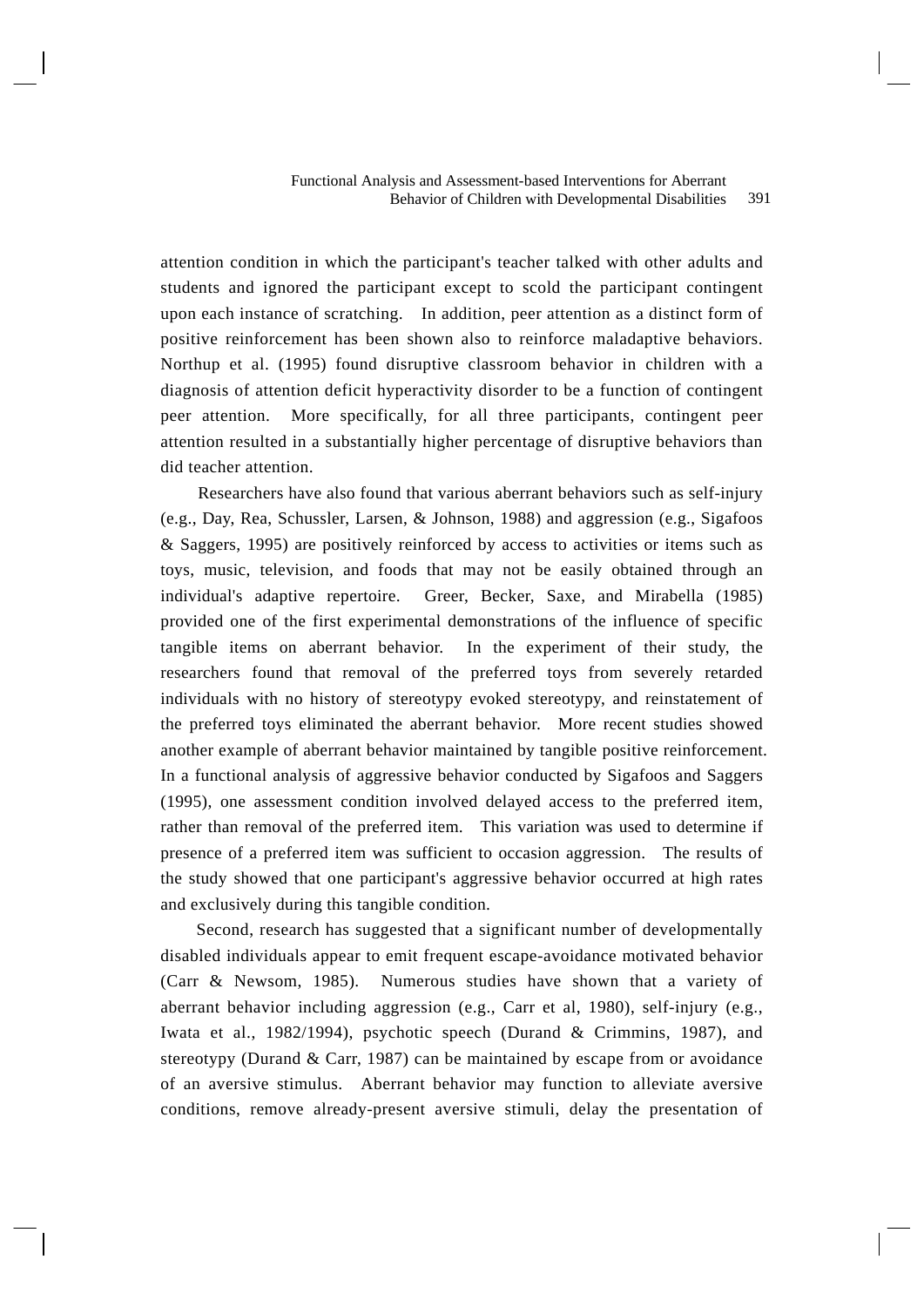aversive stimuli, or avoid aversive stimuli completely. In a series of studies by Carr and his associates (e.g., Carr & Newsom, 1985; Carr et al, 1980), the researchers employed rigorous experimental methods to contrast the presence and absence of demand conditions, and they found that aggressive or tantrum behaviors occurred at high rates during demand conditions but rarely occurred in the absence of demands. Moreover, task difficulty as one dimension of demands that relate to task avoidance have been investigated. In an experiment conducted by Mace et al. (1987), two dimensions of task difficulty were investigated: one was the number of required responses (i.e., high versus low response activities), and the other was the participant's familiarity or reinforcement history with a particular task (i.e., familiar versus novel activities). The results of the study showed that more difficult tasks (i.e., tasks that required a greater number of responses or those with which the participant had no known reinforcement history) were associated with higher levels of stereotypy than tasks requiring fewer responses or than tasks for which the participant had developed skills. Iwata et al. (1994) presented data from 152 single-subject analyses of the contingencies that maintained self-injurious behavior (SIB). The data showed that environmental negative reinforcement (i.e., escape from task demands or other varying sources of aversive stimulation) accounted for the largest proportion of SIB (38.1%). That is, 38.1% (i.e., 58 subjects) of the sample emitted SIB that was maintained by environmental negative reinforcement.

Third, some aberrant behaviors appear to occur independent of social consequences. Iwata, Vollmer, and Zarcone (1990) have indicated that the term "automatic reinforcement" seems most desirable as a functional description of the maintaining contingency of such a behavior because this term "connotes the fact that behavior occurs independent of the social environment, as well as the fact that either positive or negative reinforcement may be involved" (p. 303). A number of underlying mechanisms and theories have been proposed to account for the occurrences of these behaviors. Baumeister and his associates (e.g., Baumeister & Rollings, 1976; Baumeister, 1989) proposed a theory based on the individuals' need for optimal level of stimulation (probably for survival reasons) as the possible genesis and maintenance of aberrant behavior. Baumeister's homeostasis/arousal theory states that when individuals are overrstimulated or understimulated they will engage in various types of behavior, including aberrant behaviors, to decrease or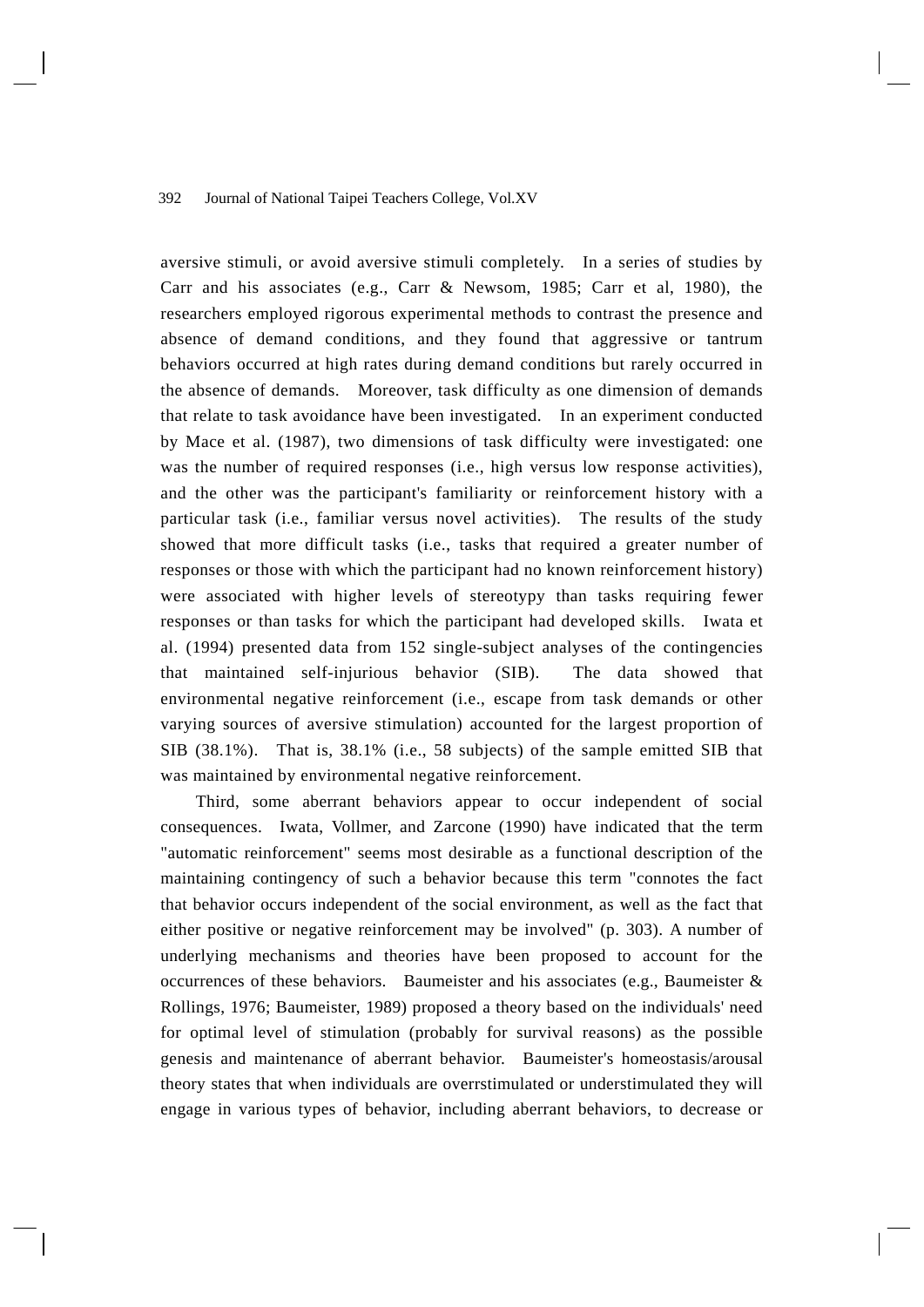increase their arousal state. That is, aberrant behaviors are seen as a reaction to either too much or too little environmental stimulation. Lovaas, Newsom, and Hickman (1987) proposed a perceptual reinforcement hypothesis based on numerous observations of individuals with developmental disabilities, whose stereotyped behaviors produced perceptual stimulation that has powerful reinforcing properties. More specifically, Lovaas et al. (1987) considered stereotyped behaviors as a class of operant behaviors maintained by their automatically produced internal or external stimulation. Internal stimulation, for example, may take the form of vestibular feedback from the ear produced by body-rocking, and external stimulation may take the form of visual feedback from a spinning object (see Lovaas et al., 1987, for a complete review).

 A number of studies supporting that various aberrant behaviors may be positively reinforced by the automatic sensory or perceptual consequences that the behaviors directly produce have been conducted through two types of experimental manipulations. One method involves masking the auditory, proprioceptive, kinesthetic, tactile, or vestibular consequences directly produced by aberrant behavior, thereby producing extinction. Rincover (1978) termed this process as sensory extinction. Using this experimental paradigm, aberrant behavior is hypothesized to be positively reinforced by the sensory or perceptual consequences that the maladaptive response produces. If aberrant behavior is decreased or eliminated as a result of the sensory extinction procedures, it is inferred that the maladaptive responses are maintained by automatic positive reinforcement. For example, Rincover and Devany (1982) used the sensory extinction procedures to reduce self-injurious behaviors by removing the tactile stimulation from head-banging and face-scratching. By having two of the three participants in the study wear equipment (i.e., padded helmet and rubber gloves), the rates of self-injurious behavior decreased significantly. The third participant's head-banging was immediately and sharply reduced by padding the walls and floor of a room.

 A second method involves assessing functional relations between antecedent and concurrent environmental variables and aberrant behaviors. A number of studies have shown that "austere" (Horner, 1980) or "barren" (Carr, 1977) environments, including the absence of leisure or educational materials (e.g., Greer et al., 1985; Horner, 1980) were associated with increases in aberrant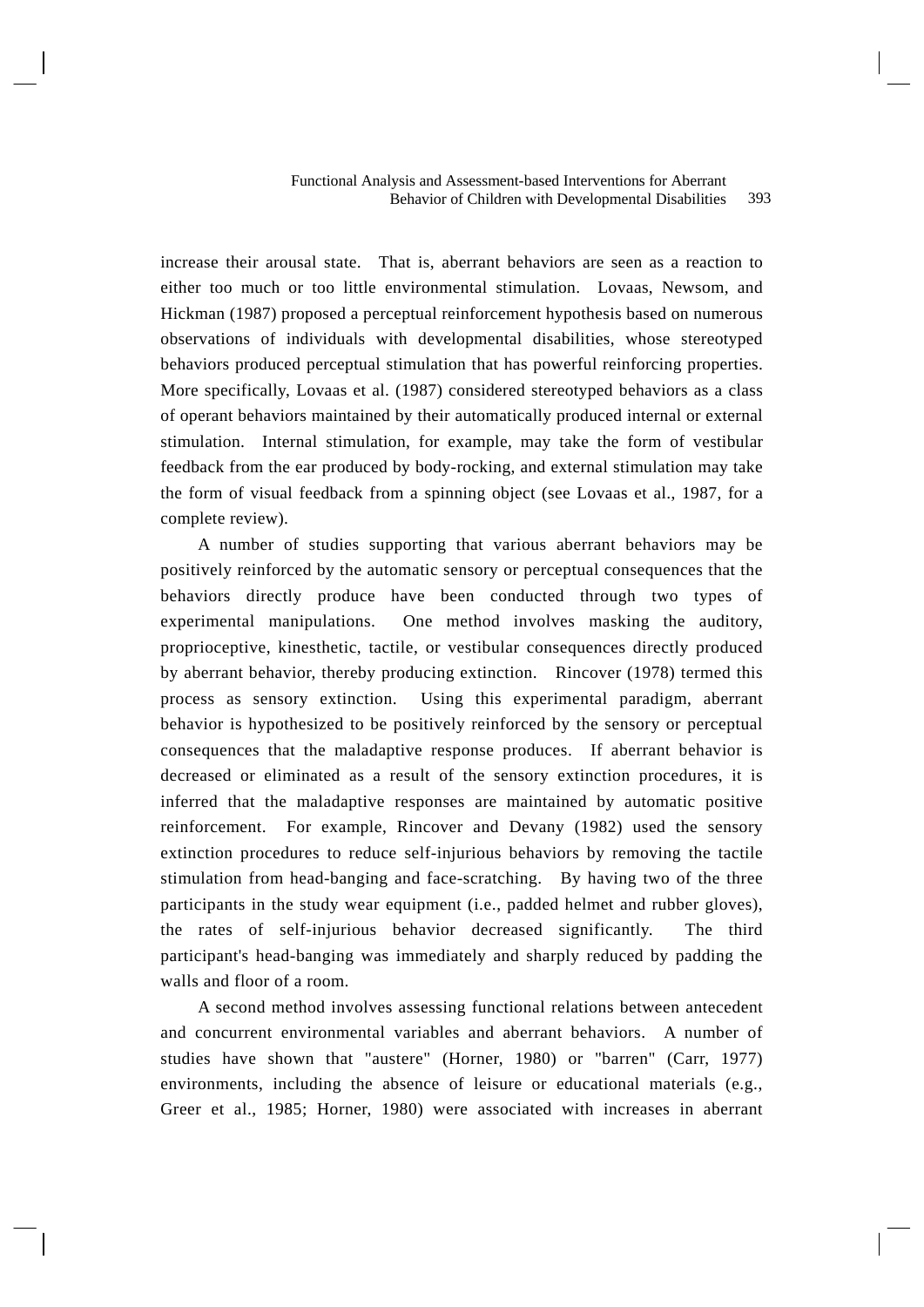behaviors that provide automatic positive reinforcement. Other studies involve providing access to alternative sources of stimulation, whose reinforcement might compete effectively with that obtained through aberrant behavior. For example, in an experiment of the Greer et al. (1985) study, the reasearchers demonstrated that individuals who engaged in high rates of stereotypy could be conditioned to play with balls through training, and that ball play competed successfully with stereotypy. The results showed that the training resulted in substantially less stereotypy and substantially more ball play in separate free operant sessions, suggesting that a ball play could be conditioned as a positive reinforcer which, in turn, replaced the automatically produced reinforcers that account for the maintenance of stereotypy.

 Lastly, aberrant behaviors that produce automatic negative reinforcement directly terminate or at least attenuates ongoing aversive stimulation. That is, automatic negative reinforcement may result from pain-terminating behavior such as face hitting, or pain-attenuating behavior such as head banging and self-scratching (Carr & McDowell, 1980). For example, face hitting may persist when more adaptive means of terminating localized pain to the face are not available, and head banging may function to attenuate aversive symptoms that are produced by ear infections (Iwata, Zarcone, Vollmer, & Smith, 1994).

 Automatic negative reinforcement has not been investigated extensively. A number of correlational analyses have suggested that aberrant behaviors of this type may be associated with several medical conditions such as headaches, dermatitis (Cataldo & Harris, 1982), and ear infections (DeLissovoy, 1963). Automatic negative reinforcement may also account for observed functional relations between specific environmental stimulation and aberrant behaviors. For example, one person may yell loudly to mask another individual's screaming (Iwata, Vollmer, & Zarcone, 1990).

#### **Biological Variables of Aberrant Behaviors**

 Some aberrant behaviors are maintained, at least in part, by biological variables. Cataldo and Harris (1982) suggested that some self-injurious behavior may be induced through biological mechanisms, such as deficiencies in biochemicals necessary for normal brain functioning, altered neurological input, neurological insensitivity to pain, and the body's ability to produce opiate-like substances (endogenous opiates) in response to pain and injury (see Cataldo &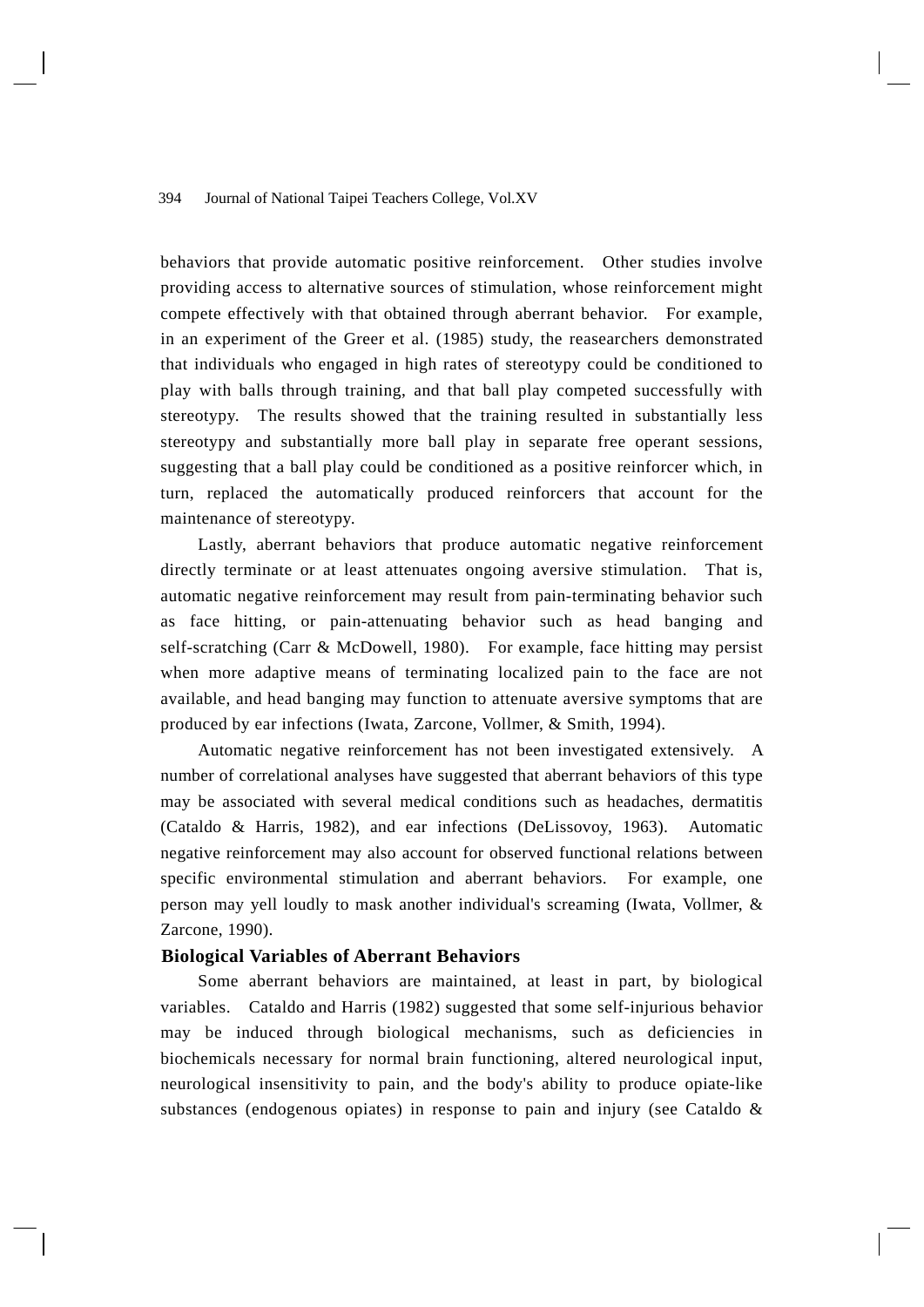#### 395 Functional Analysis and Assessment-based Interventions for Aberrant Behavior of Children with Developmental Disabilities

Harris, 1982, for a complete review). A number of the hypotheses have also been proposed to account for these biological mechanisms. For example, the opiate hypothesis assumes that self-injurious behavior results in the release of endogenous opiates, which either increase the pain threshold or produce a "high" for the individuals and supply a "fix" for an addicted endogenous opiate system. Thus, individuals engage in self-injurious behavior either because they are partially analgesic or because they become addicted to their own aberrant behavior (Sandman, 1991).

The finding that opiate antagonists attenuate self-injurious behavior provides strong supporting evidence of the opiate hypothesis (e.g., Sandman, Barron, & Colman, 1990; Sokol & Campbell, 1988). Opiate antagonists such as naloxone and naltrexone have been used to increase sensitivity to pain-producing stimuli, thereby decreasing the pain-perception threshold to enhance automatic punishment of self-injurious behavior. In addition, these drugs may function to prevent a "high" for the individual who emits self-injurious behavior, thereby decreasing or extinguishing the behavior. For instance, Sandman, Barron, and Colman (1990) conducted a double-blind study of naltrexone in four mentally retarded individuals aged 23 to 26 years with self-injurious behavior. All participants were challenged with 4 fixed doses (0, 25, 50, 100 mg) of naltrexone and received each dose on a different week as determined by latin square design. Naltrexone was reported to have suppressive effects on the self-injurious behaviors of all participants. Three of the four participants decreased their self-injurious behavior as dose of naltrexone increased. The results of this study suggest a role of endogenous opiates in self-injurious behavior. In addition, opiate antagonists have also been reported to have positive effects on the reduction of withdrawal (e.g., Campbell, Overall, & Small, 1989), aggression, and hyperactivity (e.g., Campbell, Small, Perry, & Green, 1986).

In addition to opiate antagonists, other medications such as lithium, clomipramine, and haloperidol have been shown to be effective in suppressing aberrant behavior. For example, aggressive and destructive behaviors have been responsive to lithium carbonate (e.g., DeLong & Aldershof, 1987); stereotyped and related repetitive behavior and also self-injurious behavior have responded favorably to clomipramine treatment (e.g., Aman & Singh, 1988; Lewis, Bodfish, Powell, & Golden, 1995; Lewis & Golden, 1996); and autistic like behavior,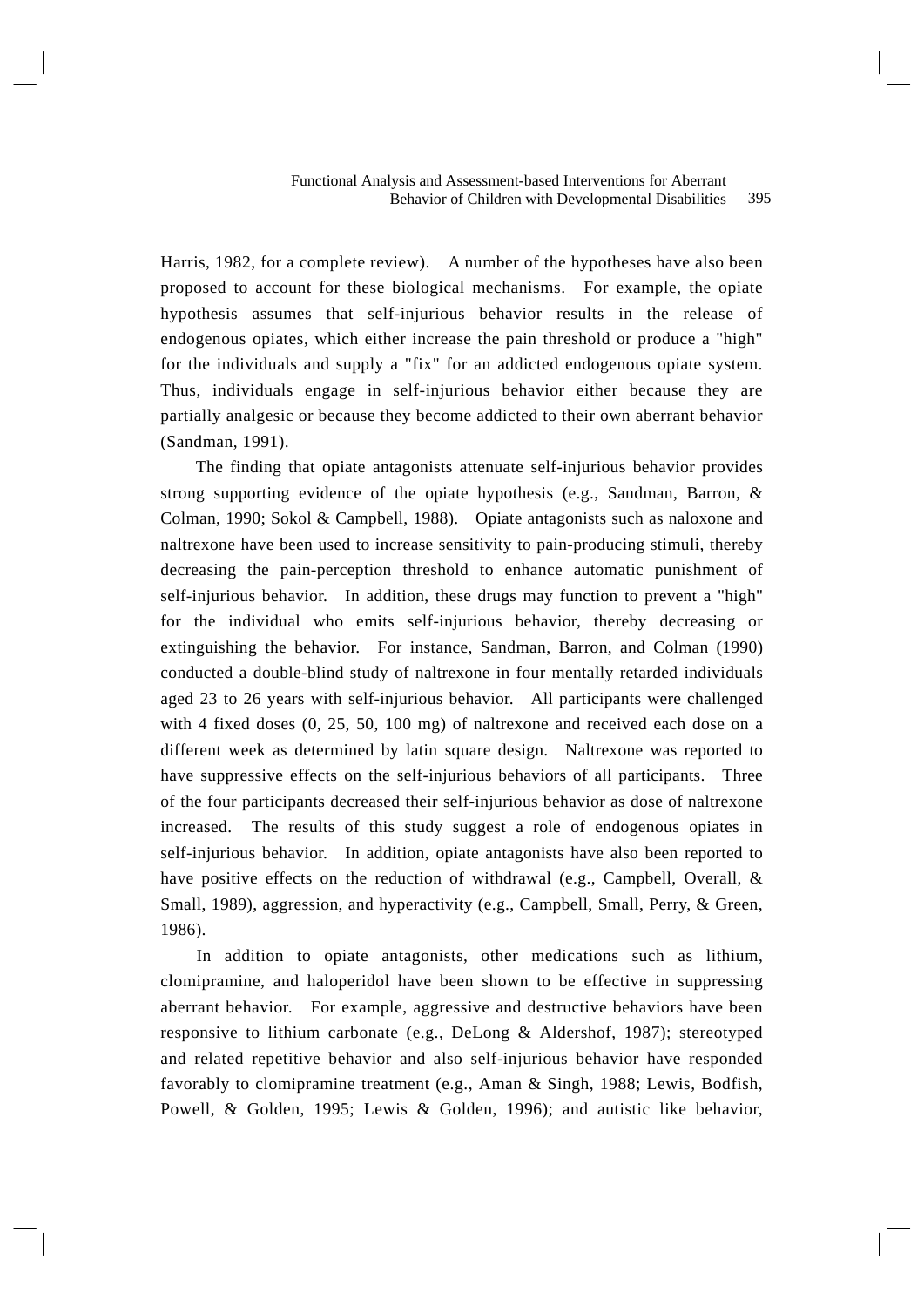aggressiveness, impulsivity, and hyperactivity have been treated successfully with haloperidol (e.g., Joshi, Capozzoli, & Coyle, 1988). The results of these studies provide strong evidence of the biochemical abnormality hypothesis. The hypothesis assumes that if specific pharmacologic treatments of aberrant behaviors are selected based on underlying biochemical abnormalities, the aberrant behaviors could be treated successfully with those medications. The hypothesis and its supporting research findings again point to the presence of possible biological variables maintaining aberrant behavior.

 Aberrant behaviors can also be induced through various chemical preparations such as ingestion of caffeine (Podboy & Mallory, 1977) or alcohol (Charmove & Harlow, 1970). For example, as cited in Carr (1994), Podboy and Mallory (1977) investigated the effects of caffeine on the aggressive behavior of severely retarded individuals. In a double-blind procedure, all participants were served with caffeinated and noncaffeinated coffee, and they were found to decrease their aggressive behavior during the condition with noncaffeinated coffee. The results of the study also demonstrated the impact of biochemical variables such as drugs on aberrant behavior.

 Finally, aberrant behaviors have been related to several medical problems such as ear infection (DeLissovoy, 1963) and gene-linked disorders such as Lesch-Nyhan Syndrome (Lesch & Nyhan, 1964). Lesch-Nyhan Syndrome, for example, has been found to be invariably associated with self-injurious behavior. This finding provides evidence that some aberrant behavior is governed by biological variables. However, research has shown that even aberrant behaviors induced through biological mechanisms may still maintained by environmental or behavioral variables. For example, in a study by Anderson, Dancis, and Alpert (1978), the effects of noncontingent attention versus attention contingent on the self-injurious behavior of participants with Lesch-Nyhan Syndrome were investigated. Contingent attention occurred in the form of quick intervention to prevent self-injurious responses followed by reassuring statements and stroking the child. Self-injury occurred at extremely high rates during the contingent attention condition. This study suggests that even behavior induced by biological causation may still be maintained by environmental and behavioral variables.

# **Functional Analysis**

To date, three types of functional assessment methods have been developed to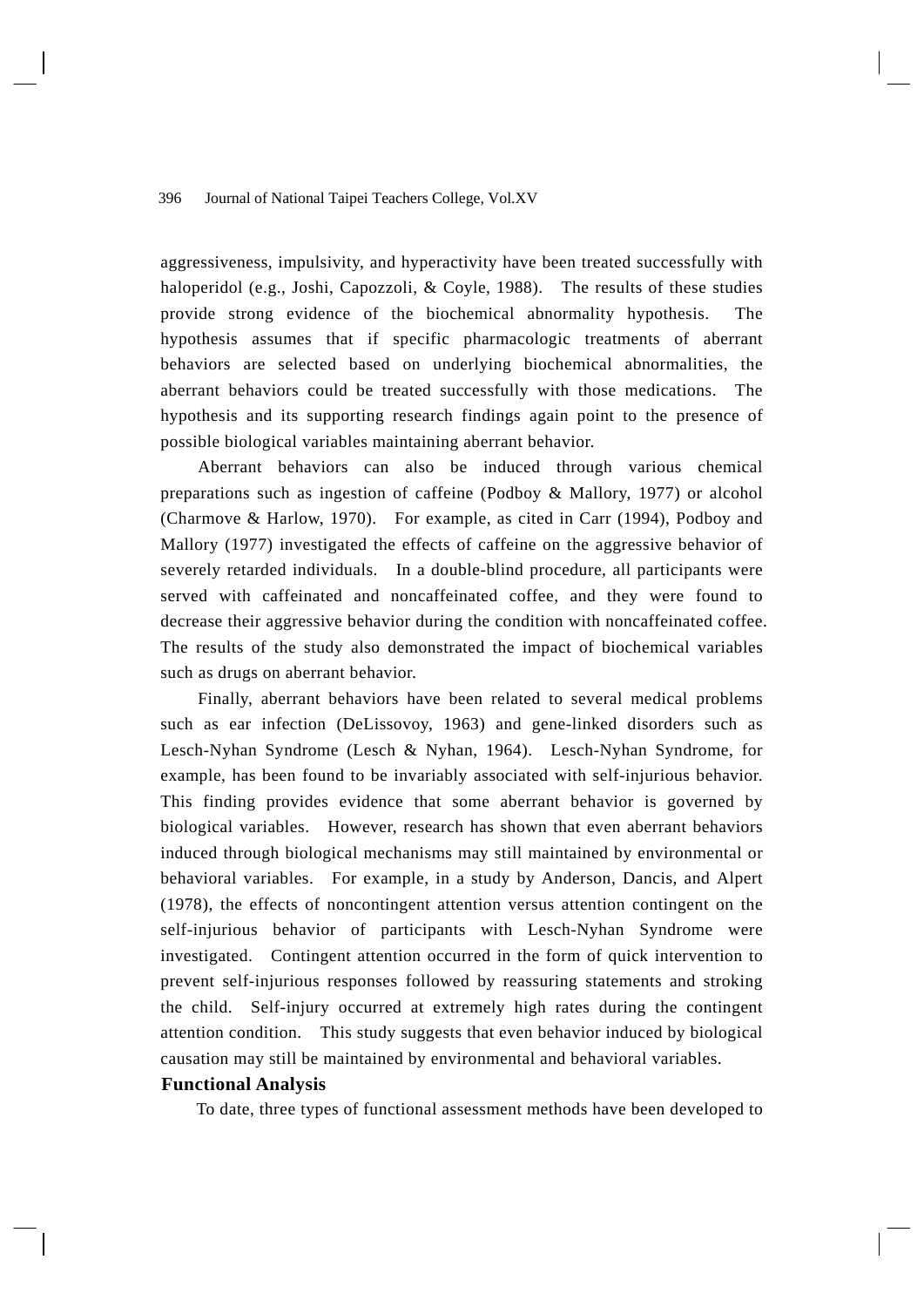identify the circumstances under which aberrant behavior occurs: indirect informant approaches such as rating scale (e.g., the Motivation Assessment Scale; Durand & Crimmins, 1992) or structured interview procedures (e.g., the Functional Assessment Interview; O'Neil, et al., 1997), descriptive observational procedures such as A-B-C observations or scatterplots, and experimental functional analysis approaches (e.g., Carr & Durand, 1985; Iwata, Dorsey, Slifer, Bauman, & Richman, 1994; Taylor, Sisson, McKelvey, & Trefflner, 1993). Researchers have found experimental functional analyses to be an effective and time efficient methodology to use in identifying potential maintaining variables (Gable, Hendrickson, & Sasso, 1995). Other functional assessment methods may often produce invalid or ambiguous information or may require a considerable amount of time to collect and analyze data (Arndorfer, Miltenberger, Woster, Rortvedt, & Gaffaney, 1994).

Numerous studies have demonstrated that the results of functional analyses can significantly improve the design and selection of treatment procedures (e.g., Carr, 1994; Northup, Broussard, Jones, George, Vollmer, & Herring, 1995). Given the advantages, many researchers have suggested that intervention efforts should begin with a functional analysis and that hypotheses derived from such an analysis should form the basis for choosing and developing interventions (Carr, 1994). This approach has come to be known as the functional analysis model of assessment and treatment.

Of the functional analysis methodologies described in the literature, three types of analysis practices have evolved to identify various contingencies which may contribute to an individual's aberrant behavior: (1) the traditional or extended functional analysis, (2) the brief functional analysis, and (3) the discrete-trial approach to the functional analysis. The traditional or extended functional analysis was being developed by Iwata, Dorsey, Slifer, Bauman, and Richman (1982). This development was a major breakthrough in assessment research because it converted all three of Carr's (1977) hypotheses into a practical procedure for identifying the variables controlling aberrant behavior. In this methodology, the children were exposed individually to each of four conditions. During one condition, an adult read a book (diverted attention) and ignored the participant except to express social disapproval (e.g., Don't do that, you're going to hurt yourself.") contingent upon each instance of self-injury. In another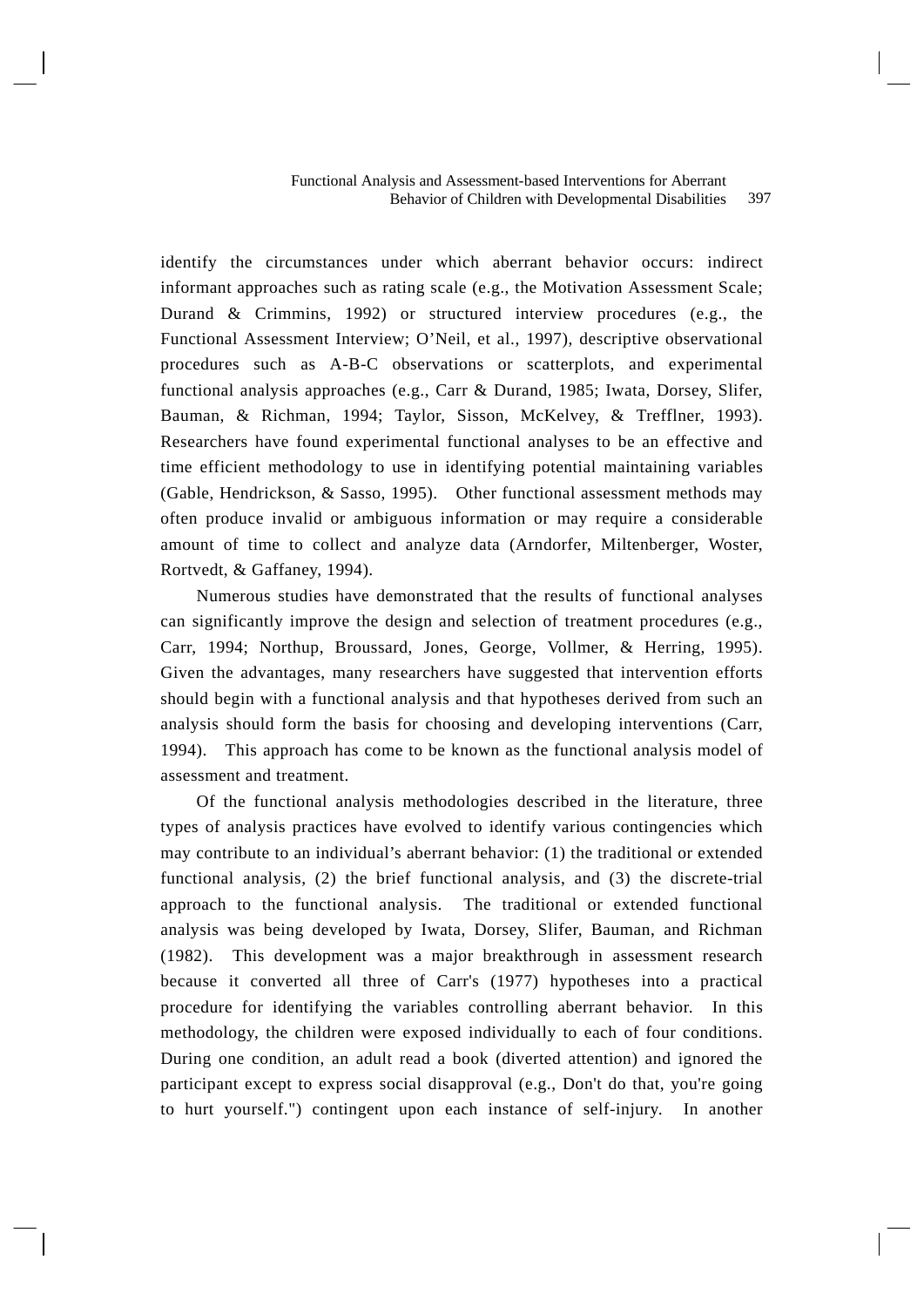experimental condition, the researcher presented task demands and then withdrew those demands contingent upon each occurrence of self-injury. This methodology also included an "alone" condition to test for automatic reinforcement and a play condition to serve as a control for other conditions. A substantial body of empirical studies has demonstrated that this set of analog assessment including four different conditions has proven extremely prescriptive in terms of the selection and design of effective intervention strategies. However, there are limits to the extended functional analysis methodology. First, there remain questions about the social and ecological validity of analogue assessment procedures; that is, the results of analog assessment may not necessarily reflect variables maintaining aberrant behavior in natural or typical settings (Conroy, Fox, Crain, Jenkins, & Belcher, 1996). Second, an extended functional analysis of controlling variables for aberrant behavior in a setting typically consists of 30 to 70 sessions which are repeated over an extended period of time from 4 to 12 days (e.g., Iwata et al., 1982/1994), and requires rigorous experimental control. Thus, procedural implementation of the extended functional analysis has been generally characterized as cumbersome, time consuming, labor-intensive and costly, which makes it difficult to conduct in most educational or applied settings.

Some variations on the functional analysis methodology have been proposed in response to these theoretical and practical limits. For example, Northup et al. (1991) developed a brief functional analysis methodology in which the maintaining variables of aberrant behavior could be assessed in 90minutes or less. The assessment procedure involved a series of brief (5 to10 min) analog conditions and a contingency reversal phase in which appropriate response was reinforced, while aberrant response was ignored. Intervention effects could be demonstrated if the participant increased appropriate response that produced the same reinforcer shown to maintain aberrant behavior in analog assessment conditions and simultaneously decreased his/her aberrant response. Several researchers (e.g., Derby et al., 1992; Harding et al., 1994; Vollmer et al., 1996;) also incorporated functional communication training into the brief functional analysis methodology. In these studies, functional communication training involved teaching an adaptive alternative that was functionally equivalent to the aberrant behavior. After the performance criterion of the adaptive alternative was reached, the effectiveness of training was assessed during the contingency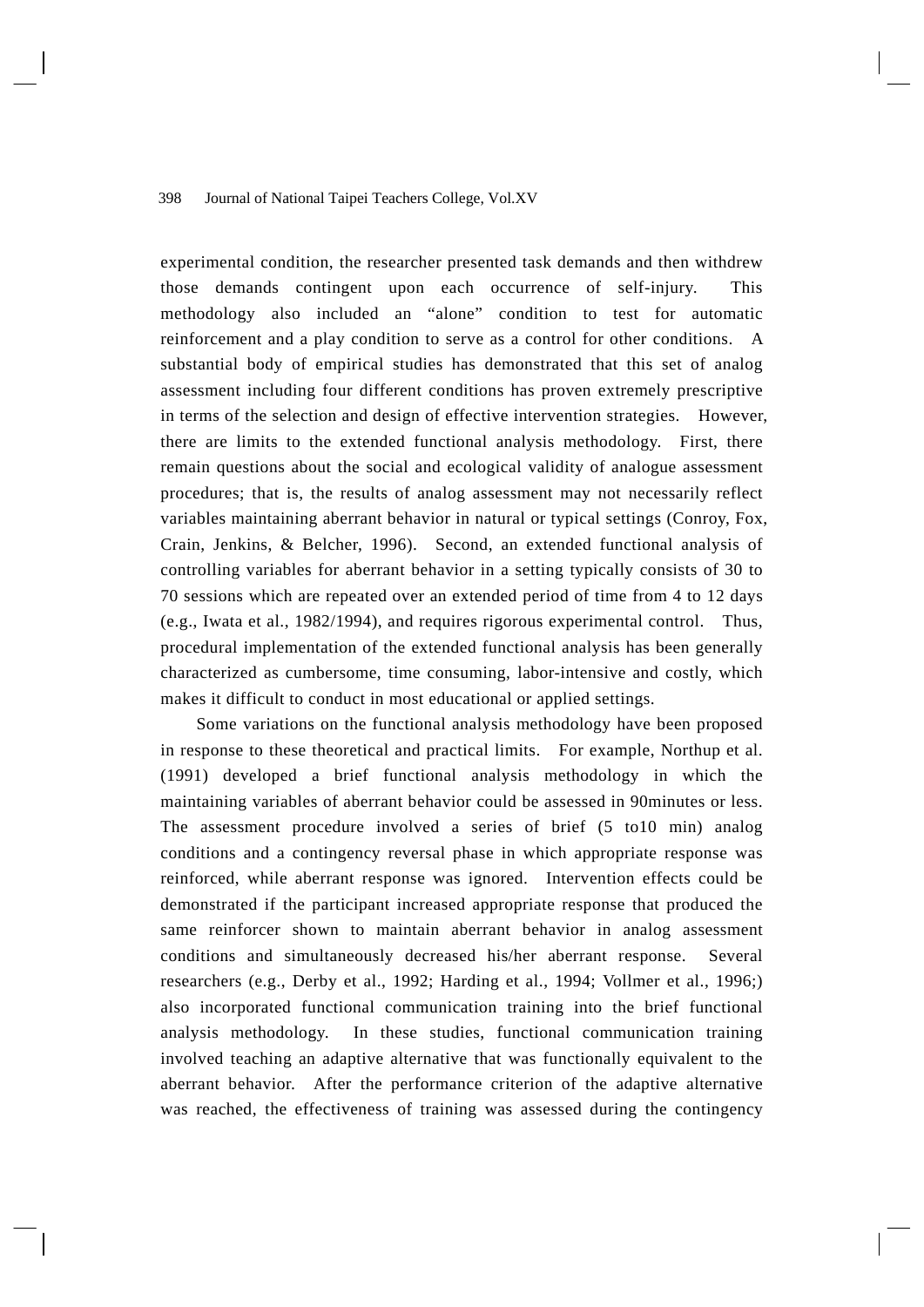reversal phase. Researchers have found that brief and extended functional analyses yield comparable results (Tincani et al., 1999) and the brief functional analysis is a time efficient method to use in identifying maintaining variables of aberrant behavior. In addition, since this methodology has focused on directly linking assessment to treatment, another advantage of the brief functional analysis is that effective interventions could be developed or selected more efficiently.

In another variation, Sigafoos and Meikle (1996) developed a discrete-trial approach to the functional analysis. The unique aspect of this approach was that the series of brief (2 min) functional analysis trials were incorporated by a teacher into the natural classroom routine. In this assessment approach, trials were conducted under four conditions: teacher attention, tangible reinforcement, escape from demands, and sensory reinforcement. Sixteen trials under each of four conditions were conducted per day over a five-day period. These trials were distributed throughout the school day at randomly selected times. Each trial consisted of two parts, each of which lasted only one minute. For example, during the first part of the attention trials, a teacher completed some paperwork and ignored the participant except to spoke to the child contingent upon each instance of aberrant behavior for up to one minute. Next, for the entire one-minute duration of the second part of the trial, the teacher provided the child with her undivided attention. It was hypothesized that the participant would emit higher level of aberrant behavior in the first part of the attention trials in comparison to the second part of the trials if the participant's aberrant behaviors were maintained by positive reinforcement in the form of teacher attention. This discrete-trial approach is a viable method for conducting functional analyses in most educational settings as it does not require significant changes in the natural environment (e.g., the alone condition) or removal of participants from the classroom or program routine.

Carr (1994) suggested that the advantages of functional analysis might be further extended by an examination of other possible functional properties of problem behaviors. In addition, Mace, Lalli, and Lalli (1991) indicated that results are more likely to generalize to the extent that natural and analog conditions overlap. Several investigators have stressed the need for future research to incorporate ongoing advancements in functional assessment methodology and to build a technology of functional assessment that meets the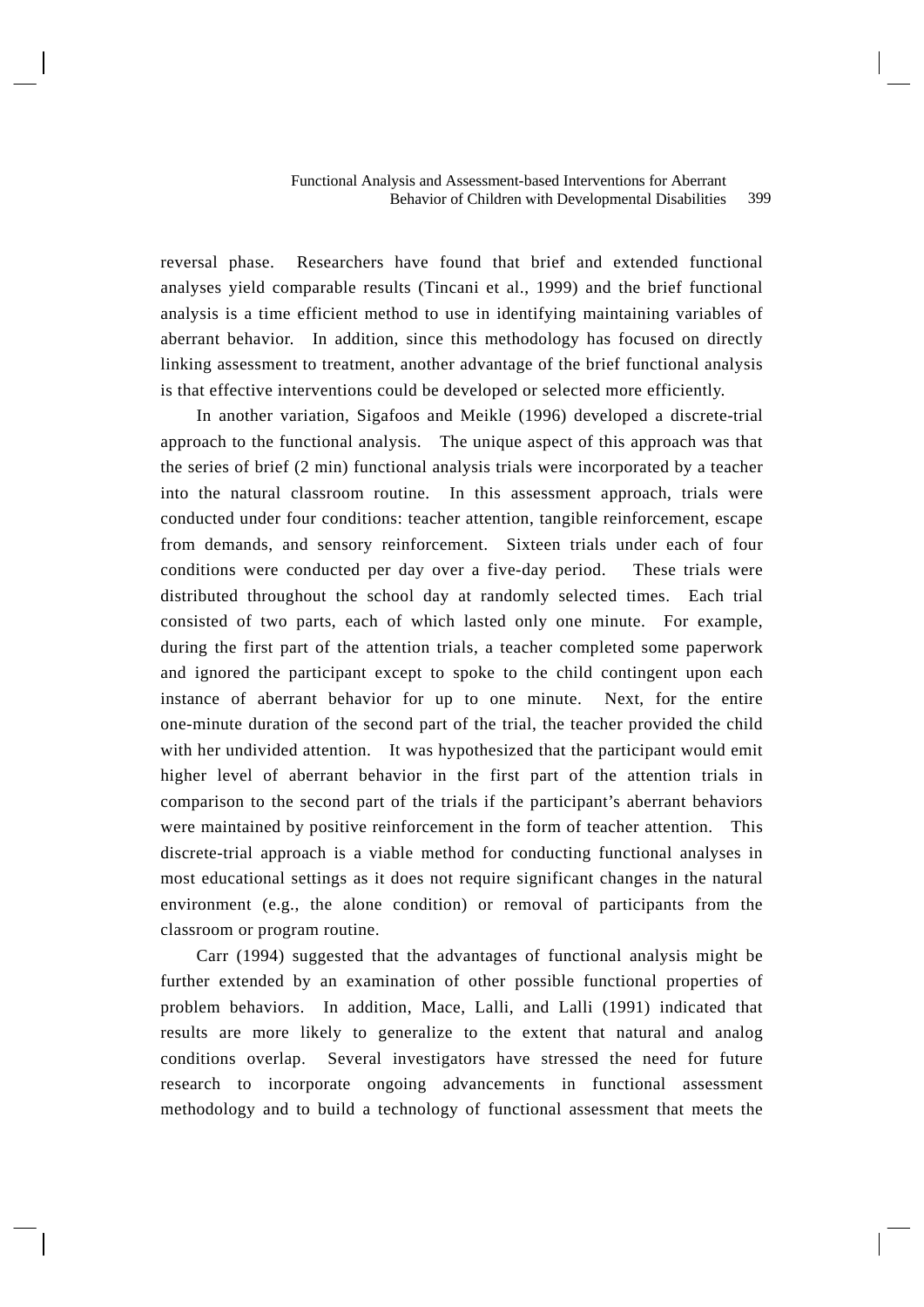range of situations faced in applied setting (Conroy, et al., 1996; Cunningham & O'Neill, 2000; Sugai, Sprague, & Horner, 1999). Thus, one of the purposes of this study was to develop a more refined variation of the technique to increase the efficacy of the functional analysis methodology.

# **Functional Assessment-based Interventions**

The most frequently mentioned functional assessment-based interventions are functional communication training (FCT) (Carr & Durand, 1985; Durand, 1990) and functional equivalence training (FET) (Horner & Day, 1991). In FCT or FET studies, it is assumed that if individuals can gain access to desired consequences that maintain his or her aberrant behavior at a higher rate and/or more efficiently with a new communicative behavior or a socially appropriate response that is functionally equivalent to their aberrant behavior, they will increase their use of this new alternative, thereby reducing their use of the aberrant behavior. Thus, FCT and FET studies generally incorporate a pretreatment functional analysis of aberrant behavior and a training phase that teaches functionally equivalent communicative behaviors or socially appropriate responses. For example, in a classic FCT study, Carr and Durand (1985) conducted functional analyses to identify the variables maintaining the aberrant behaviors, including tantrums, aggression, and self-injury, of the four developmentally disabled participants. The results showed that three participants' aberrant behaviors were occasioned or maintained by either positive reinforcement in the form of adult attention or negative reinforcement in the form of escape from difficult task demands, while the aberrant behaviors of one participant were under both positive and negative reinforcement control. In the subsequent training phase, the aberrant behaviors of the four participants decreased significantly when they were taught to solicit praise or to request assistance or both.

The effectiveness of functional communication training and functional equivalence training has been well established in numerous studies (see Reichle & Wacker, 1993 and Durand & Merges, 2001, for comprehensive reviews). For instance, these interventions have proven effective in reducing severe aggression and self-injurious behavior (e.g., Bird, Dores, Moniz, & Robinson, 1989; Carr & Durand, 1985; Day, Rea, Schussler, Larsen, & Johnson, 1988; Horner et al., 1990), stereotyped and self-stimulatory behaviors (e.g., Durand & Carr, 1987; Wacker et al., 1990), and other aberrant behaviors (e.g., Durand & Crimmins, 1987; Mace &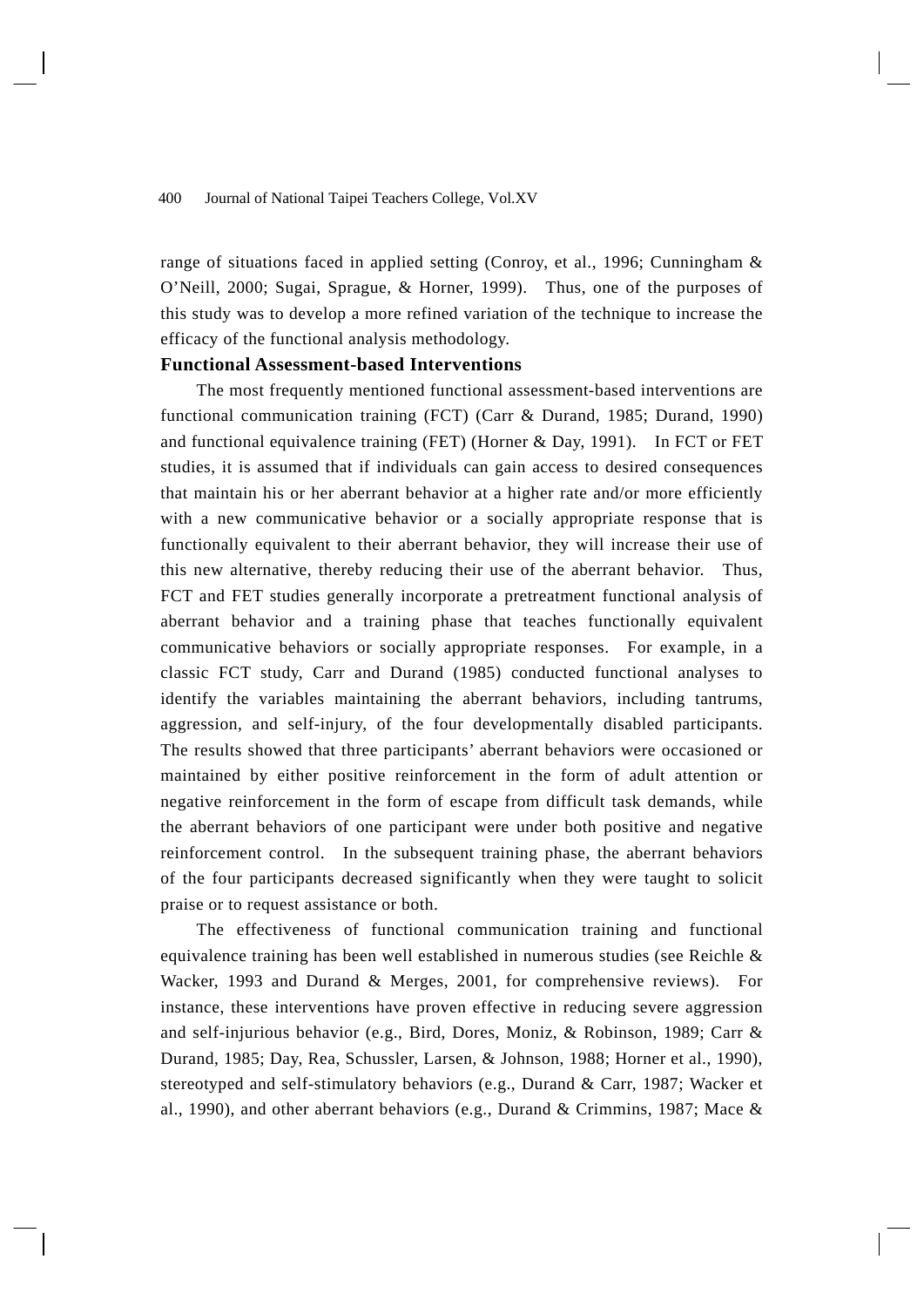Lalli, 1991). In addition, research on FCT and FET has investigated the procedures that could increase the effectiveness of functional communication training or functional equivalence training. For example, Horner and Day (1991) demonstrated the central role of response efficiency in functional equivalence training in which socially appropriate behaviors did not compete successfully with the aberrant behaviors of three individuals with severe or profound developmental disabilities until a more efficient alternative behavior was taught. Thus, the researchers suggested that both the efficiency of aberrant behavior and the efficiency of the functionally equivalent alternative behavior should be assessed before functional equivalence training was designed and implemented since the results of this study clearly indicated that dramatic reductions in the aberrant behaviors occurred only when an efficient alternative behavior was taught. More recently, research on FCT has found that the addition of the instruction of tolerance for delayed reinforcement, a self-control training procedure, or an extinction procedure could significantly increase the effectiveness of functional communication training (Fisher et al., 2000; Hagopian et al., 1998; Shirley, Iwata, Kahng, & Mazaleski, 1997).

Although generally positive results have been reported, there are several limitations of functional communication training or functional equivalence training. In FCT or FET studies, for instance, if the results of the functional analysis indicated that a participant's aberrant behavior was maintained by escape from aversive conditions, an appropriate behavior that was usually defined as an alternative request (communication) for escape from difficult task demands would be taught in the subsequent training phase. It is quite possible that the newly trained alternative request can be an effective and efficient method of avoiding difficult instructional situations. Hence, one limitation of FCT and FET studies is that these interventions are effective only when used with aberrant behaviors maintained by positive reinforcement. However, as described earlier, other aberrant behaviors have been shown to be maintained by variables such as sensory reinforcement or escape from demand situations. Several investigators, therefore, have suggested that further research in the area of functional assessment-based interventions should focus on analyzing differential treatment effectiveness with various behavioral functions (Durand & Merges, 2001; Fisher et al., 2000). Thus, one of the purposes of the present study was to develop functional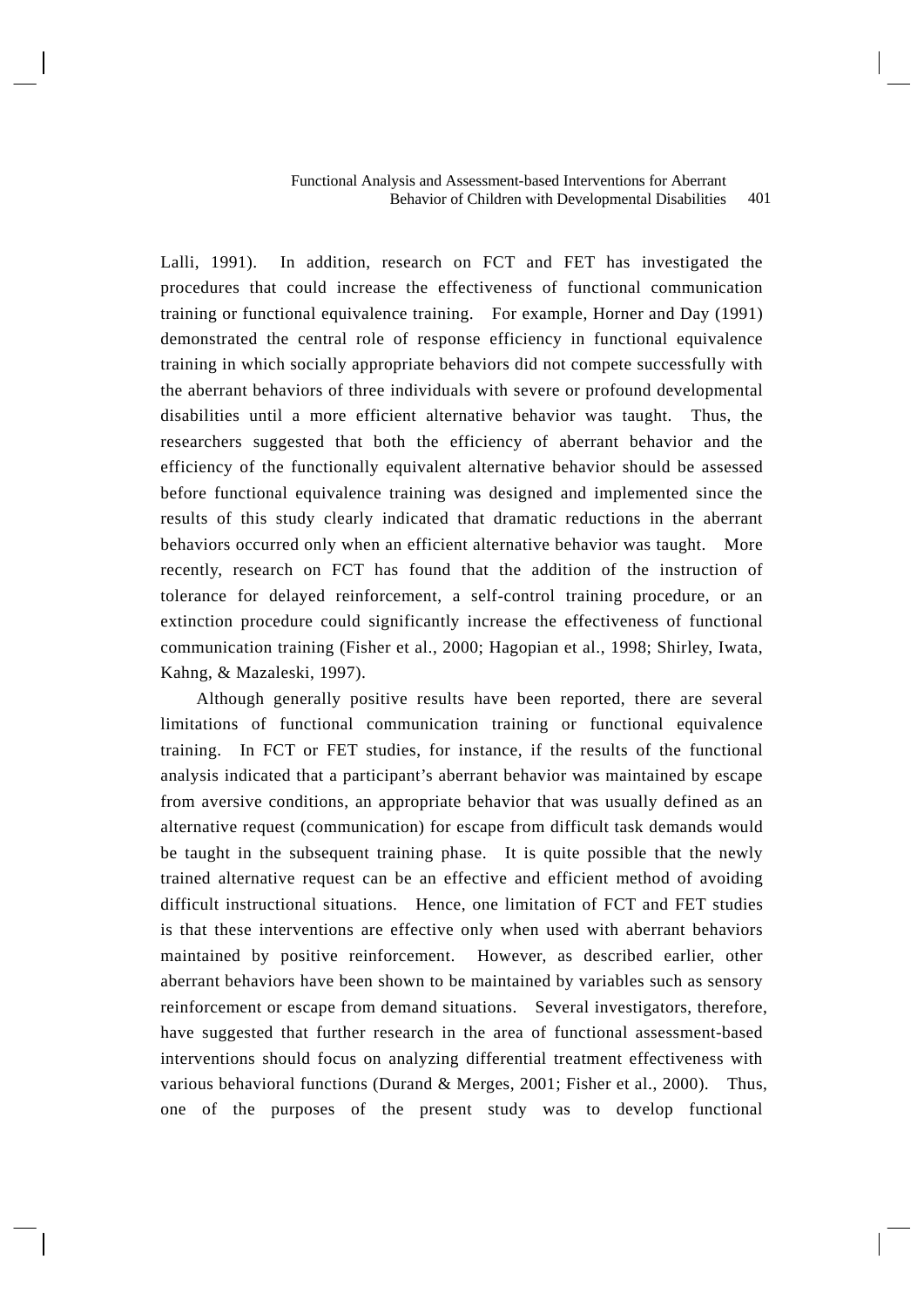assessment-based interventions for children whose aberrant behaviors were maintained by different variables. In addition, the effectiveness and generalizability of these interventions would also be investigated.

# **METHOD**

## **Participants and Setting**

Three students with developmental disabilities were chosen to serve as participants for the study because of parental concerns about their chronic and high rates of aberrant behaviors and about their failure to decrease these behaviors even though several home-based teachers had provided services on a regular basis for over one to two years.

Child 1 was a six-year old boy with autism and had a limited vocabulary which was echolalic in nature. He read a few survival words, and could count to 10. He was chosen to participate in the study because of his wide range of severe aberrant behaviors, including severe aggressive, self-injurious, and stereotypic behaviors. His aberrant behaviors had been forceful enough to incur significant tissue damage to his family members and several former home-based teachers, which had made the teachers unwilling to work with him. He presented no significant medical concerns.

 Child 2 was a five-year old boy with multiple disabilities. He was nonambulatory and was unable to use his wheelchair independently. He could read his own name when prompted by his parents and had basic self-help skills related to eating and dressing. He was trained to label vocally six objects. He did not request objects or activities independently, but he had basic skills such as imitation of vocal sounds. He had a long history of self-injurious, stereotypic, and aggressive behaviors. Stereotypic behaviors were the participant's dominant aberrant behaviors in the free play settings. He frequently played with toys by himself.

Child 3 was a five-year-old girl diagnosed with severe mental retardation, microcephaly, and seizures. She engaged in multiple forms of aggression, self-injury, and stereotypy. Her aberrant behavior often resulted in bruising or bleeding to herself or others. She spent most of her time lying on the floor. Her verbal behavior was limited to some simple verbal commands and basic responses.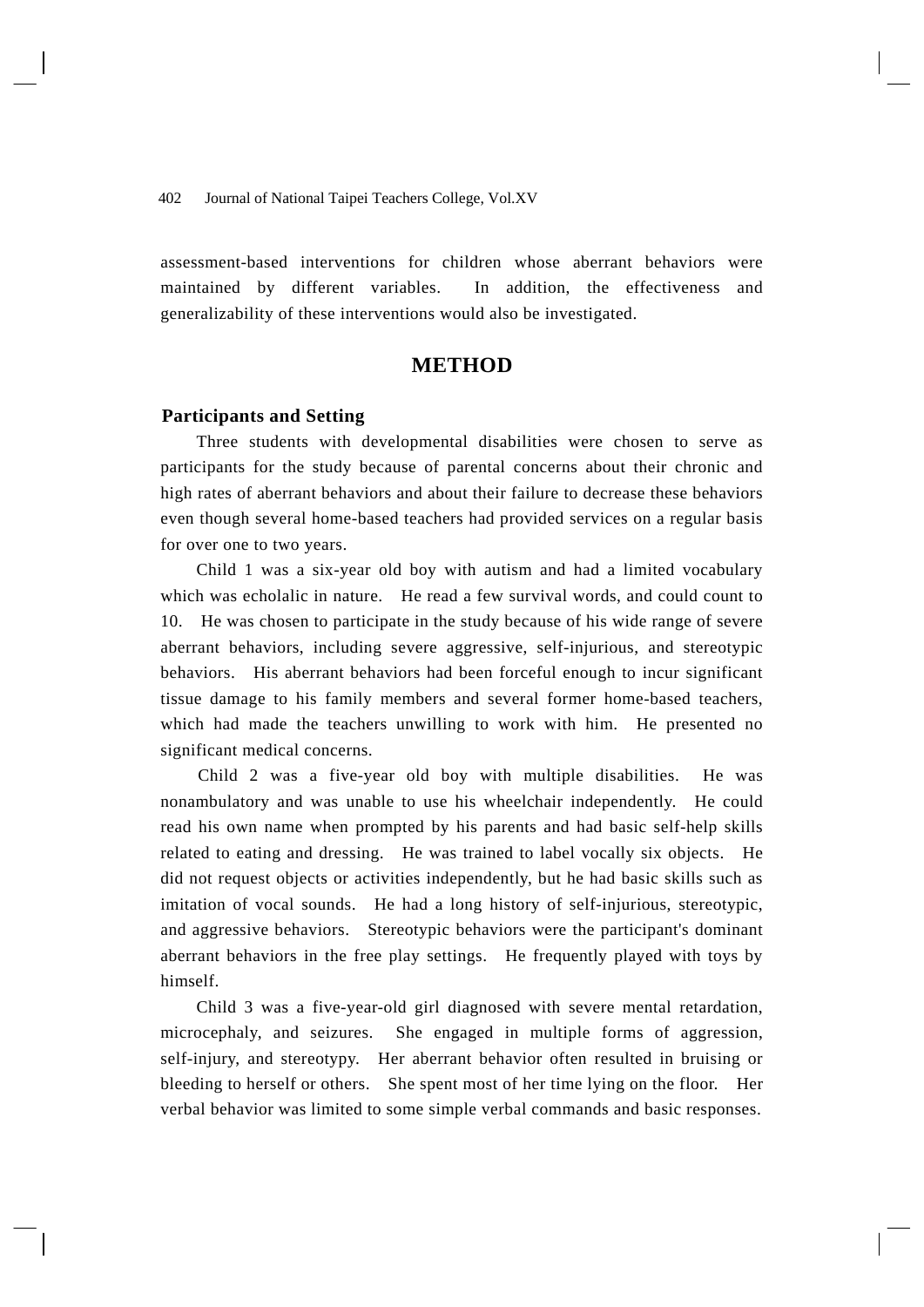Functional analysis and intervention sessions took place at the participants' homes. In this study, there were two settings: one is the instructional setting and the other is the free play setting. For Child 1, all experimental sessions in the instructional setting took place in a 3 m by 3.5 m room that was usually used for instructional purposes, which contained cabinets, desks, chairs, and shelves. Child 2, the instructional setting was situated across one-half of the 3.5 m by 4.5 m family room and contained desks, chairs, and instructional materials. For Child 3, all experimental sessions in the instructional setting was conducted in a 2.5 m by 5 m room that was equipped with tables and chairs, and a variety of academic materials. For all three participants, all experimental sessions in the free play setting took place in the living room of their homes.

# **Response Definitions and Data Collection**

 The dependent variable was the number per minute of aberrant behaviors emitted during each condition. Aberrant behaviors included aggression, SIB, and stereotypic behavior. Aggression, defined as any behavior that was physically harmful to others, was displayed by Child 1 (kicking and throwing objects at others), Child 2 (hitting others with an open or closed hand and biting other people), and Child 3 (pinching and scratching others). SIB, defined as any behavior that resulted in self-inflicted tissue damage, was display by Child 1 (head banging), Child 2 (face slapping and self-biting), and Child 3 (head hitting). Head banging was defined as contact of the head against furniture, wall, or other stationary environmental objects. Face slapping was defined as contact of any part of hand with the face. Self-biting consisted of contact between upper and lower teeth and the hands, wrists, or forearms. Head hitting was defined as forceful contact of a hand or arm with any part of the head. Stereotypic behavior, defined as any repetitive, noninjurious behavior, was display by Child 1 (hand mouthing), Child 2 (waving hands), and Child 3 (hand flapping). All functional analysis sessions were videotaped with a SONY Video Hi8 Camera Recorder Model CCD-TRV60 which was mounted on the top of shelves or cabinets. Data were collected by the experimenter and a second trained observer viewing videotapes in which running times, in minutes, seconds, and tenths of seconds were automatically burned onto the right hand corner of the films.

#### **Interobserver Agreement**

The two trained observers independently but simultaneously observed the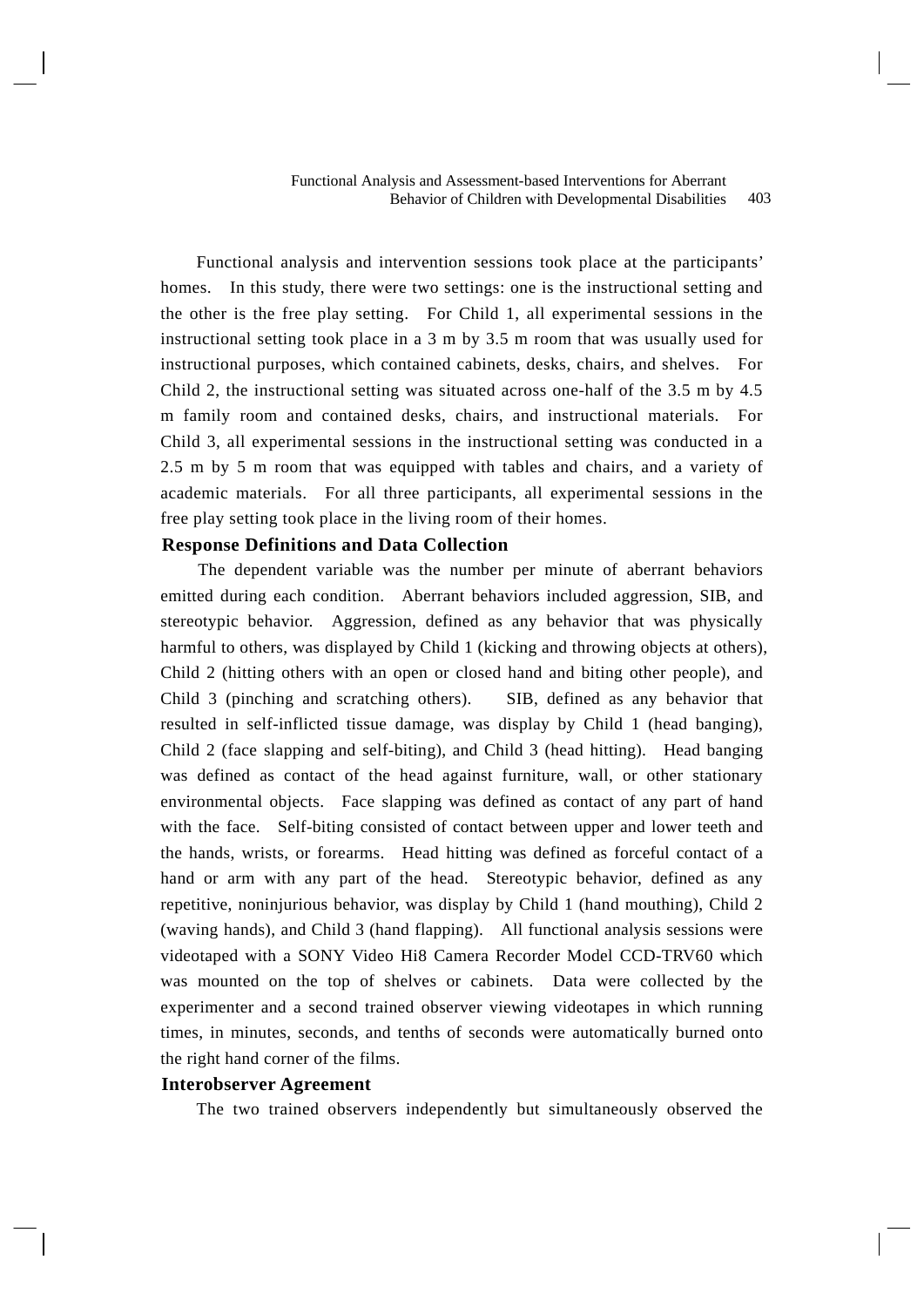participants for 50% of all functional analysis sessions and recorded the frequency of targeted behaviors. Sessions were 3 minutes in length and were partitioned into 18 10-second intervals to calculate interobserver agreement. Interobserver agreement was calculated for each session by dividing the total number of agreements for the occurrence and non-occurrence of the specified behaviors by the number of agreements plus disagreements and multiplied by 100%. For Child 1, exact agreement coefficients averaged 97.2% for aggression, 98.5% for aggression, and 93.6% for stereotypic behavior. For Child 2, exact agreement coefficients averaged 98.8% for aggression, 97.3% for SIB, and 94.3% for stereotypic behavior. For Child 3, exact agreement coefficients averaged 99.1% for aggression, 93% for aggression, and 92.6% for stereotypic behavior.

# **PRE-INTERVENTION FUNCTIONAL ANALYSES**

# **Experimental Design and Procedures**

 A modified functional analysis of aberrant behaviors was conducted prior to the onset of the intervention, in order to empirically identify maintaining contingencies for each participant's aberrant behaviors. Each modified functional analysis consisted of twelve experimental conditions expanded and adapted from those described by Tincani et al. (1999), Sigafoos and Meikle (1996), and Iwata, Dorsey, Slifer, Bauman, and Richman (1994/1982). Three participants were repeatedly exposed to each of twelve different conditions in an alternating treatment design (Barlow & Hersen, 1984). Twelve sessions (one per condition) were conducted each day. Sessions were 3 min. in length and were conducted in a counterbalanced design with random assignment without replacement in order to control for sequence effects.

 The experimental conditions of the pre-intervention functional analyses conducted in the present study were designed to simulate contingencies maintaining aberrant behaviors in the participant's natural environments. The functional analysis in the instructional setting was conducted in a room that was usually used for instructional purposes, and included the following six experimental conditions:

# **Condition 1: Teacher Attention**

At the beginning of the session, typical instructional tasks such as coloring,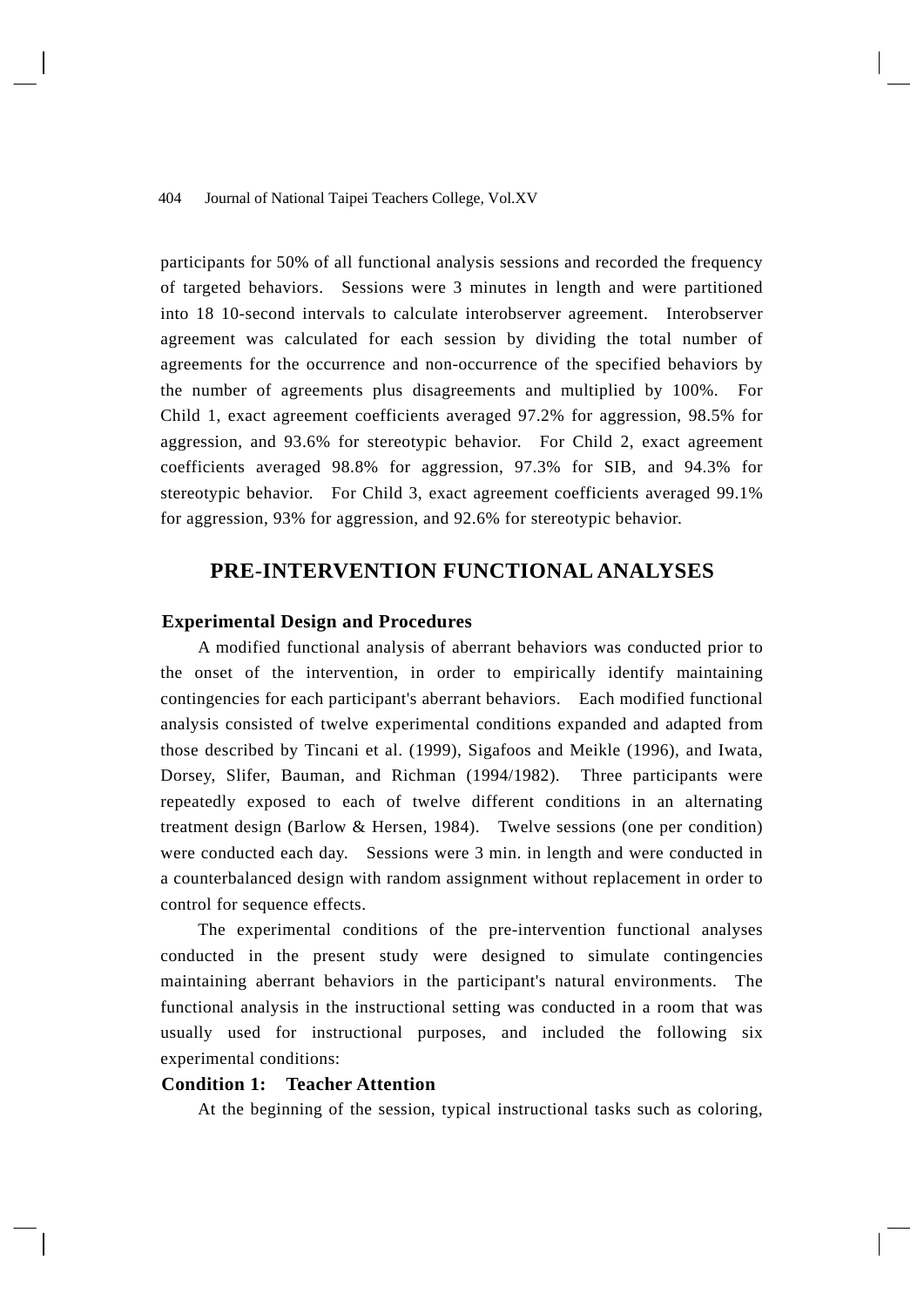bead stringing, and puzzle manipulation were presented to the participant by the researcher. The researcher asked the participant to choose a task and said "I'll be right with you." The researcher then turned away from the subject to read a book or complete paperwork. The researcher ignored the participant except to express disapproval (i.e., "Please don't do that") and provide brief physical contact in the form of response interruption and a pat on the back contingent upon the occurrence of aberrant behavior. This condition was designed to simulate a situation in which aberrant behavior is positively reinforced by contingent teacher attention.

# **Condition 2: Peer Attention**

 A sibling, the researcher, and the participant were in the same room as the previous condition. Prior to each session, the sibling confederate was instructed that your brother (or sister) has a hard time getting his/her work done, so you need to pay attention to what your brother is doing and say "Please don't do that" to him if you see him do something bad or hurt himself. At the beginning of the session, instructional tasks, which were the same as for the previous condition, were presented to the participant by the researcher. The researcher asked the participant to choose a task and said "I'll be right with you." The researcher then moved toward the door and walked out the door. Contingent on the occurrence of aberrant behavior, the sibling confederate briefly attended to the participant by providing attention in the form of a disapproval (i.e., Please don't do that"). All other responses exhibited by the participant were ignored. Northup, Broussard, Jones, George, Vollmer, and Herring (1995) indicate that peer attention can function as a unique form of positive reinforcement. Thus, this condition was designed to simulate a situation in which aberrant behavior is positively reinforced by contingent peer attention.

# **Condition 3: Tangible**

 In this condition, the researcher sat next to the participant and placed preferred items identify by a stimulus preference assessment in clear view but out of the participant's reach. The researcher said "You can have these in a minute". The same typical instructional tasks used during the previous condition were presented to the participant by the researcher. The researcher asked the participant to choose a task. The researcher then ignored the participant except to deliver a preferred item to the participant contingent on the occurrence of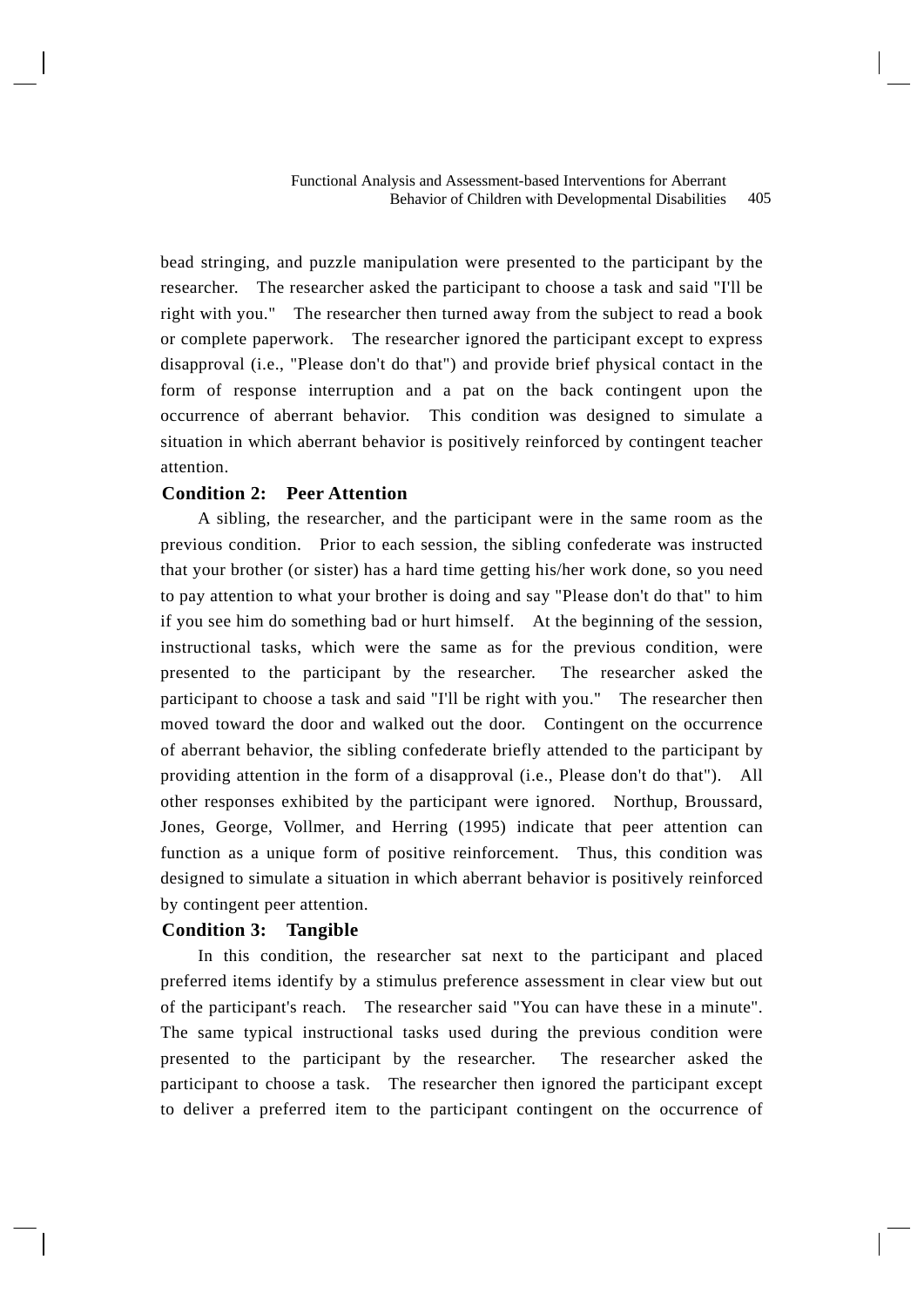aberrant behavior. The participant was allowed to play with the item for approximately for 20s, after which it was removed to its original placement. No verbal and physical attention was provided from the researcher at any other time during this condition. This condition was design as an analog to instructional situations in which the participant wants an item and is unable to get it. This contingency tested if aberrant behaviors were maintained by positive reinforcement in the form of access to preferred items.

# **Condition 4: Demand**

 The researcher sat next to the participant and typical academic tasks (i.e., matching shapes or colors, sorting objects) were presented in discrete trial format. The academic tasks were selected on the basis of previous data indicating that the participant was unable to complete independently due to the level of difficulty. The academic tasks were presented continuously at a stable rate throughout the condition, using vocal verbal prompts, and least to most intrusive physical prompts as needed for task completion. Contingent on the occurrence of aberrant behavior, the researcher removed the instructional materials and turned away from and ignored the participant for 60 seconds. If no aberrant behavior occurred during the 60 second period, the next trial was initiated. Social praise was delivered upon completion of each task, regardless of the prompt level needed to complete the task. This condition was design as an analog to situations in which the participant may be motivated to escape difficult instructions. This contingency tested if aberrant behaviors were maintained by negative reinforcement in the form of escape from task demands.

#### **Condition 5: Play**

 A sibling, the researcher, and the participant were seated at a desk in the same room as the previous condition. The participant was given preferred stimuli and the researcher and the sibling engaged the participant in structured play throughout the session. Engagement involved invitations to play with various preferred toys, conversation related to play activities, passing toys back and forth, and occasional social praise and brief physical contact contingent upon appropriate play responses at least once every 30 seconds. No instructions or academic tasks were presented to the participant. All instances of aberrant behaviors were ignored. This condition simulated an enriched environment and served as a control condition for the other conditions, free of demands and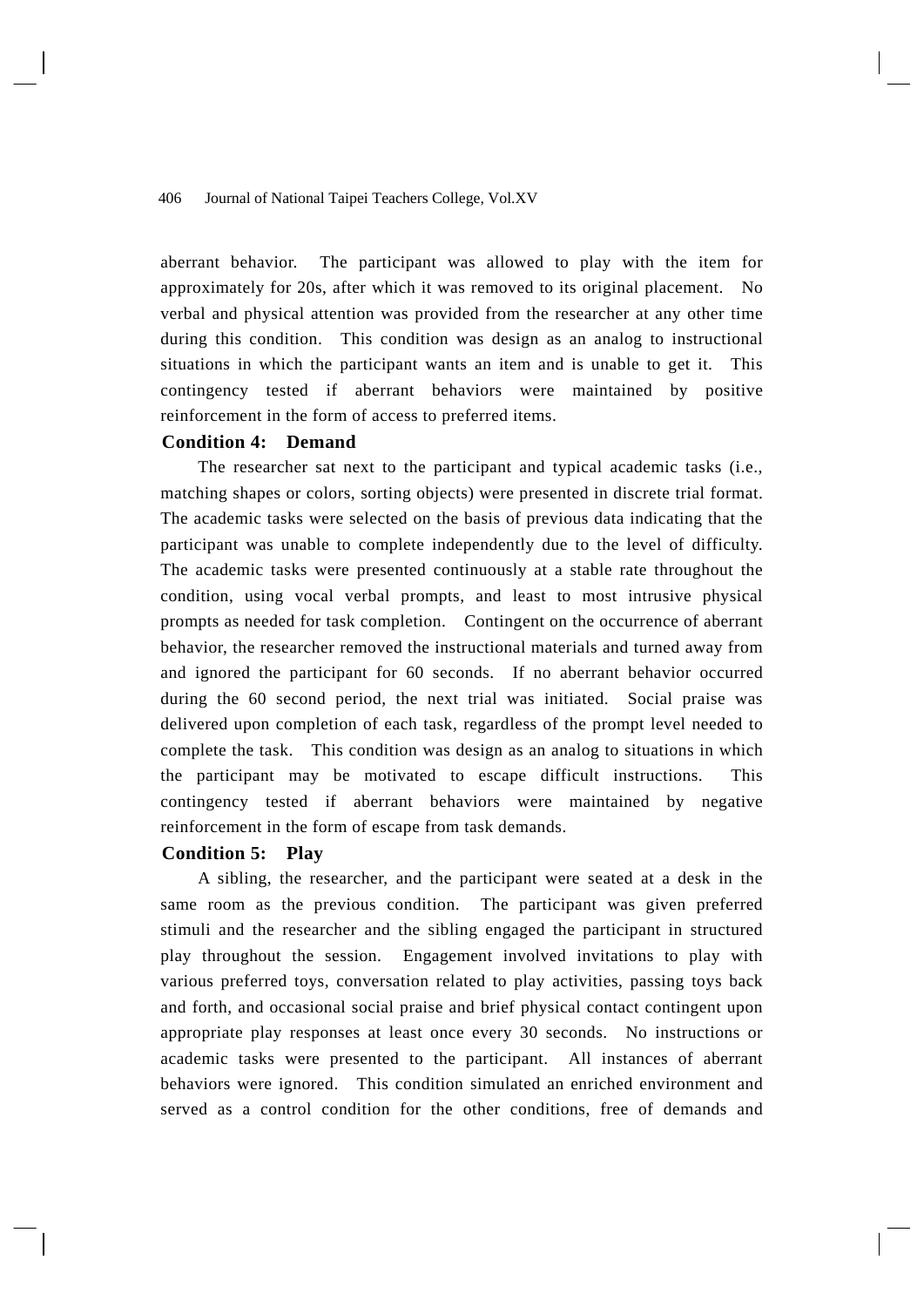enriched with adult and peer attention, praise and reinforcing activities.

# **Condition 6: Alone**

 The participant was alone in the same room as the previous condition. The room contained no extraneous materials other than furniture. This condition simulated a barren environment and served to identify those occurrences of aberrant behaviors possibly maintained by automatic reinforcement or sensory stimulation.

 The functional analysis in the free play setting included the following six experimental conditions:

# **Condition 7: Adult Attention**

 The participant was seated in his free play area, where a variety of leisure materials within his reach were available. The participant was instructed that this was his time to play, and he could engage freely in activities and move about the room. The researcher and a parent then sat in a corner of the room reading books or magazines. Contingent on the occurrence of aberrant behavior, adult attention in the form of a disapproval (i.e., "Please don't do that") and physical contact (i.e., patting the participant's back and blocking the response) were given to the participant. All other responses exhibited by the participant were ignored. This condition was designed to approximate one type of reinforcement contingency in the free play setting that might maintain aberrant behavior; that is, aberrant behavior often produces much attention from caregivers, while appropriate behavior receives relatively little attention.

# **Condition 8: Divided Attention**

 At the beginning of the session, the researcher said "Your mother and I have something to talk about and this is your time to play." While the researcher talked with the participant's mother about instruction programming, the researcher and the parent ignored the participant except to express disapproval and provide brief physical contact in a manner identical to that described in the previous condition. This condition represented naturally occurring situations in which adults are engaged in activities which divert their attention away from a child.

# **Condition 9: Peer Attention**

 Prior to this session, the sibling confederate was instructed that your brother/sister sometimes does something bad while he is playing, so you need to pay attention to what he/she is doing, and say "Please don't do that" to him if you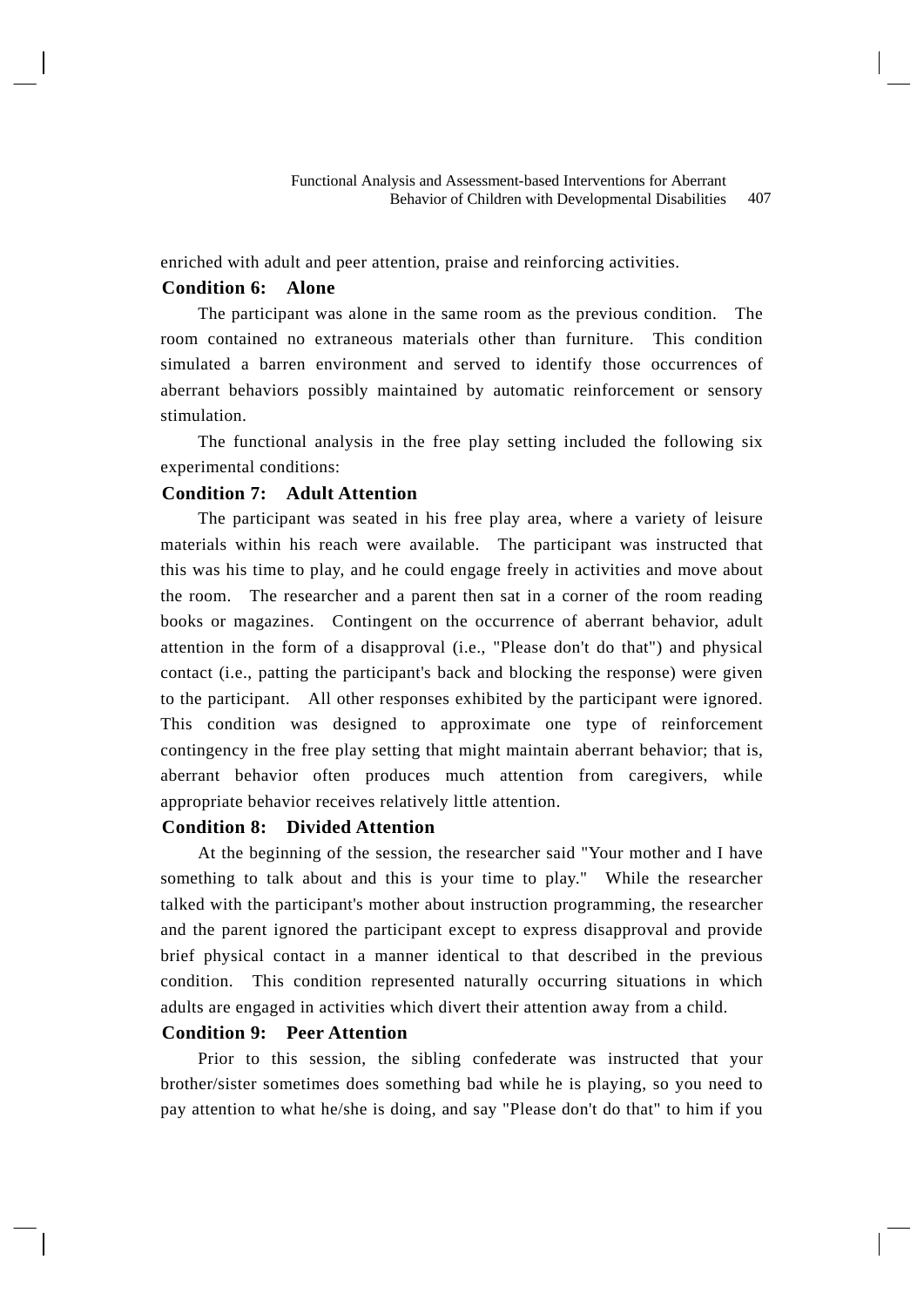see him do something bad or hurt himself. At the beginning of the session, the participant was instructed that this was his time to play, and he could engage freely in activities and move about the room. The researcher then walked out the door. Contingent on the occurrence of aberrant behavior, the sibling confederate briefly attended to the participant by providing attention in the form of disapproval (i.e., Please don't do that"). All other responses emitted by the participant were ignored. This condition was designed to simulate the participant's free play situation in which only the participant and his sibling(s) were in a play area. Direct observations conducted prior to the functional analyses indicated that siblings interacted minimally with the participants except for disapproving comments during episodes of aberrant behavior.

# **Condition 10: Tangible**

 The free play area contained those items previously identified by a stimulus preference assessment as preferred by the participant. The researcher began the session by offering the preferred items or activities to the participant's sibling in front of the participant. Contingent on the occurrence of aberrant behavior, the researcher responded to the behavior by allowing the participant access to the activity or item being offered the participant's sibling. No verbal and physical attention was provided from the researcher and the sibling at any other time during this condition. This condition was design as an analog to typical free play situations in which the participant wants an item or wants to participate in an activity and is unable to get it.

# **Condition 11: Unstructured Play**

 The participant was allowed to engage in isolate or cooperative play with the sibling, the parent, or the researcher, or move freely about the room. The researcher periodically presented preferred toys to the participant. Contingent on appropriate behavior, the researcher delivered social praise and brief physical contact. No demands or tasks were presented to the participant. All instances of aberrant behaviors were ignored. This condition served as a control procedure for the presence of a sibling, a parent, and a researcher, the availability of preferred items and activities, the absence of demands, the delivery of social approval for appropriate behavior, and the lack of approval for aberrant behavior.

# **Condition 12: Alone**

The participant was instructed that this was his time to play. The researcher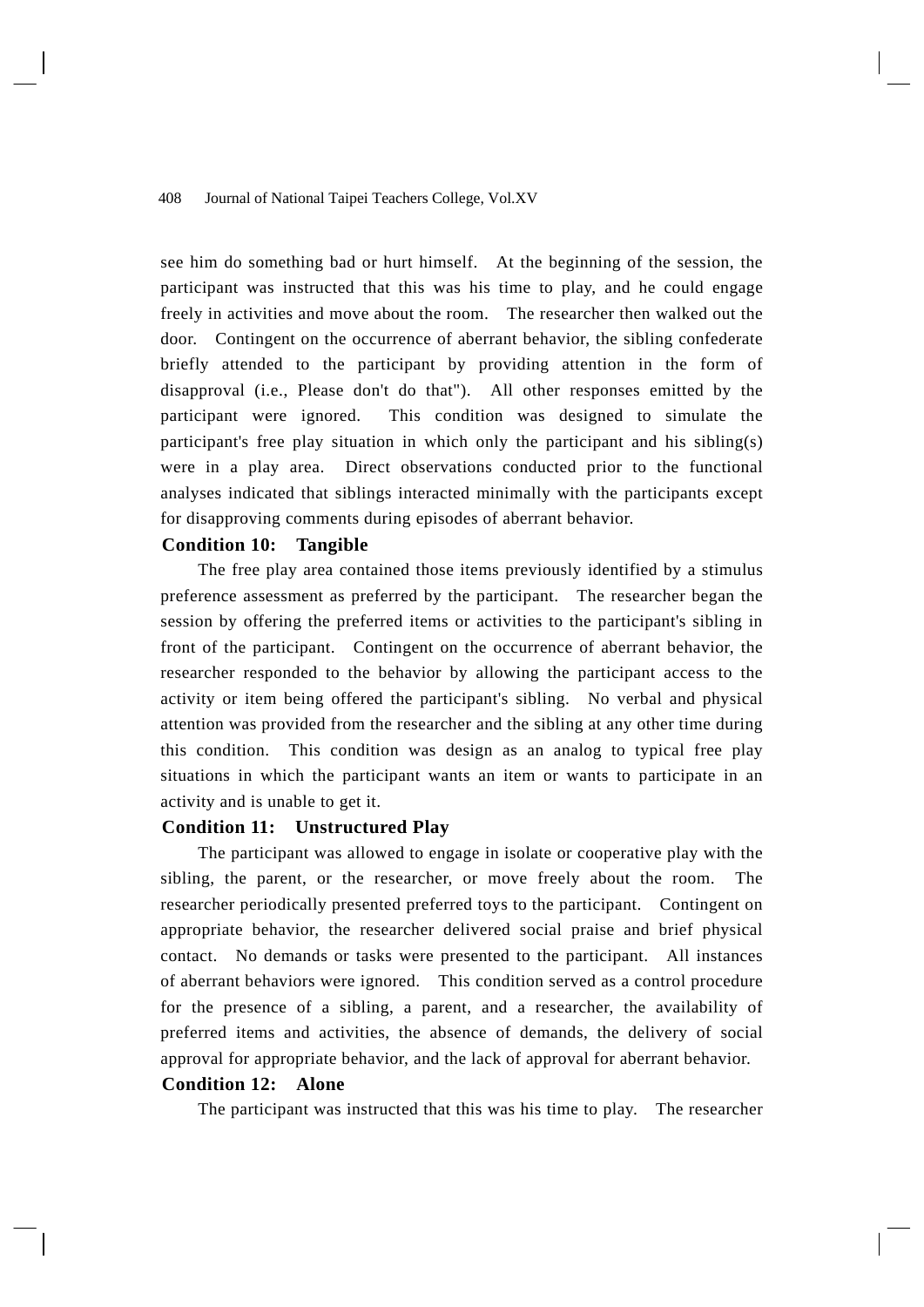then left the room and had no further interaction or contact with the participant. In the room, no specific tasks or activities were directly provided to the participant.

# **Results**

 Figure 1 shows the results of the functional analysis in the instructional setting for Child 1. Data indicated that the rates of aberrant responses were highest during the demand condition (mean  $= 4.33$ ; range, 4.2 to 4.5), thus they were maintained primarily by social-negative reinforcement. The teacher attention condition produced the next highest rates (mean  $= 2.87$ ; range, 2.8 to 2.9), with indications of an increasing trend across sessions. Figure 2 shows the results of the functional analysis in the free play setting for Child 1. Data indicated that the rates of aberrant responses were highest during the adult attention condition (mean  $= 4.13$ ; range, 3.9 to 4.3), thus the aberrant behaviors occurred in the free play setting were maintained primarily by social-positive reinforcement in the form of contingent adult attention. The peer attention condition produced the next highest rates (mean  $= 3.27$ ; range, 3.1 to 3.4), with indications of an increasing trend across sessions.



**Figure 1. Functional Analysis in an Instructional Setting for Child 1**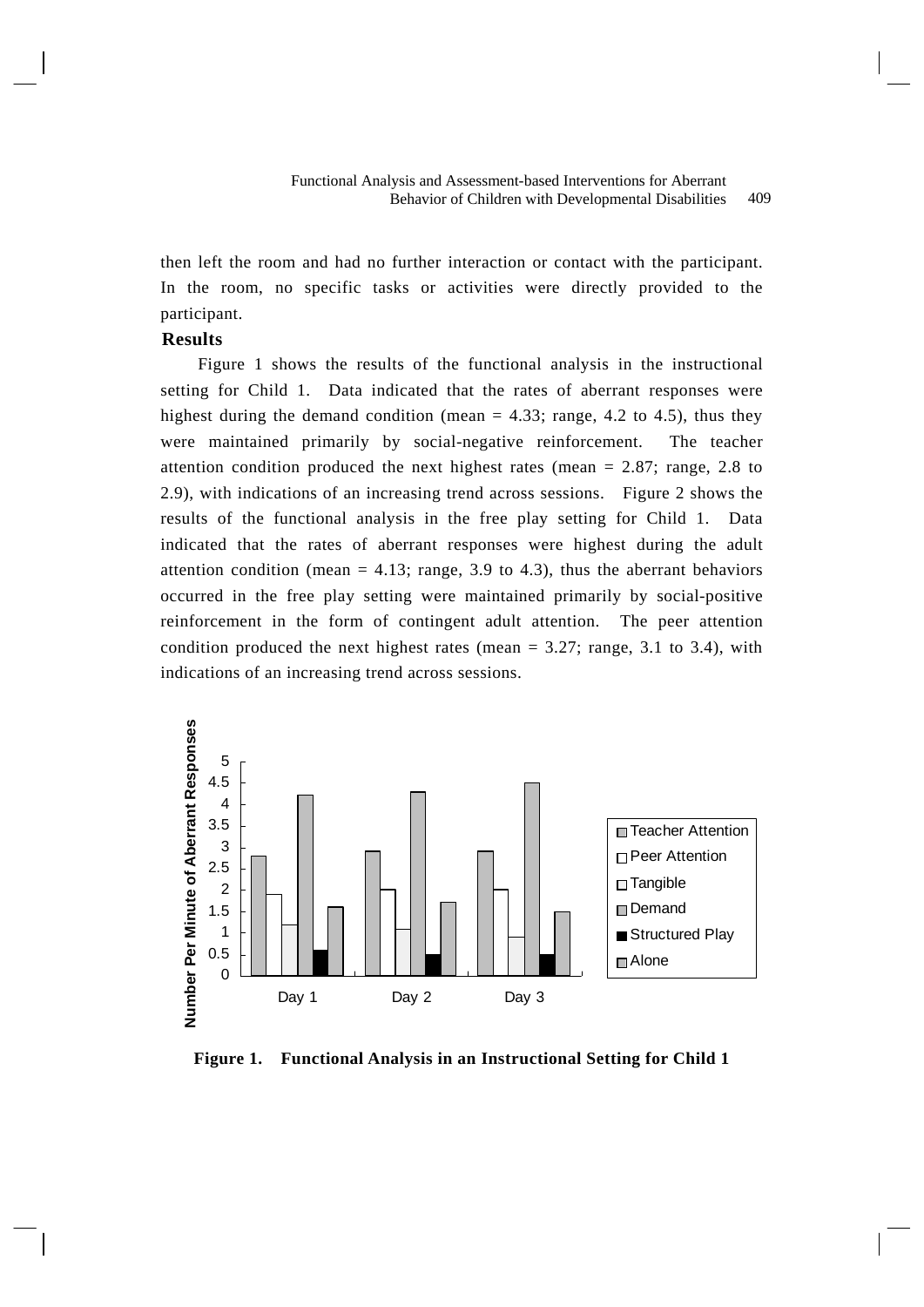

**Figure 2. Functional Analysis in a Free Play Setting for Child 2** 

Figure 3 shows the results of the functional analysis in the instructional setting for Child 2. Data indicated that the rates of aberrant responses were highest during the teacher attention condition (mean  $= 5.03$ ; range, 4.8 to 5.3) with indications of an increasing trend across sessions, thus they were maintained primarily by social- positive reinforcement in the form of contingent adult attention. The peer attention condition produced the next highest rates (mean = 3.17; range, 3.1 to 3.2). Figure 4 shows the results of the functional analysis in the free play setting for Child 2. Data indicated that the rates of aberrant responses were highest during the peer attention condition (mean = 4.07; range, 3.9 to 4.2), thus the aberrant behaviors occurred in the free play setting were maintained primarily by social-positive reinforcement in the form of contingent peer attention. The adult attention condition produced the next highest rates (mean  $= 2.43$ ; range, 2.3 to 2.6), with no apparent substantial trends.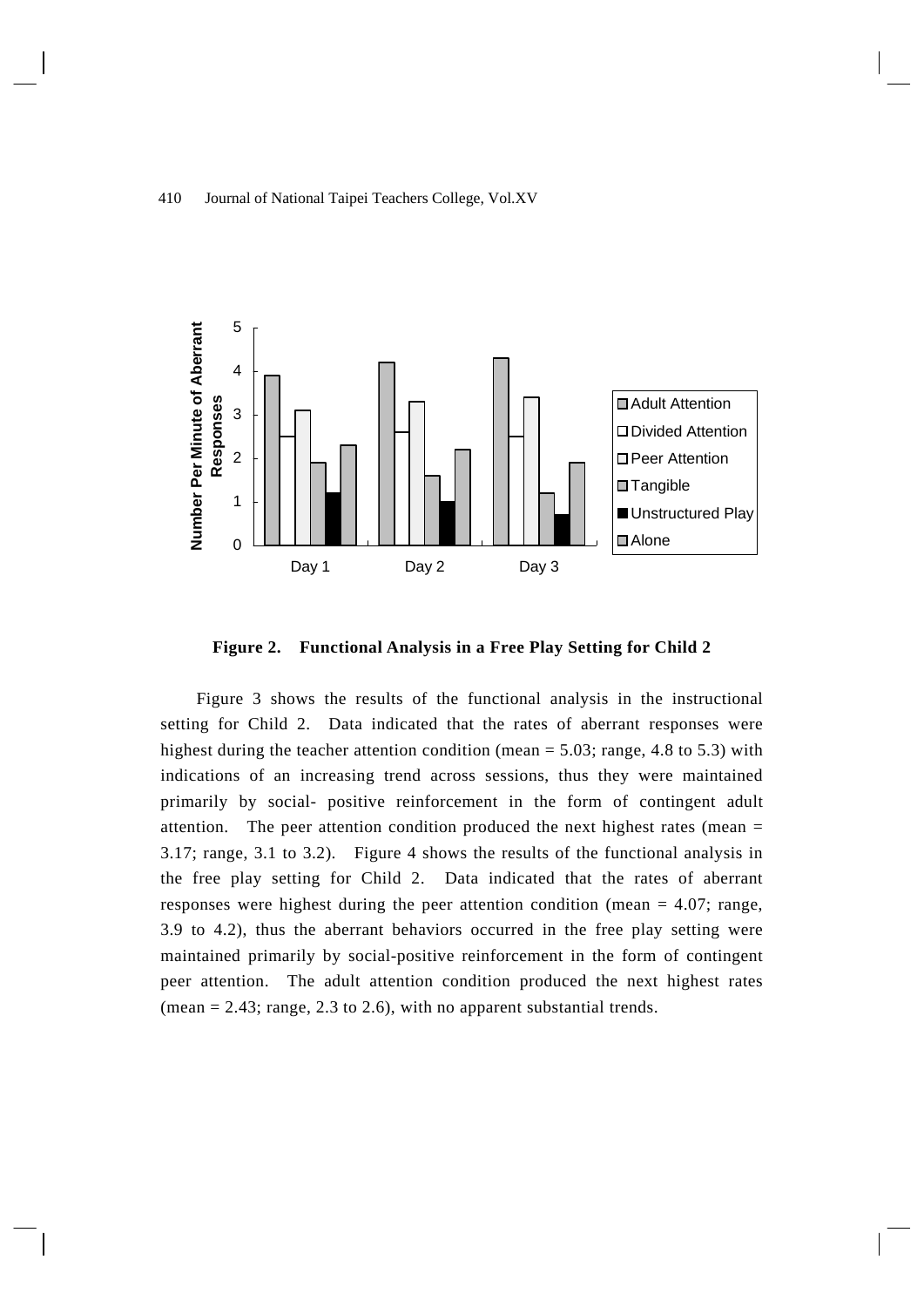



**Figure 3. Functional Analysis in an Instructional Setting for Child 2** 



**Figure 4. Functional Analysis in a Free Play Setting for Child 2** 

Figure 5 shows the results of the functional analysis in the instructional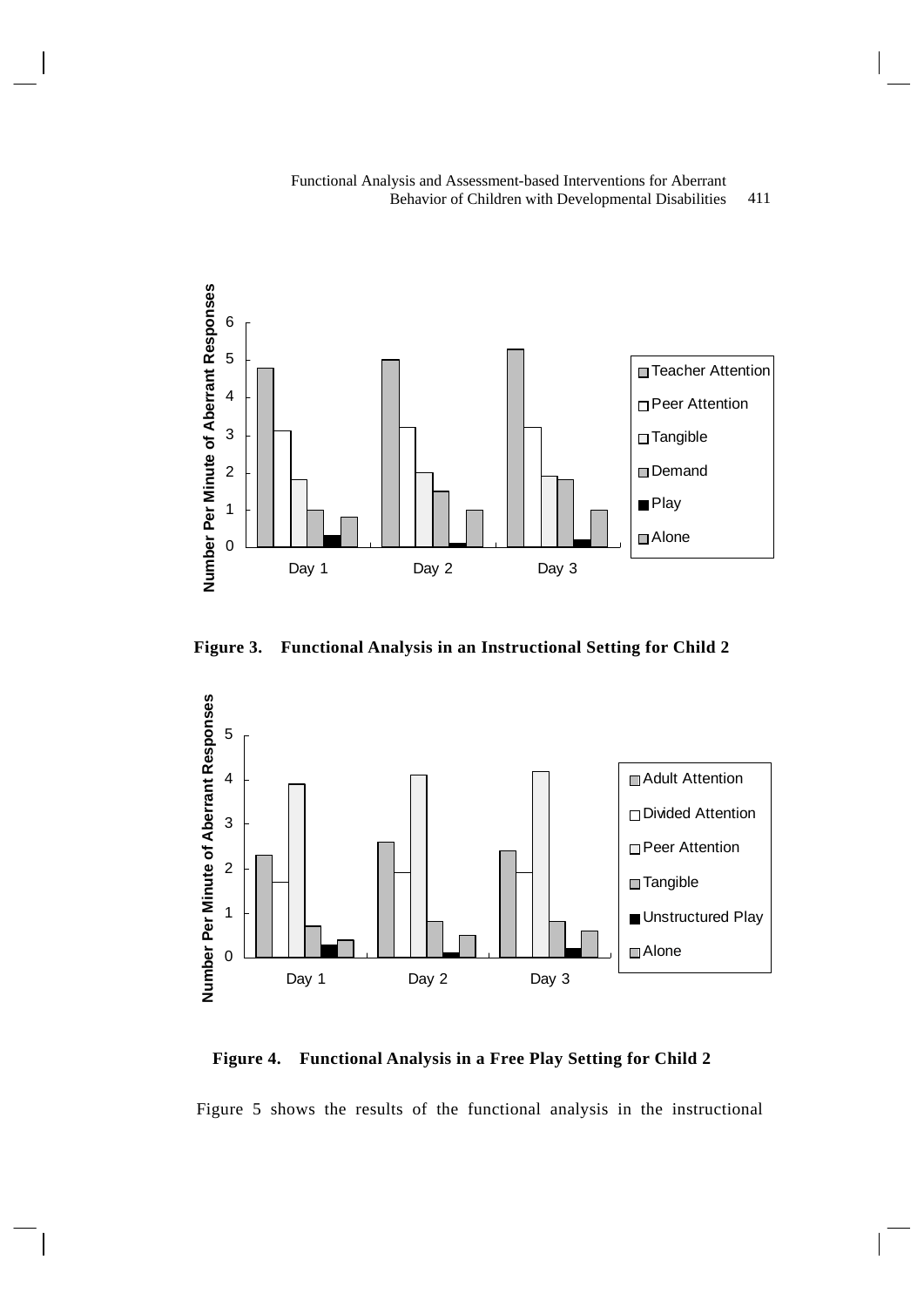setting for Child 3. Data indicated that the rates of aberrant responses were highest during the alone condition (mean  $= 3.3$ ; range, 3.2 to 3.5). During the alone condition, in which access to alternative sources of stimulation or reinforcement was minimized, aberrant behavior functioned as a "choice" behavior for Student C in an "impoverished" or "austere" (Horner, 1980) environment. That is, the data indicated that Student C's aberrant behavior was maintained primarily by automatic reinforcement. The teacher attention condition produced the next highest rates (mean  $= 1.57$ ; range, 1.5 to1.6). Figure 6 shows the results of the functional analysis in the free play setting for Child 3. Data indicated that the rates of aberrant responses were highest during the alone condition (mean  $=$ 3.57; range, 3.5 to 3.7), thus the aberrant behaviors occurred in the free play setting were maintained primarily by automatic reinforcement. The peer attention condition produced the next highest rates (mean  $= 1.7$ ; range, 1.6 to 1.8), with no apparent substantial trends.



**Figure 5. Functional Analysis in an Instructional Setting for Child 3**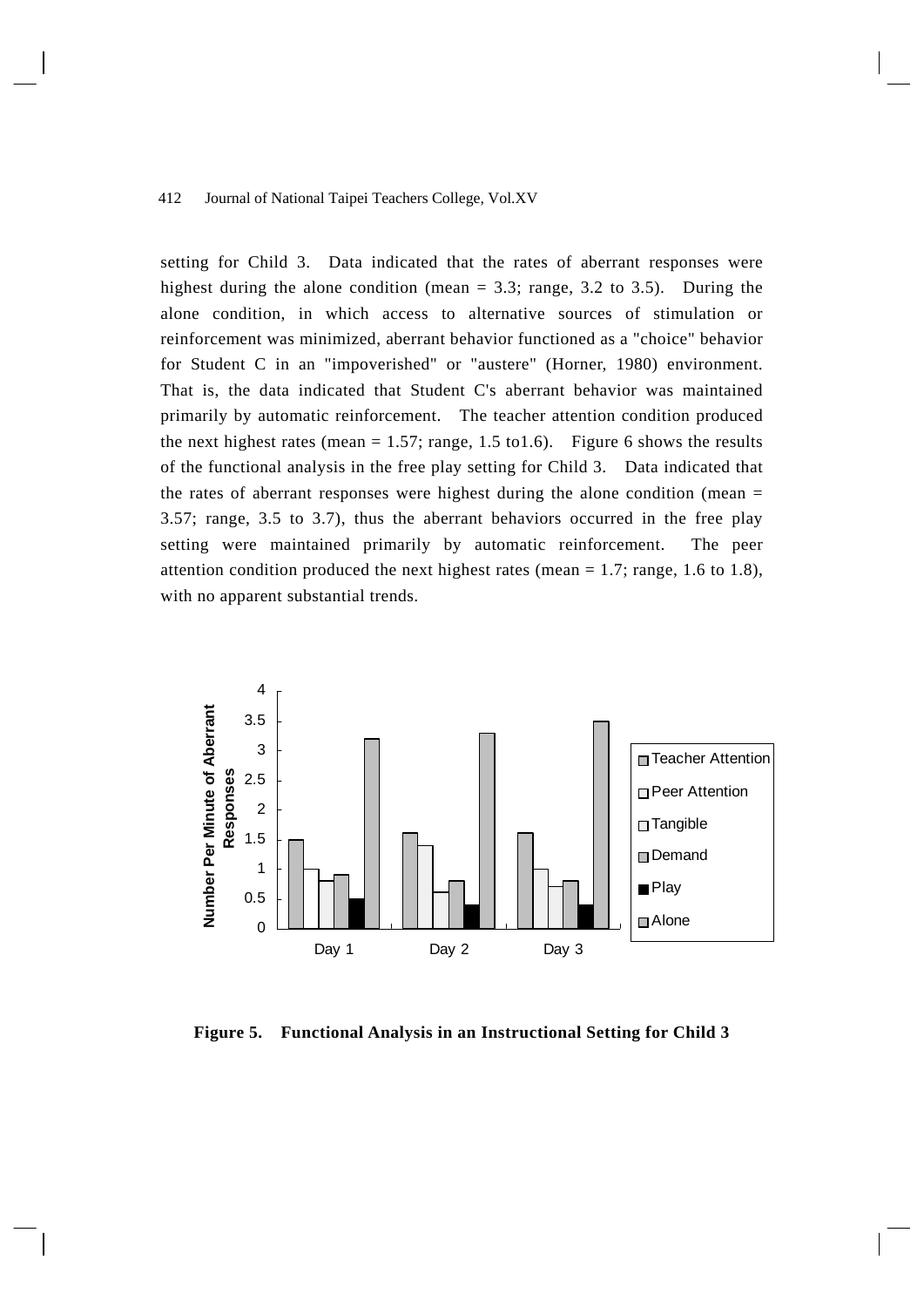

**Figure 6. Functional Analysis in a Free Play Setting for Child 3** 

# **ASSESSMENT-BASED INTERVENTIONS**

# **Response Definitions and Data Collection**

Two classes of response were measured: 1) the number per minute of appropriate behaviors during sessions and 2) the number per minute of aberrant behaviors emitted during sessions. Appropriate behaviors included communicative behavior that was defined individually as a coherent utterance of a specified vocalization or other appropriate behavior such as being on task or interacting with siblings, parents, and teachers during play. For Child 1, his appropriate responses were defined as (a) saying "help please"; (b) saying "teacher"; (c) saying "mama"; (d) saying "brother"; (e) being on task during work activity, and (f) interacting with siblings, parents, and teachers during play. For Child 2, his appropriate responses were defined as (a) saying "teacher"; (b) saying "sister"; (c) saying "mama"; (d) being on task during work activity, and (e) interacting with siblings, parents, and teachers during play. For Child 3, her appropriate responses were defined as (a) actively engaging with a preferred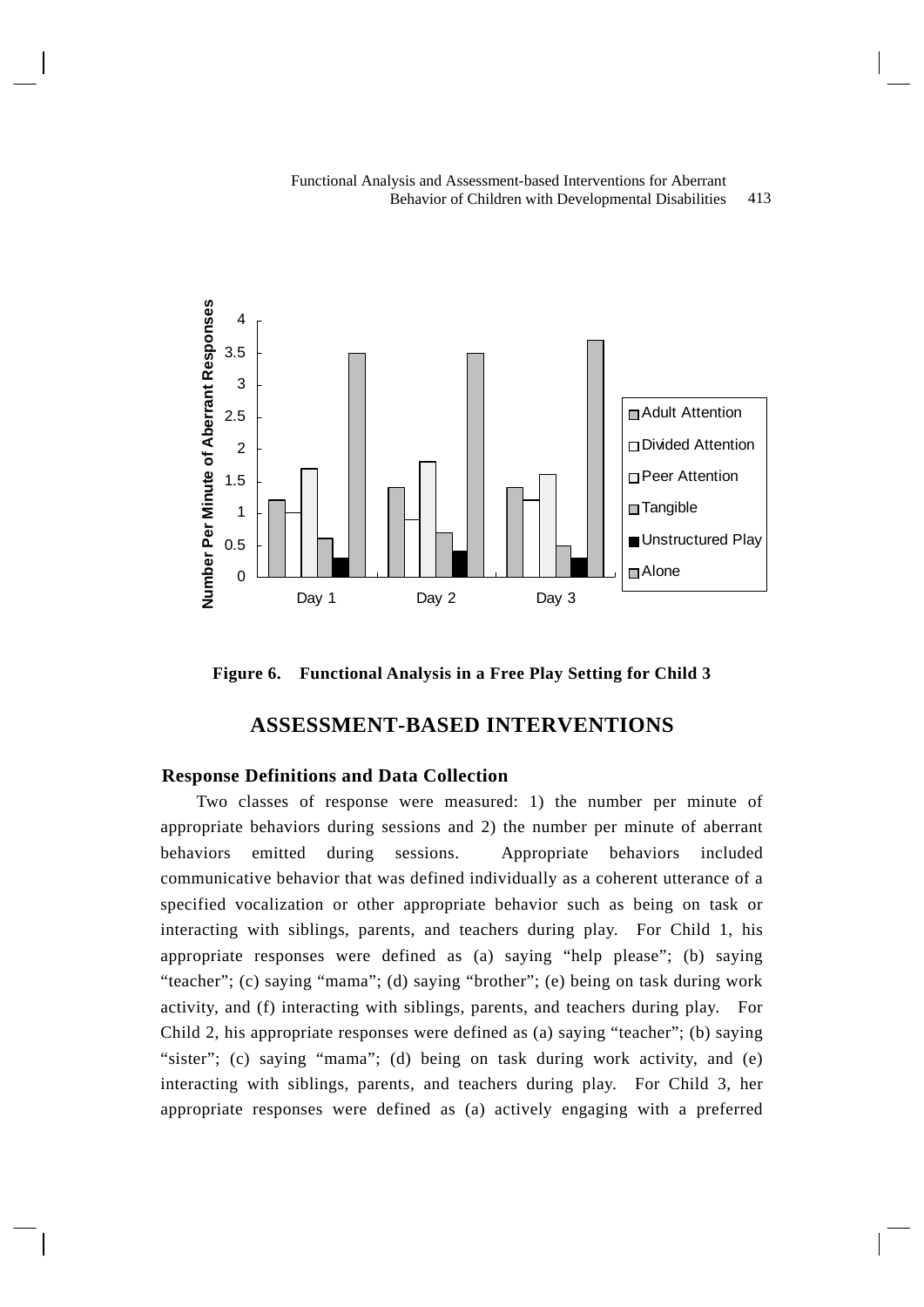activity; (b) saying "teacher"; (c) saying "sister"; (d) being on task during work activity, and (e) interacting with siblings, parents, and teachers during play. The operational definitions of the aberrant behaviors of each participant are identical to those described in the pre-intervention functional analyses. All instructional and free play sessions were videotaped, and two independent observers recorded the frequency or duration of targeted behaviors. Sessions were 10 minutes in length and were partitioned into 60 10-second intervals to calculate interobserver agreement.

# **Interobserver Agreement**

The researcher and the second trained observer independently and separately collected data for each participant for 50% of all free play periods and intervention sessions, evenly distributed across experimental phases. Interobserver agreement was calculated for each session by dividing the total number of agreements for the occurrence and non-occurrence of the specified behaviors by the number of agreements plus disagreements and multiplied by 100%. agreement was defined as both observers recording exactly the same frequency or duration of a target response in a given 10-second interval. Mean interobserver agreement for aberrant behaviors were 93.9%, 97.2%, and 95.8% for Child 1, 2, and 3, respectively. Average interobserver agreement for appropriate behaviors were 96.1%, 92.3%, and 91.7% for Child 1, 2, and 3, respectively.

# **Experimental Design and Procedures**

 The interventions for the three participants were analyzed with an ABAB' reversal design. There were four phases in this experiment: 1) Baseline; 2) Intervention I; 3) Return to Baseline; and, 4) Intervention II. Baseline and intervention sessions lasted 10 min, and each of the phases was described in detail below.

# **Baseline**

First, ten-minute baseline sessions were conducted in the instructional setting. The participant was seated with siblings at one of four desks, which were facing and adjacent to each other. A variety of preferred toys were placed on the desks. The experimenter sat next to the student; however, no instruction was conducted during this phase. Subsequently, the target participant was observed for 10 min. in free play setting. No programmed consequence for aberrant behavior was used in this condition.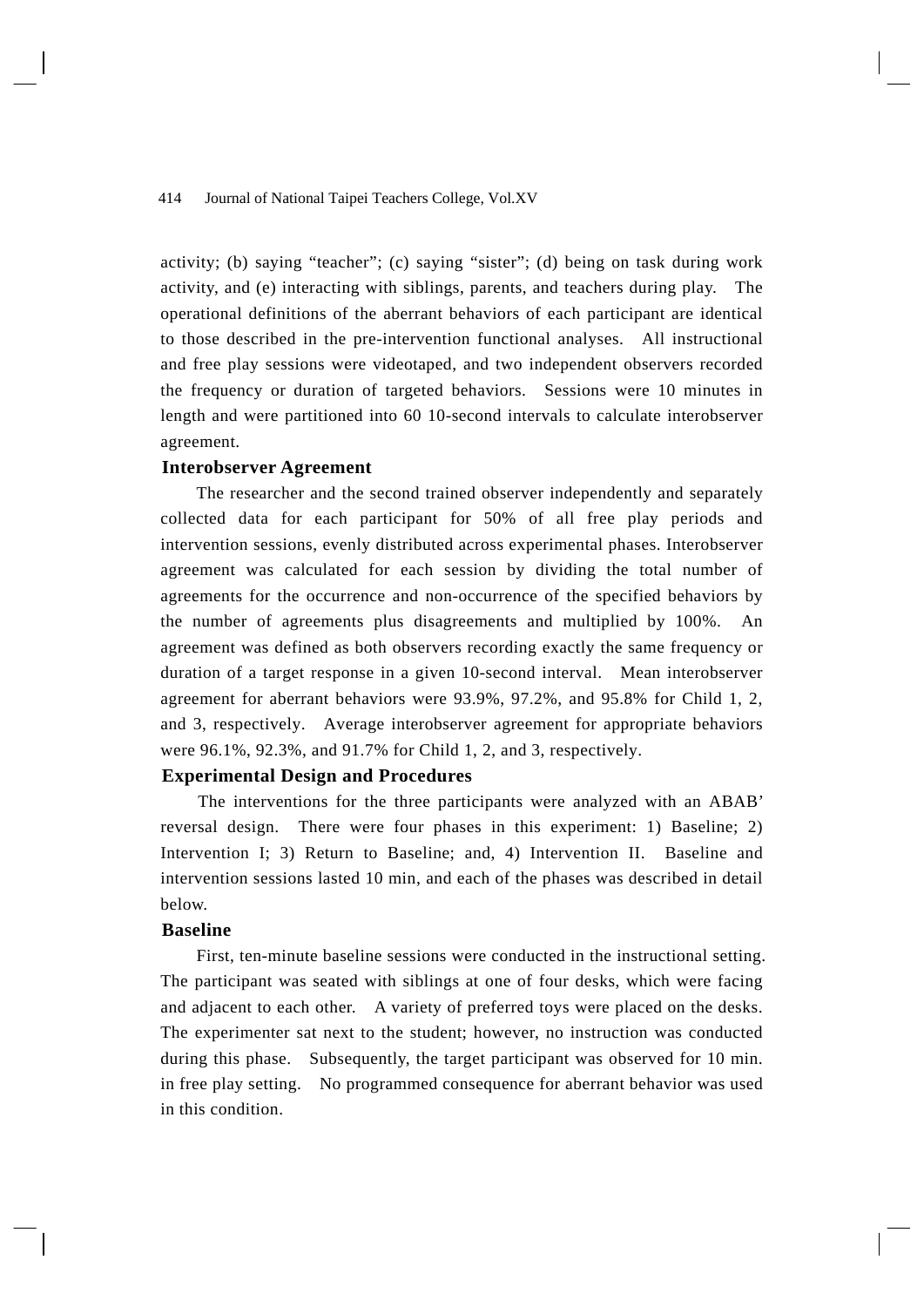# **Intervention I**

 For Child 1, the results of the functional analysis in the instructional setting indicated that aberrant behaviors were maintained primarily by escape, and to a lesser extent by teacher attention. The functional communication training procedures recommended by Fisher and colleagues (1993) were applied. Two alternative socially acceptable behaviors (saying "help please" and "teacher") were taught. The child was prompted when he arrived at a step in the task that had been difficult previously or when he wanted to elicit teacher attention. An errorless backward chaining procedure was used to train the participant to emit a communicative response to access the relevant reinforcer (escape or teacher attention). This procedure continued until the participant independently performed with 90% accuracy across two successive sessions. In addition, the prompt hierarchy procedure was used to prevent the newly trained alternative request not to attenuate or alleviate instructional demands. The instructional activities selected were task analyzed. If the participant did not perform correctly, a gesture, model, vocal, physical guidance prompt sequence was followed until a correct response occurred. Hence, the phrase "help please" would serve to prompt a teacher to reduce the difficulty of the task, and would not become an effective method of avoiding difficult instructional situations.

For Child 2, the results of the functional analysis in the instructional setting indicated that aberrant behaviors were maintained by social- positive reinforcement in the form of contingent teacher attention and also peer attention. Two alternative socially acceptable behaviors (saying "teacher" and "sister") were taught. The functional communication training procedures described above were applied.

For Child 3, the results of the functional analysis in the instructional setting indicated that aberrant behaviors were maintained primarily by automatic reinforcement, and to a lesser extent by teacher attention. Prior to initiating each intervention session, a stimulus preference assessment procedure was used, which allowed the participant to selected preferred stimuli for that session. Intervention I condition for Child 3 was an enriched environment with preferred stimuli. Noncontingent reinforcement, consisting of continuous and free access to the preferred stimuli in the enriched environment, was applied to the participant. In addition, the functional communication training procedures were applied to teach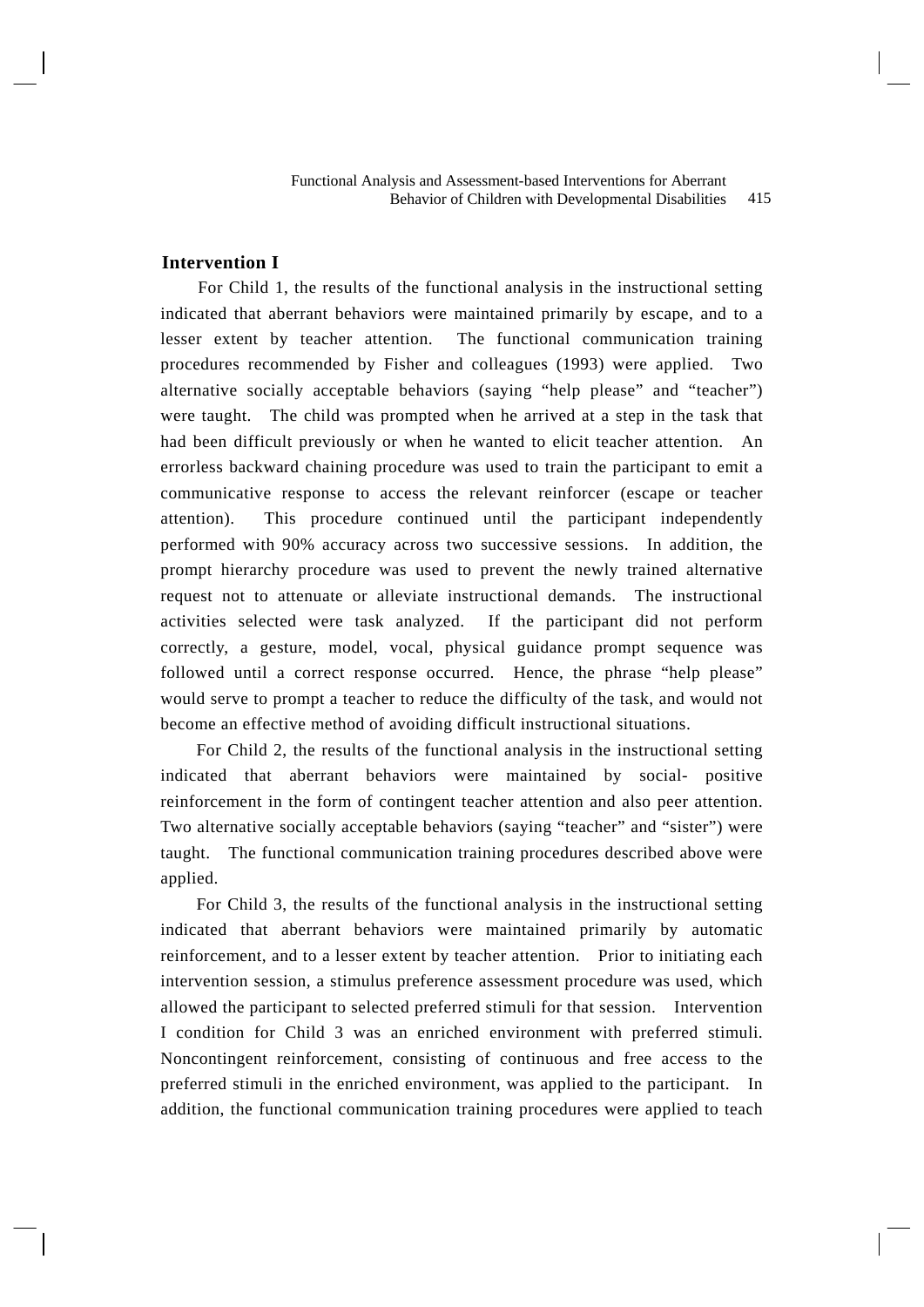two alternative socially acceptable behaviors (clapping, which produced attention, and saying "teacher"). The clapping behavior would be faded with the participant's increased success with saying "teacher". For all of the participants, the generalization data were collected in the subsequent 10 min. free play session.

# **Intervention II**

 With the implementation of Intervention I procedures, the aberrant behaviors of all participants decreased; however, their aberrant behaviors still not decreased to near-zero levels. Hence, the results of the functional analysis in the free play setting were incorporated in order to develop more effective and generalizable interventions. For Child 1 and 2, the results of the functional analysis in the free play setting indicated that aberrant behaviors were maintained primarily by adult attention, and to a lesser extent by peer attention. The functional communication training procedures described in the Intervention I were used to teach two alternative socially acceptable behaviors (saying "mama" and "brother" for Child 1, and saying ""mama" and "sister" for Child 2). For Child 3, the results of the functional analysis in the free play setting indicated that aberrant behaviors were maintained primarily by automatic reinforcement, and to a lesser extent by peer attention. Thus, the child was provided with continuous access to the preferred stimuli during free play sessions. In addition, the functional communication training procedures were used to teach an alternative socially acceptable behavior (saying "sister"). For all of the three participants, the individual Intervention I procedures would also be included and reviewed in the Intervention II phase.

# **RESULTS**

Figures 7 and 8 show the number per minute of appropriate behaviors and aberrant behaviors emitted by Child 1 during 10 min. intervention and free play sessions for each phase, respectively. During Baseline, appropriate behaviors occurred at a consistently very low and stable rate. As shown in Figures 7 and 8, Child 1's appropriate behaviors ranged from 0 to 0.1 with a mean rate of 0.04 in the instructional setting, whereas his appropriate behaviors ranged from 0 to 0.2 with a mean rate of 0.1 in the free play setting. The mean rate of aberrant behaviors in the same phase (Baseline) for Child 1 was 5.92 per session with a range of 5.8 to 6.1 in the instructional setting, whereas his aberrant behaviors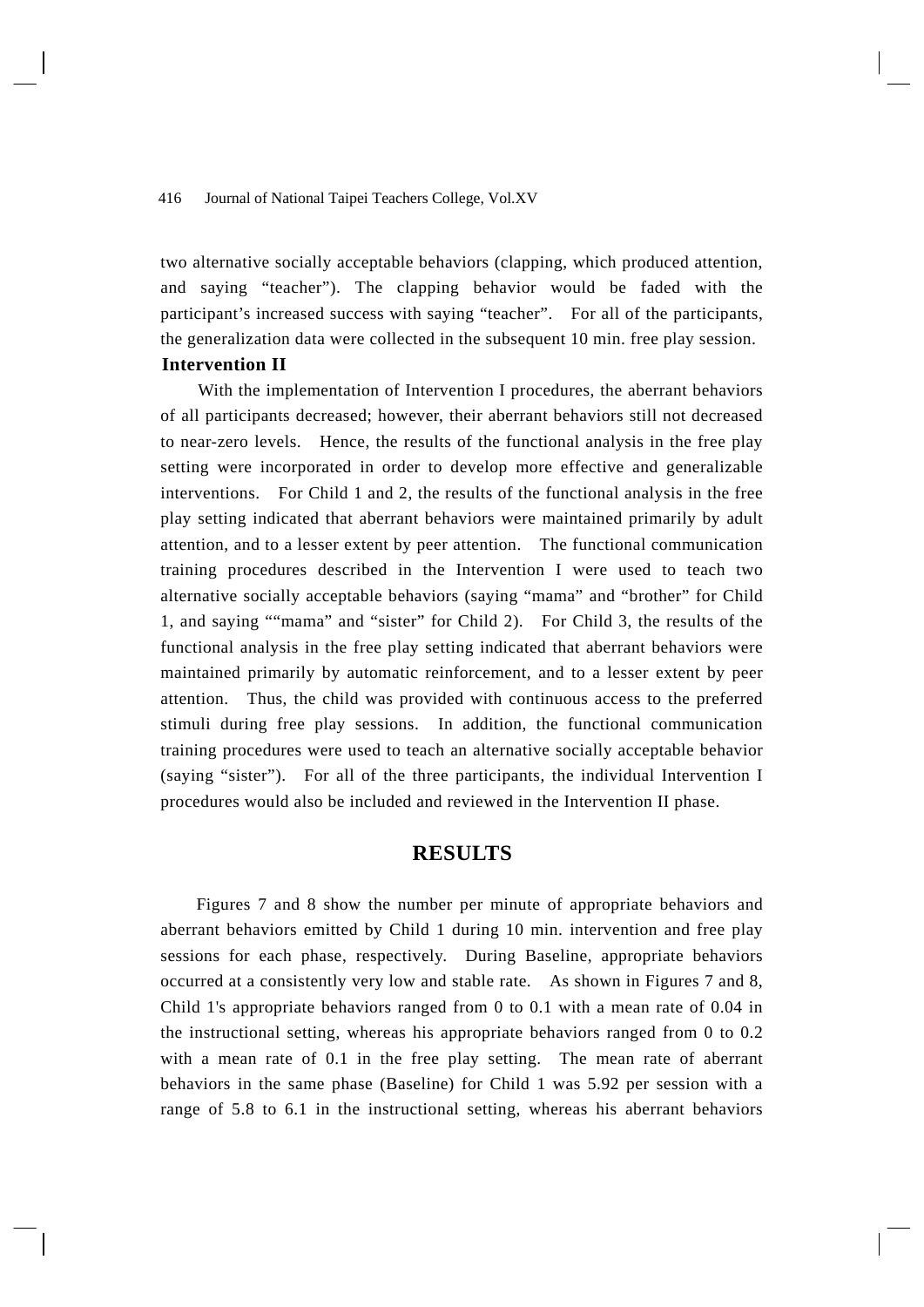ranged from 5 to 5.6 with a mean rate of 5.26 in the free play setting. For Child 1, an increase in rate of appropriate behaviors and a reduction in rate of aberrant behaviors corresponded with the start of the Intervention I phase. The rate of appropriate behaviors ranged from 0.7 to 4.3 with an ascending trend and a mean rate of 2.56, whereas the rate of aberrant behaviors ranged from 0.5 to 3.2 with a descending trend and a mean of 1.83 in the instructional setting. The rate of appropriate behaviors ranged from 0.7 to 4.2 with an ascending trend and a mean rate of 2.07, whereas the rate of aberrant behaviors ranged from 0.4 to 2.9 with a descending trend and a mean of 1.96 in the free play setting. In the return to Baseline the mean rate of appropriate behaviors was  $3.56$  (range  $= 2.2$  to 4.3), and the mean rate of aberrant behaviors increased to 2.12 (range  $= 1.8$  to 2.3) in the instructional setting. The mean rate of appropriate behaviors reduced to 2.48 (range  $= 1.9$  to 3.2), and the mean rate of aberrant behaviors was 1.76 (range  $= 1.6$ ) to 2) in the free play setting. A significant increase in rate of appropriate behaviors and a substantial reduction in rate of aberrant behaviors corresponded with the start of the Intervention II phase. The rate of appropriate behaviors ranged from 3.4 to 4.8 with a mean rate of 3.99, while the mean rate of aberrant behaviors ranged from 0.3 to 2.3 with a mean of 1.52 in the instructional setting. The rate of appropriate behaviors ranged from 2.8 to 4.7 with a mean rate of 3.7, while the mean rate of aberrant behaviors ranged from 0.1 to 1.2 with a mean of 0.7 in the free play setting.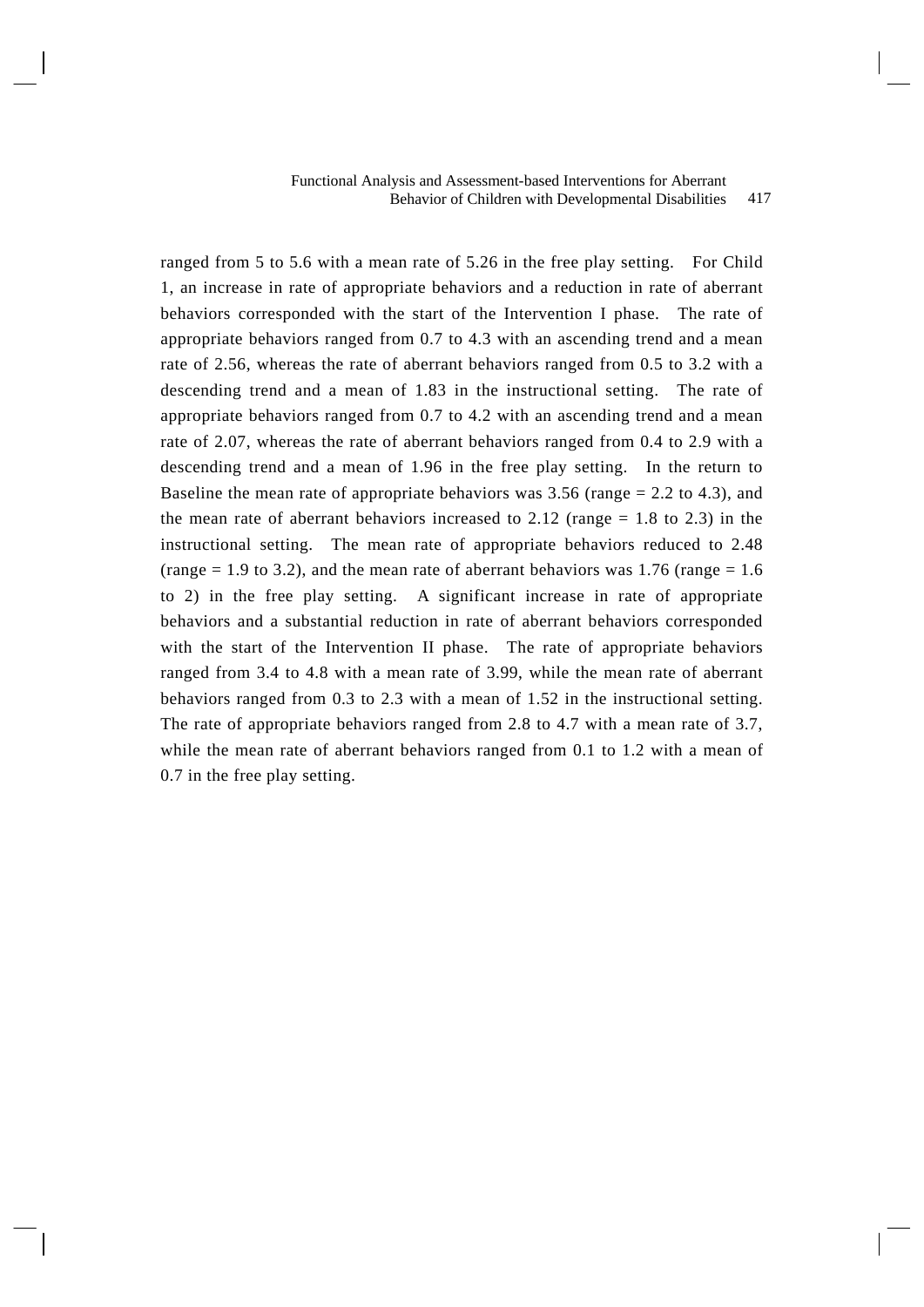

**Figure 7. Number Per Minute of Adaptive and Aberrant Behaviors for Child1 in an Instructional Setting Across Each Experimental Phase** 

Figures 9 and 10 show the number per minute of appropriate behaviors and aberrant behaviors emitted by Child 2 during 10 min. intervention and free play sessions for each phase, respectively. Figures 9 and 10 indicated that Intervention I reduced Child 2's aberrant behaviors from mean baseline levels of 4.38 and 3.9 to levels of 2.43 and 2.28, respectively. Intervention I increased Child 2's appropriate behaviors from mean baseline levels of 0.12 and 0.14 to levels of 2.36 and 2.18, respectively. Aberrant behaviors were much lower during Intervention II ( $M = 1.44$ ; range, 0.2 to 2.6 in the instructional setting;  $M = 0.7$ ; range, 0 to 2.1 in the free play setting). The mean rate of appropriate behaviors was higher during Intervention II ( $M = 3.17$ ; range, 1.9 to 4.9 in the instructional setting;  $M = 3.53$ ; range, 2.5 to 4.3 in the free play setting) than during Intervention I ( $M = 2.36$ ; range, 0.6 to 4.2 in the instructional setting;  $M = 2.18$ ; range, 0.7 to 3.9 in the free play setting).

Figures 11 and 12 show the number per minute of appropriate behaviors and aberrant behaviors emitted by Child 3 during 10 min. intervention and free play sessions for each phase, respectively. Figures 11 and 12 indicated that Intervention I reduced Child 3's aberrant behaviors from mean baseline levels of 3.46 and 3.32 to levels of 1.9 and 1.79, respectively. Intervention I increased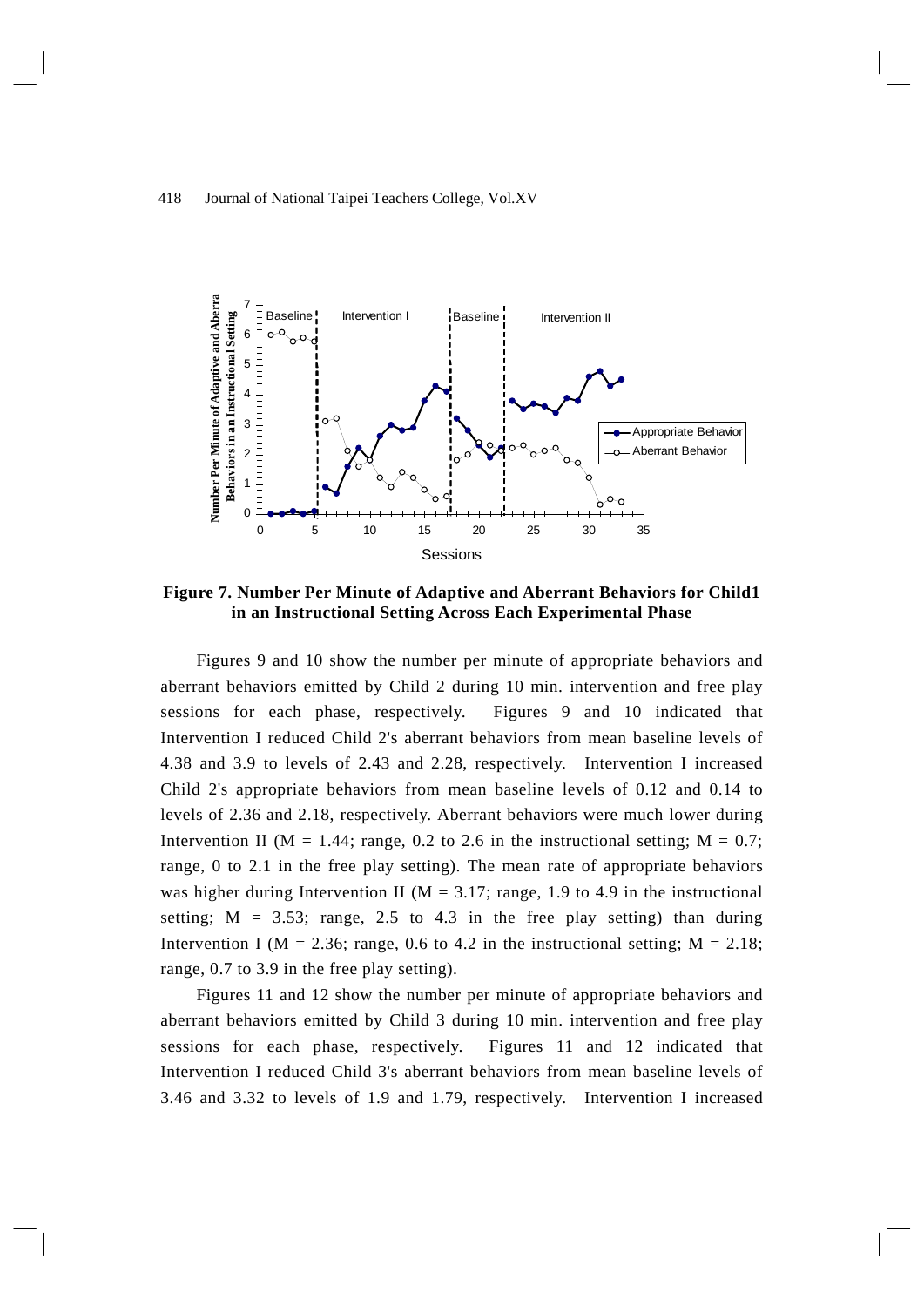Child 3's appropriate behaviors from mean baseline levels of 0.1 and 0.16 to levels of 2.23and 2.26, respectively. Aberrant behaviors were lower during Intervention II ( $M = 1.12$ ; range, 0.3 to 2.1 in the instructional setting;  $M = 1.51$ ; range, 0.4 to 2.4 in the free play setting). The mean rate of appropriate behaviors was higher during Intervention II ( $M = 2.99$ ; range, 2 to 4.1 in the instructional setting;  $M =$ 2.73; range, 1.9 to 3.9 in the free play setting) than during Intervention I ( $M =$ 2.23; range, 0.7 to 3.6 in the instructional setting;  $M = 2$ . 26; range, 0.9 to 3.6 in the free play setting).



**Figure 8. Number Per Minute of Adaptive and Aberrant Behaviors for Child1 in a Free Play Setting Across Each Experimental Phase**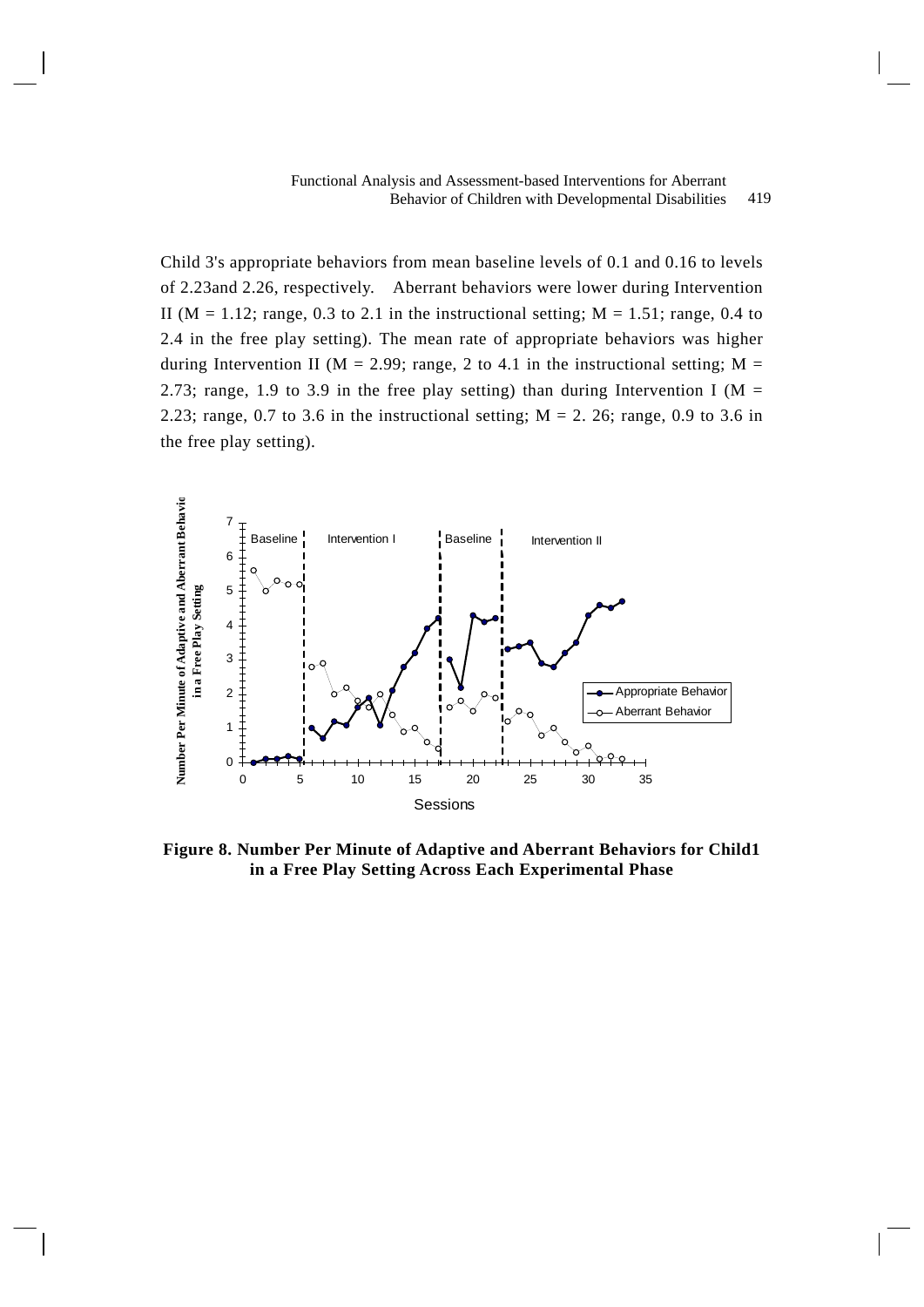

**Figure 9. Number Per Minute of Adaptive and Aberrant Behaviors for Child 2 in an Instructional Setting Across Each Experimental Phase** 



**Figure 10. Number Per Minute of Adaptive and Aberrant Behaviors for Child 2 in a Free Play Setting Across Each Experimental Phase**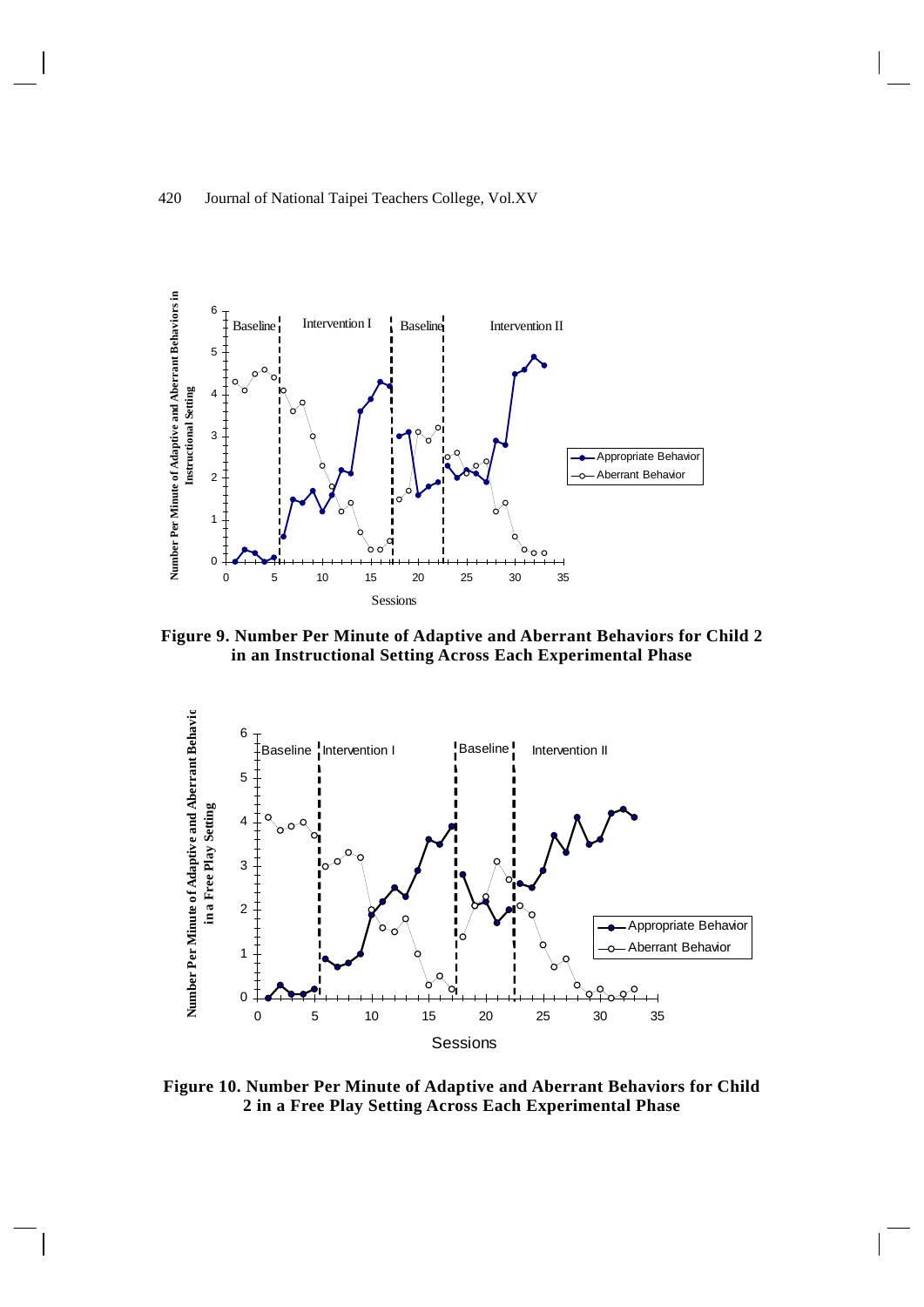



**Figure 11. Number Per Minute of Adaptive and Aberrant Behaviors for Child 3 in an Instructional Setting Across Each Experimental phase** 



**Figure 12. Number Per Minute of Adaptive and Aberrant Behaviors for Child**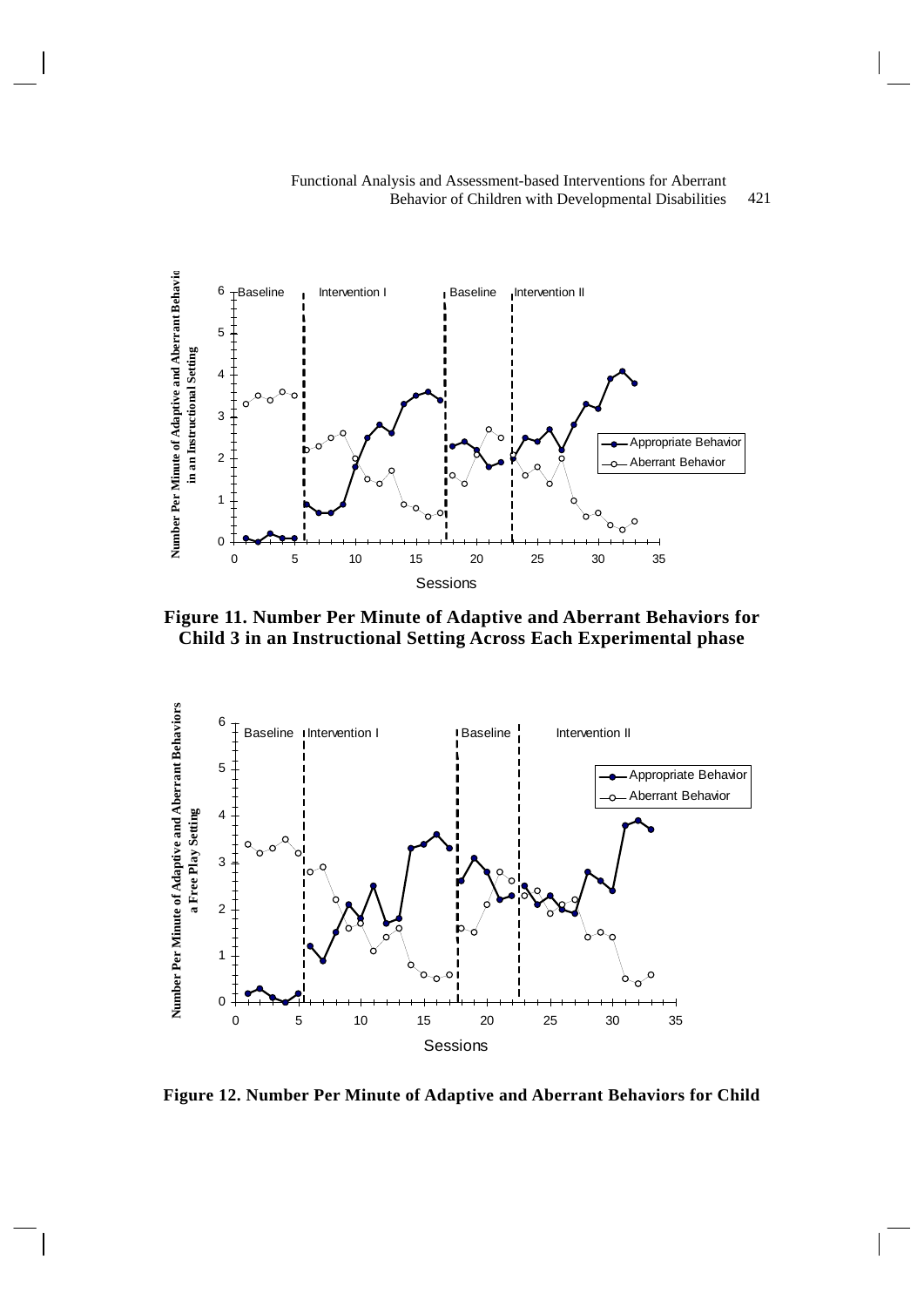# **3 in a Free Play Setting Across Each Experimental Phase DISCUSSION**

 The results of the pre-intervention functional analyses suggest that the three participants' aberrant behaviors were maintained by different controlling variables in the instructional settings and free play settings. That is, there is situation specificity in behavioral function. The present modified functional analyses advance the current literature by demonstrating the situation specificity of behavioral function in different settings; that is, the application of the functional analyses is not limited to controlled settings, and it also can be used to analyze the maintaining variables of aberrant behavior in the natural environment. This may be particularly appealing to parents and teachers since the modified brief functional analyses can easily be incorporated into natural family and classroom routines.

Researchers have stressed the need to extend the current functional analysis to examine other possible functions of aberrant behaviors and to meet the range of situations faced in applied settings (Carr, 1994; Conroy, et al., 1996; Cunningham & O'Neill, 2000; Sugai, Sprague, & Horner, 1999). The present study has developed a more refined variation of the functional analysis technique, and the results of the pre-intervention functional analyses suggest that for all three participants, aberrant behaviors were sensitive to the twelve reinforcement contingencies in different settings assessed during modified brief functional analyses. The data from the 6 modified functional analyses of the maintaining conditions of aberrant behaviors demonstrated the efficacy of the functional analysis methodology.

 It is important to note that most aberrant behaviors that occurred with decreasing rates corresponded to increasingly higher rates of appropriate behaviors and vice versa. A statistical analysis of each set of the data from the experiment demonstrated that a strong negative correlation (range= -.85 to -.98) existed between rates of appropriate behaviors and rates of aberrant behavior. Person's r(s) suggest that as appropriate behaviors increased, there was a corresponding decrease in their aberrant behavior, and vice versa. There are at least two interrelated plausible explanations for such an inverse relationship.

The first explanation involves Kazdin's (1982) supposition that a functional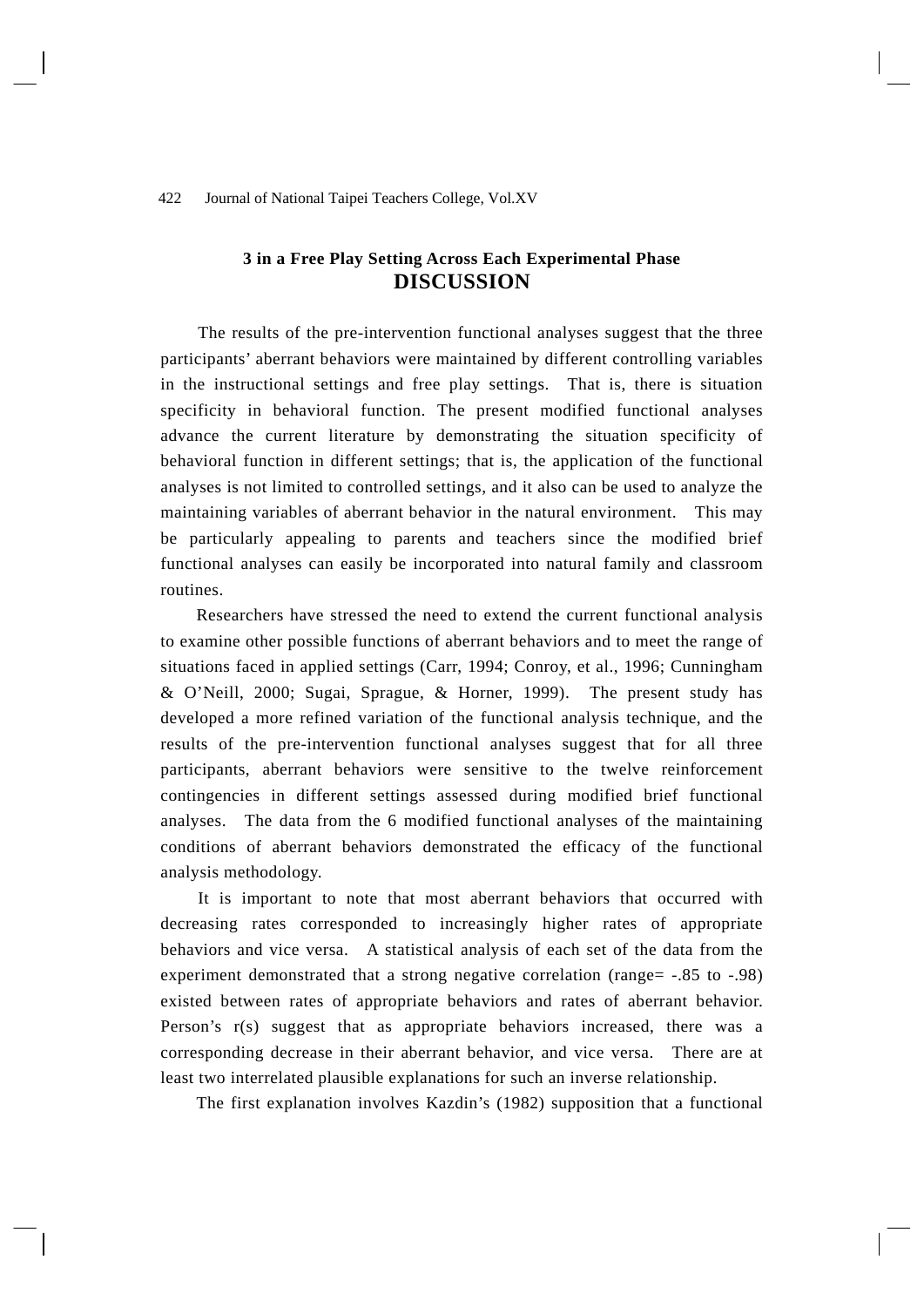#### 423 Functional Analysis and Assessment-based Interventions for Aberrant Behavior of Children with Developmental Disabilities

relationship within a group of topographically dissimilar behaviors may be observed to covary inversely even though intervention is not directly applied to the responses. This phenomenon, known as response covariation, is the observation that two or more behaviors vary inversely or directly (Kazdin, 1982). Thus, the inverse relationship between appropriate behavior and aberrant behavior observed in the experiment may represent a form of response covariation. Research on response covariation (e.g., Parrish, Cataldo, Kolko, Neef, & Egel, 1986) have demonstrated convincingly that adaptive behaviors such as prosocial communicative responses or compliance and problem behaviors may form an inverse response class. In addition, the applied literature regarding response covariation is replete with examples of increases and decreases of untreated or nontarget behaviors resulting from increases in reinforcement relative to increases in target behaviors. Several studies have shown that procedures that increase adaptive behavior often result in unplanned collateral reductions in aberrant behavior. For example, Mace and Belfiore (1990) reported that increases in compliant responses were accompanied by collateral reductions in the stereotypic behavior of a woman with severe mental retardation. However, Parrish and Roberts (1993) pointed out that although the robustness of the phenomenon of response covariation has been demonstrated in highly structured environments, very little is known about the process of response covariation under natural conditions. The researchers indicated that the lack of empirical research on this topic have created a need for systematic replications in less structured settings such as homes. Thus, the results of the present experiment are important because they extend the current literature base by documenting the existence of such a phenomenon in a free play setting of the participants' homes.

Second, corollary aberrant behaviors can be viewed as "choice behaviors", or the rate of those behaviors which occur as "extraneous responses". An individual can be said to have a "choice" of responding to the task at hand. For example, in the case of behavior disorders, the individual may choose to engage in aberrant behavior rather than adaptive behavior. Hence, during the functional communication training and functional equivalence training, when the natural results of effective communicative and appropriate behaviors began more and more to function to reinforce the participants; that is, reinforcements were denser for effective communicative and appropriate behaviors, effective communicative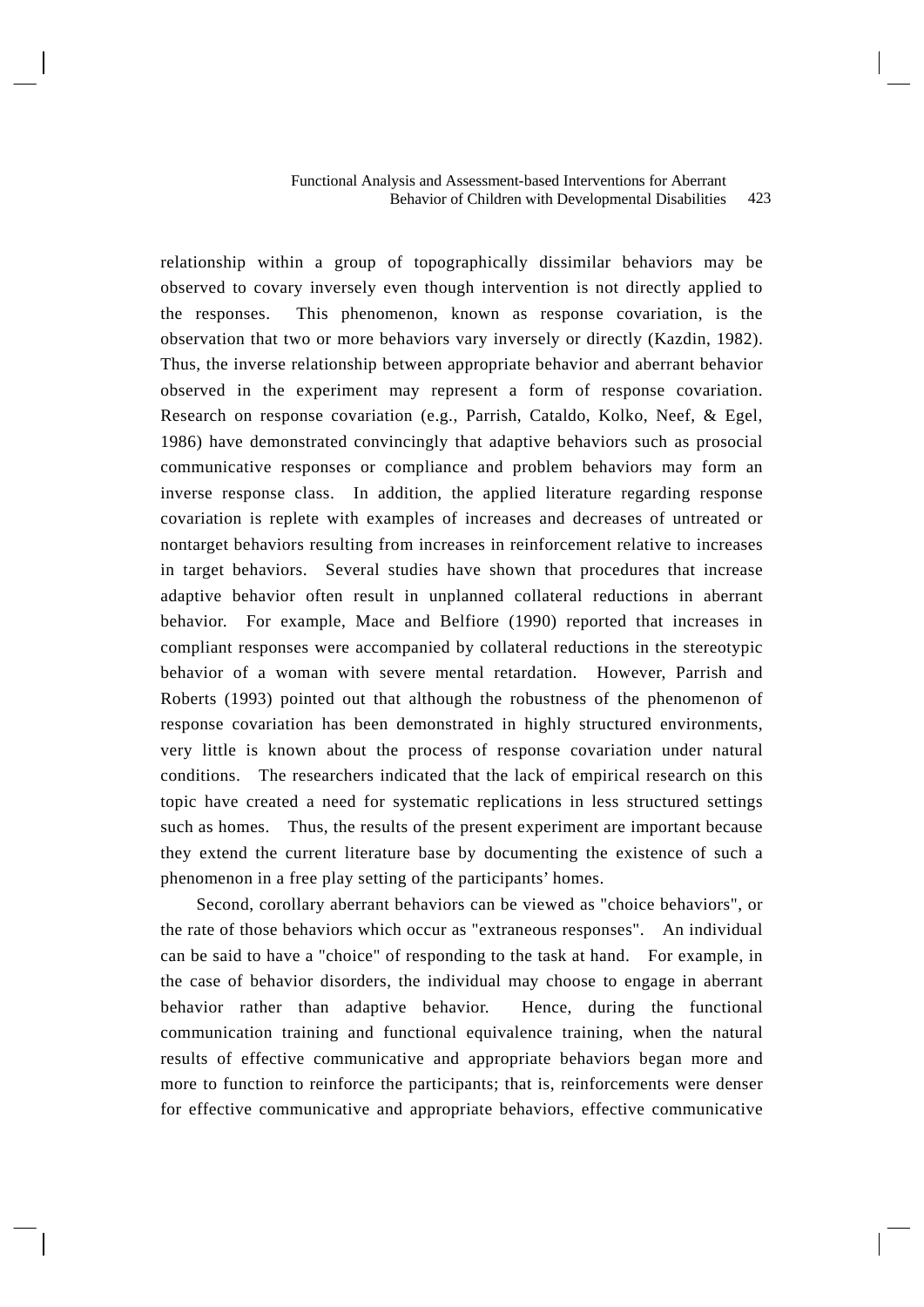and appropriate behaviors increased resulting in decreased aberrant behavior.

As suggested by the results of the pre-intervention functional analyses, the aberrant behaviors provided reinforcement functions for the students, and if the reinforcement/response conditions can be substituted by communicative and appropriate behaviors, the aberrant behaviors lose much of their utility. Maybe because the aberrant behaviors and the target communicative and appropriate behaviors trained in the Intervention I and II phases are functionally equivalent, the reinforcement schedule for the target behaviors was the 'richer' of the two schedules, thus resulting in increased appropriate behaviors and decreased aberrant behaviors. Effective communicative and appropriate behavior became a more efficient avenue for reinforcement.

The results of the experiment indicated that for all three subjects, the functional assessment-based interventions were significantly effective and efficient in reducing rates of aberrant behavior. It is important to note that no functional assessment model is effective unless it leads to a significant reduction of aberrant behavior through intervention. The results of the experiment demonstrated that the assessment-based interventions derived from a more refined variation of the functional analysis methodology could reduce aberrant behavior not only in the instructional settings but also in the free play settings. The generalization of the intervention gains to a new setting can be attributed to the introduction of natural maintaining contingencies (Stokes & Baer, 1977). Since the trained appropriate and communicative behaviors could produce useful and consistent social reinforcement in nontraining sessions and the aberrant behavior was no longer as effective, the appropriate or communicative behavior was strengthened and weakened the aberrant behavior. This may be able to explain in part why the functional communication training and functional equivalence training could facilitate the generalization in new settings.

Future investigations might further assess maintenance of these results across different individuals over long periods of time. As suggested by the literature (e.g., Forness & Kavale, 2001) and the results of this study, there may be a value to incorporate the findings of biochemical studies in the analysis of variables maintaining aberrant behavior. It may contribute to the understanding of the functions of aberrant behavior, and thus additional behavioral and psychopharmacologic treatments could be developed to eliminate the aberrant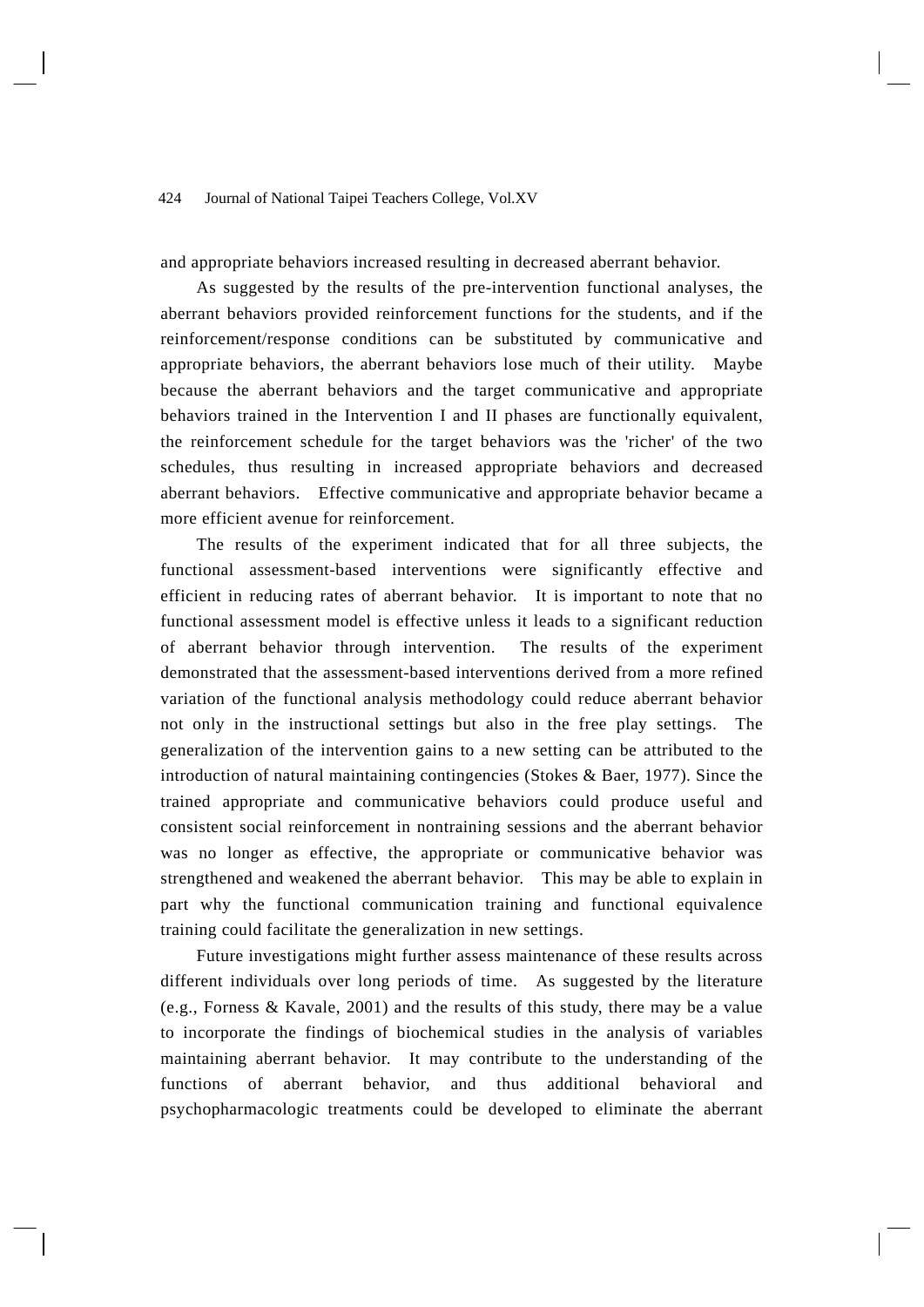behavior of individuals with developmental disabilities and to increase the likelihood that appropriate behavior will maintain during periods of nonreinforcement.

## **Acknowledgment**

This research was supported in part by the National Science Council. The author wishes to thank the parents and children for their participation in this study, and three anonymous reviewers for their valuable comments.

# **REFERENCES**

- Aman, M. G., & Singh, N. H. (1988). *Psychopharmacology of Developmental Disabilities*. New York: Springer-Verlag.
- Anderson, L., Dancis, J., & Alpert, M. (1978). Behavioral contingencies and self-mutilation in Lesch-Nyhan disease. *Journal of Consulting and Clinical Psychology, 46*, 529-536.
- Baumeister, A. A., & Rollings, J. P. (1976). Self-injurious behavior. In N. R. Ellis (Ed.), *International Review of Mental Retardation* (pp. 1-34). New York: Academic Press.
- Bird, F., Dores, P. A., Moniz, D., & Robinson, J. (1989). Reducing severe aggression and self-injurious behaviors with functional communication training. *American Journal on Mental Retardation, 94*, 37-48.
- Bodfish, J.W., Crawford, T.W., Powell, S.B., Parker, D.E., Golden, R.N. & Lewis, M.H. (1995). Compulsions in adults with mental retardation: prevalence, phenomenologly, and comorbidity with stereotypy and self-injury. *American Journal on Mental Retardation, 100*, 183-192.
- Campbell, M., Overall, J. E., & Small, A. M. (1989). Naltrexone in autistic children: An acute open dose range tolerance trial. *Journal of Academy of Child Adolescent Psychiatry, 28*, 200-206.
- Campbell, M., Small, A. M., Perry, R., & Green, W. H. (1986). Pharmacotherapy in infantile autism: Efficacy and safety. In C. Shagass, R. C. Josiassen, W. H. Bridger, K. J. Weiss, D. Stoff, and G. M. Simpson (eds.), *Biological Psychiatry 1985* (pp. 1489-1491). New York: Elsevier.
- Carr, E. G. (1977). The motivation of self-injurious behavior: A review of some hypotheses. *Psychological Bulletin, 84*, 800-816.
- Carr, E. G. (1994). Emerging themes in the functional analysis of problem behavior. *Journal of Applied Behavior Analysis, 27*, 393-399.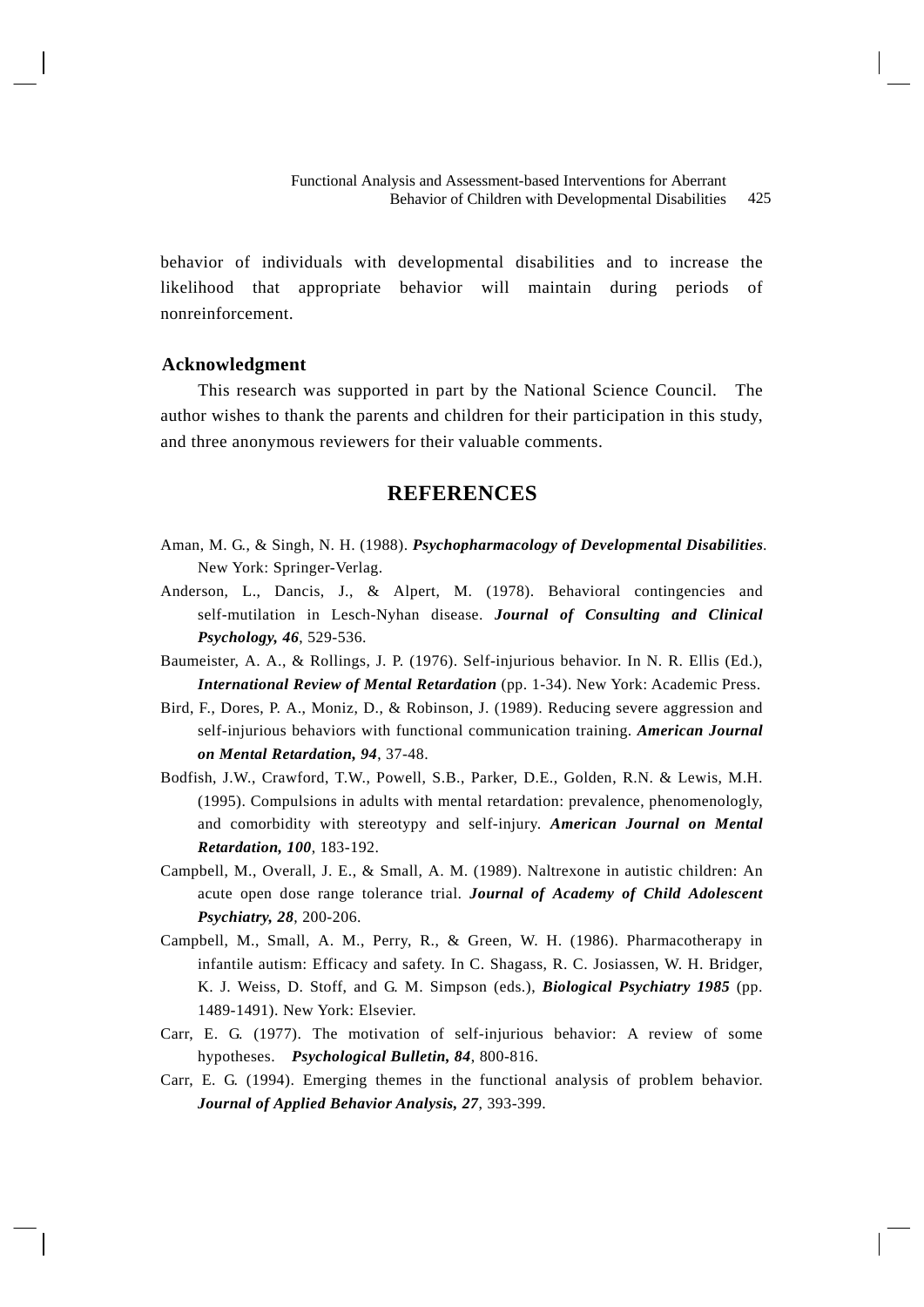- Carr, E. G., & Durand, V. M. (1985). Reducing behavior problems through functional communication training. *Journal of Applied Behavior Analysis, 18*, 111-126.
- Carr, E. G., & McDowell, J.J. (1980). Social control of self-injurious behavior of organic etiology. *Behavior Therapy, 11*, 402-409.
- Carr, E. G., & Newsom, C. (1985). Demand-related tantrums. *Behavior Modification, 9,* 403-426.
- Carr, E. G., Newsom, C.D., & Binkoff, J.A. (1980). Escape as a factor in the aggressive behavior of two retarded children. *Journal of Applied Behavior Analysis, 13*, 101-117.
- Cataldo, M. F., & Harris, J. (1982). A biological basis for self-injury in the mentally retarded. *Analysis and Intervention in Developmental Disabilities, 2*, 21-39.
- Charmove, A. S., & Harlow, H. F. (1970). Exaggeration of self-aggression following alcohol ingestion in rhesus monkeys. *Journal of Abnormal Psychology, 75*, 207-209.
- Conroy, M., Fox, J., Crain, L., Jenkins, A., & Belcher, K. (1996). Evaluating the social and ecological validity of analog assessment procedures for challenging behaviors in young children. *Education and Treatment of Children, 19*, 233-256.
- Crawford, J., Brockel, B., Schauss, S., & Miltenberger, R. G. (1992). A comparison of methods or the functional assessment of stereotypic behavior. *Journal of the Association for Persons with Severe Handicaps, 17*, 77-86.
- Cunningham, E., & O'Neill, R. E. (2000). Comparison of results of functional assessment and analysis methods with young children with autism. *Education and Training in Mental Retardation and Developmental Disabilities, 35*, 406-414.
- Day, R.M., Rea, J.A., Schussler, N.G., Larsen, S.E., &Johnson, W.L. (1988). A functionally based approach to the treatment of self-injurious behavior. *Behavior Modification, 12*, 563-589.
- DeLissovoy, V. (1963). Head banging in early childhood: A suggested cause. *Journal of Genetic Psychology, 102*, 109-114.
- Delong, G. R., & Aldershof, A. L. (1987). Long-term experience with lithium treatment in childhood: Correlation with clinical diagnosis. *Journal of the American Academy of Child Adolescent Psychiatry, 26*, 389-394.
- Derby, K. M., Wacker, D. P., Sasso, G., Steege, M., Northrup, J., Cigrand, K., & Asmus, J. (1992). Brief functional assessment techniques to evaluate aberrant behavior in an out-patient sting: A summary of 79 cases. *Journal of Applied Behavior Analysis, 25*, 713-721.
- Durand, V. M. (1990). *Severe behavior problems: A functional communication training approach*. New York: Guilford Press.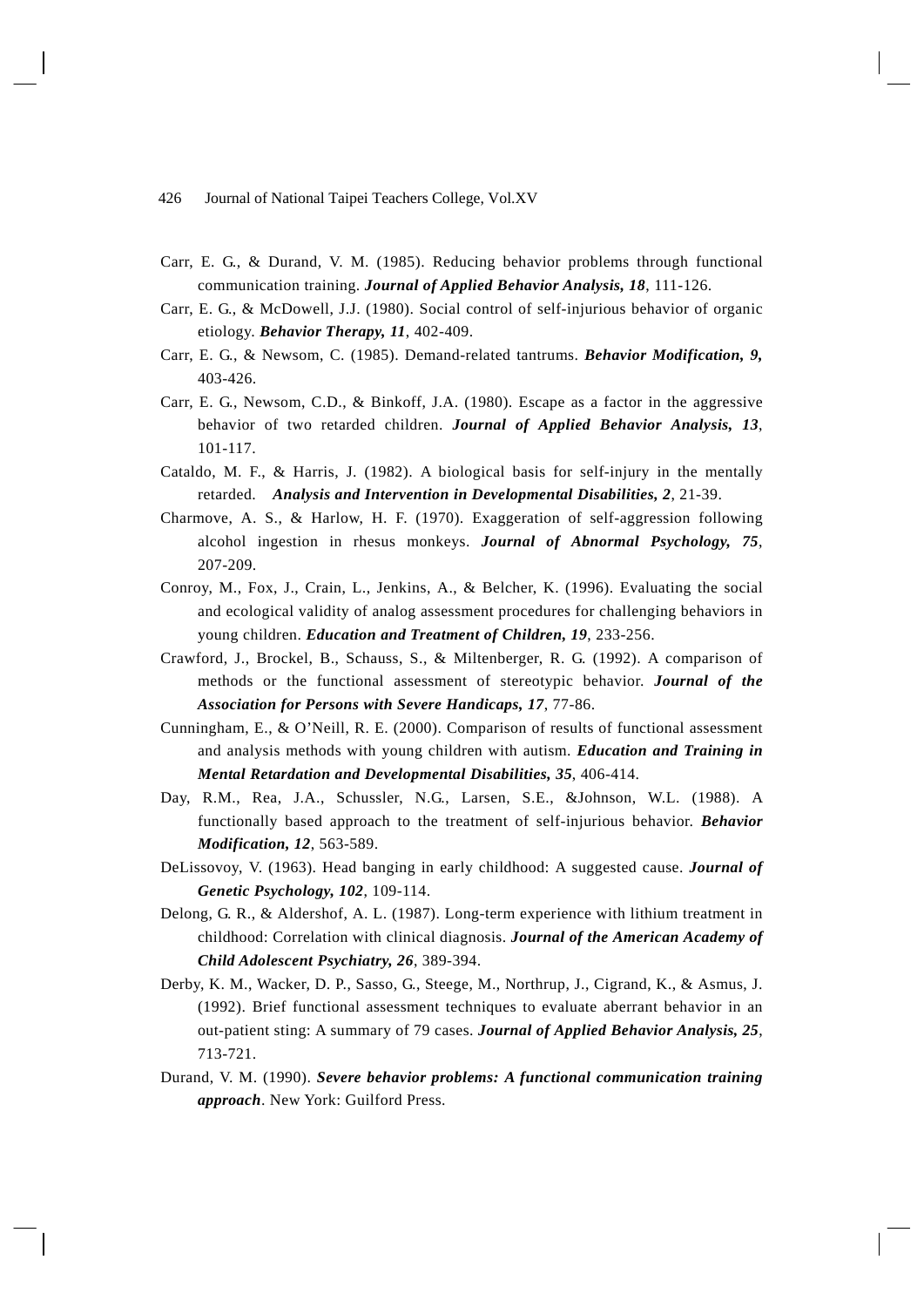- Durand, V. M., & Carr, E. G. (1987). Social influences on self-stimulatory behavior: Analysis and treatment application. *Journal of Applied Behavior Analysis, 20*, 119-132.
- Durand, V. M., & Carr, E. G. (1989). Operant learning methods with chronic schizophrenia and autism: Aberrant behavior. In J. L. Matson (Ed.), *Chronic schizophrenia and adult autism: Issues on diagnosis, assessment, and psychological treatment* (pp. 231-273). New York: Springer.
- Durand, V. M., & Crimmins, D. B. (1987). Assessment and treatment of psychotic speech in an autistic child. *Journal of Autism and Developmental Disorders, 17*, 17-28.
- Durand, V. M., & Merges, E. (2001). Functional communication training: A contemporary behavior analytic intervention for problem behaviors. *Focus on Autism and Other Developmental Disabilities, 16*, 110-19.
- Eyman, R. K., O'Connor, G., Tarjan, G. & Justine, R. S. (1972). Factors determining residential placement of metally retarded children. *American Journal of Mental Deficiency, 76*, 692-698.
- Forness, S. R., & Kavale, K. A. (2001). Ignoring the odds: Hazards of not adding the new medical model to special education decisions. *Behavioral Disorders, 26*, 269-81.
- Greer, R.D., Becker, B.J., Saxe, C.D., & Mirabella, R.F. (1985). Conditioning histories and setting stimuli controlling engagement in stereotypy or toy play. *Analysis and Intervention in Developmental Disabilities, 5*, 269-284.
- Griffen, J. C., Williams, D. E., Stark, M. T., Altmeyer, B. K., & Mason, M. (1986). Self-injurious behavior: A state-wide prevalence survey of the extent and circumstance. *Applied Research in Mental Retardation, 7*, 105-116.
- Harding, J., Wacker, D. P., Cooper, L. J., & Millard, T. (1994). Brief hierarchical assessment of potential treatment components with children in an outpatient clinic. *Journal of Applied Behavior Analysis, 27,* 291-300.
- Harris, P. (1993). The nature and extent of aggressive behavior amongst people with learning difficulties (mental handicap) in a single health district. *Journal of Intellectual Disabilities Research, 37*, 221-242.
- Horner, R. D. (1980). The effects of an environmental enrichment" program on the behavior of institutionalized profoundly retarded children. *Journal of Applied Behavior Analysis, 13*, 473-491.
- Horner, R. H., Dunlap, G., Koegel, R. L., Carr, E. G., Sailor, W., Anderson, J., Albin, R. W., & O'Neill, R. E. (1990). Toward a technology of nonaversive" behavioral support. *Journal of the Association for Persons with Severe Handicaps, 15*, 125-132.
- Horner, R. H., Sprague, J. R., O'Brien, M., & Heathfield, L.T. (1990). The role of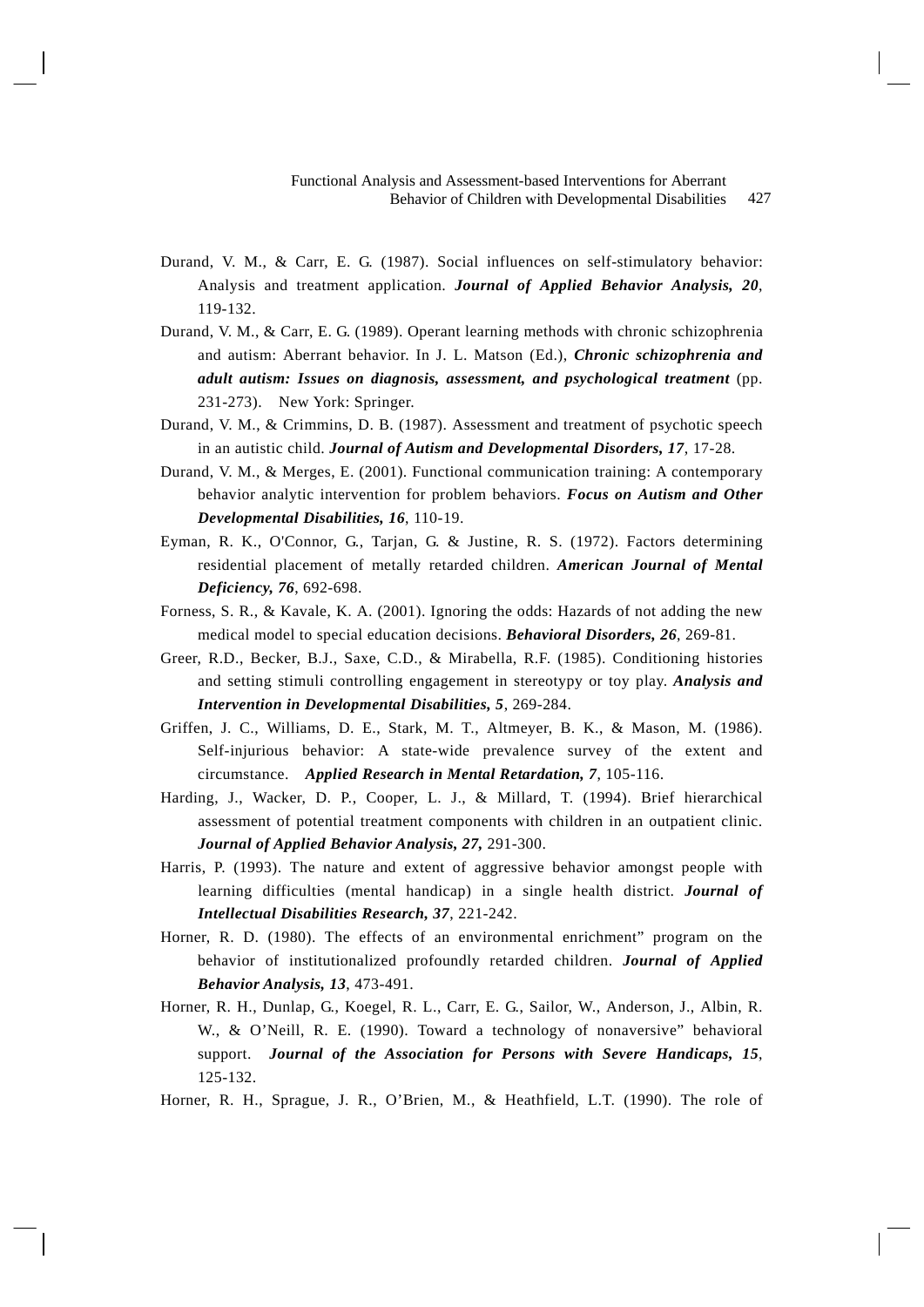response efficiency in the reduction of problem behaviors through functional equivalence training: a case study. *Journal of the Association for Persons with Severe Handicaps, 15*, 91-97.

- Iwata, B.A., Dropsy, M.F., Slifer, K.J., Bauman, K.E., & Richman, G.S. (1982). Toward a functional analysis of self-injury. *Analysis and Intervention in Developmental Disabilities, 2,* 1-20.
- Iwata, B.A., Vollmer, T. R., & Zarcone, J. R. (1990). The experimental (functional) analysis of behavior disorders: Methodology, applications, and limitations (pp. 301-330). In A.C. Repp & N.N. Singh (Eds.), *Current perspectives in the use of nonaversive and aversive interventions for persons with developmental disabilities*. Sycamore, IL: Sycamore Publishing Co.
- Iwata, B.A., Zarcone, J. R., Vollmer, T. R., & Smith, R.G. (1994). Assessment and treatment of self-injurious behavior (pp. 131-159). In E. Schopler & G. B. Mesibov (Eds.), *Behavioral issues in autism*. New York: Plenum Press.
- Jacobson, J. (1982). Problem behavior and psychiatric impairment within a developmentally disabled population I: Behavior frequency. *Applied Research in Mental retardation, 3*, 121-139.
- Joshi, P. T., Capozzoli, J. A., & Coyle, J. T. (1988). Low-dose neuroleptic therapy for children with childhood-onset/autistic pervasive developmental disorder. *American Journal of Psychiatry, 145*, 335-338.
- Kazdin, A. E. (1982). Symptom substitution, generalization, and response covariation: Implications for psychotherapy outcomes. *Psychological Bulletin, 91*, 349-365.
- Lesch, M., & Nyhan, W. L. (1964). A familial disorder or uric acid metabolism and central nervous system function. *American Journal of Medicine, 36*, 561-570.
- Lewis, M.H., Bodfish, J.W., Powell, S.B., & Golden, R.N. (1995). Clomipramine treatment for stereotypy and related repetitive movement disorders associated with mental retardation. *American Journal on Mental Retardation, 100*, 299-312.
- Lewis, M.H., & Golden, R.N. (1996). Clomipramine treatment for self-injurious behavior of individuals with mental retardation: A double-blind comparison with placebo. *American Journal on Mental Retardation, 100*, 654-665.
- Lovaas, O. I., Newsom, C., & Hickman, C. (1987). Self-stimulatory behavior and perceptual reinforcement. *Journal of Applied Behavior Analysis, 20*, 45-68.
- Mace, F. C., & Belfiore, P. (1990). Behavioral momentum in the treatment of escapemotivated stereotypy. *Journal of Applied Behavior Analysis, 23*, 507-514.
- Mace, F. C., Browder, D. M., & Lin, Y. (1987). Analysis of demand conditions associated with stereotypy. *Journal of Applied Behavior Analysis*, *19*, 411-416.
- Mace, F. C., Lalli, J. S., & Lalli, E. (1991). Functional analysis and the treatment of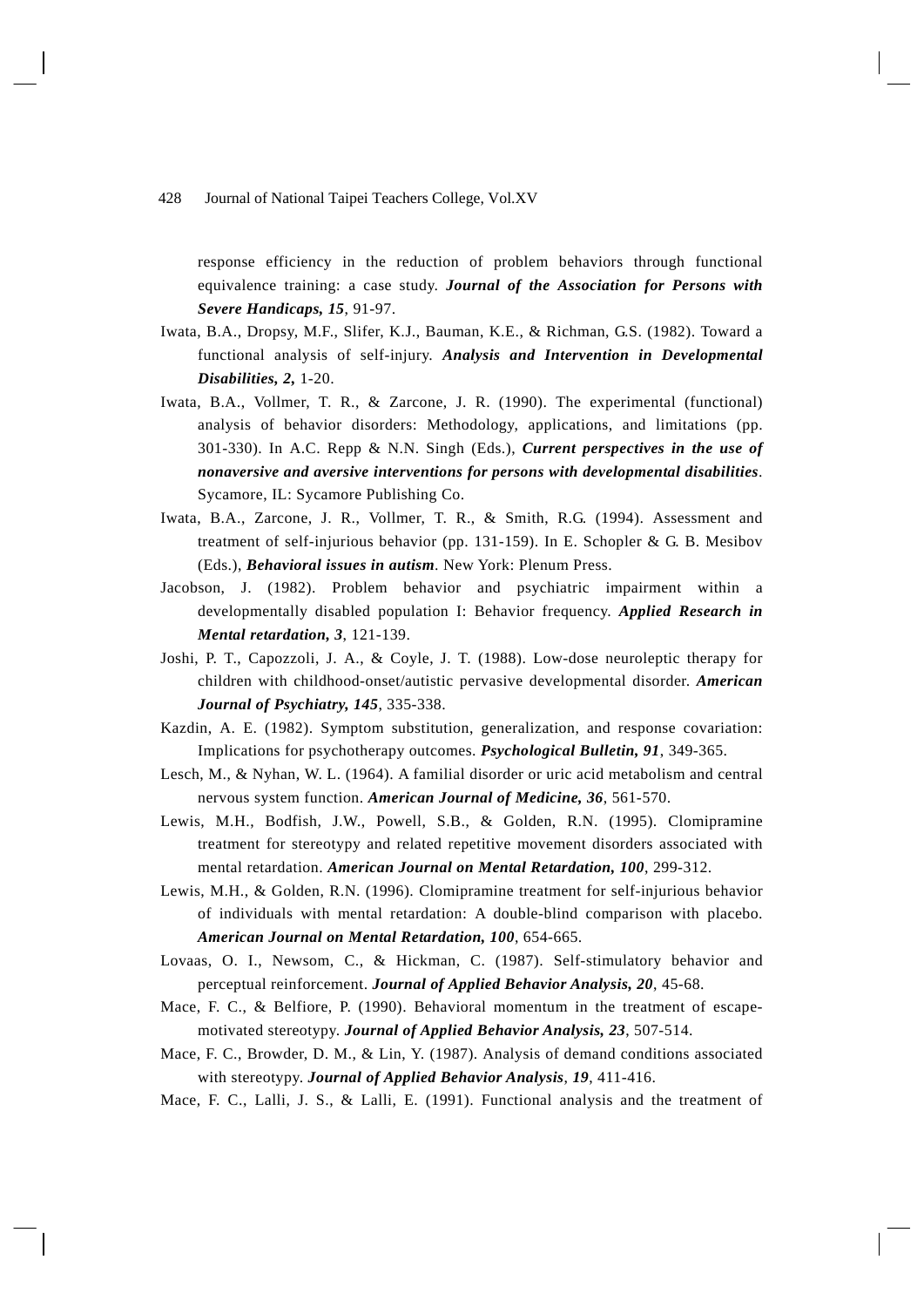aberrant behavior. *Research in Developmental Disabilities, 12*, 155-180.

- Mace, F. C., Page, T. J., Ivancic, M. T. & O'Brien, S. (1986). Analysis of environmental determinants of aggression and disruption in mentally retarded children. *Applied Research in Mental Retardation, 7*, 203-221.
- Meyer, L. H. & Evans, I. M. (1989). *Nonaversive intervention for behavior problems: A manual for home and community*. Baltimore : Brookes.
- Moniz, D., Bird, F., Robinson, J., & Dores, P. A. (1989). *The use of a graduated guidance procedure to increase task completion and reduce extreme stereotypic behavior at the same time*. Paper presented at the 13th annual convention of the Association for Behavior Analysis, Nashville.
- Murphy, G., Macdonald, S., Hall, S., & Oliver, C. (2000). Aggression and the termination of "rituals": a new variant of the escape function for challenging behavior? *Research in Developmental Disabilities, 21*, 43-59.
- Neef, N. A. & Iwata, B. A. (1994). Current research on functional analysis methodologies: An Introduction. *Journal of Applied Behavior Analysis, 27,* 211-214.
- Northup, J., Broussard, C., Jones, K., George, T., Vollmer, T. R., & Herring, M. (1995). The differential effects of teacher and peer attention on the disruptive classroom behavior of three children with a diagnosis of attention deficit hyperactivity disorder. *Journal of Applied Behavior Analysis, 28,* 227-228.
- Parrish, J. M., & Roberts, M. L. (1993). Interventions based on covariation of desired and inappropriate behavior. In Reichle, J. & Wacker, D. P. (Eds.), *Communicative alternatives to challenging behavior* (pp. 135-173). Baltimore: Paul H. Brookes Publishing Co.
- Parrish, J. M., Cataldo, M. F., Kolko, D. J., Neef, N. A., & Egel, A. L. (1986). Experimental analysis of response covariation among compliant and inappropriate behaviors. *Journal of Applied Behavior Analysis, 19*, 241-254.
- Patterson, G. R. (1982). *Coercive family process: A social learning approach*. Eudgene, OR; Castalia Publishing Co.
- Pierce, W. D., & Epling, W. F. (1995). The applied importance of research on the matching law. *Journal of Applied Behavior Analysis, 28*, 237-240.
- Podboy, J. W., & Mallory, W. A. (1977). Caffeine reduction and behavior change in the severely retarded. *Mental Retardation, 15(6)*, 40.
- Repp, A. C., & Barton, L. E. (1980). Naturalistic observations of retarded persons: A comparison of licensure decisions and behavioral observations. *Journal of Applied Behavior Analysis, 13*, 333-341.
- Repp, A. C., & Karsh, K. G. (1994). A taxonomic approach to the nonaversive treatment of maladaptive behavior of persons with developmental disabilities. In A. C. Repp & N.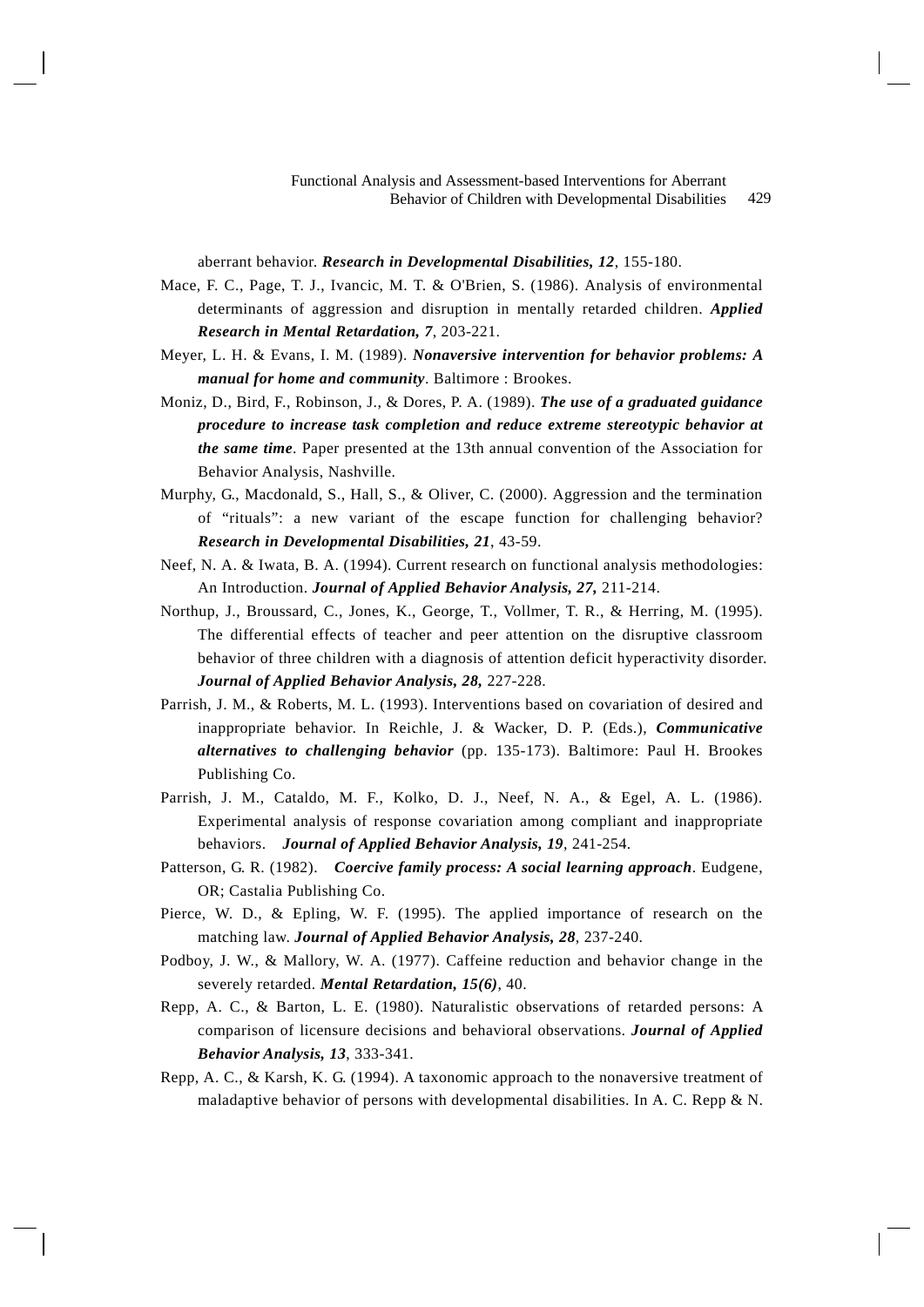N. Singh (Eds.), *Current perspectives in the use of nonaversive and aversive interventions for persons with developmental disabilities* (pp. 331-347). Sycamore, IL: Sycamore Publishing Co.

- Riemers, T. M., Wacker, D. P., Cooper, L. J., Sasso, G. M. Berg, W. K., & Steege, M. K. (1993). Assessing the functional properties of noncompliant behavior in an outpatient setting. *Child & Family Behavior Therapy, 15*, 1-15.
- Rincover, A. (1978). Sensory extinction: A procedure for eliminating self-stimulatory behavior in developmentally disabled children. *Journal of Abnormal Child Psychology, 6*, 299-310.
- Rincover, A., & Devany, J (1982). The application of sensory extinction procedures to self-injury. *Analysis & Intervention in Developmental Disabilities, 2*, 67-81.
- Sandman, C. A. (1991). The opiate hypothesis in autism and self-injury. *Journal of Child and Adolescent Psychopharmacology, 1*, 237-248.
- Sandman, C. A., Barron, J. L., & Colman, H. (1990). An orally administered opiate blocker, naltrexone, attenuates self-injurious behavior. *American Journal on Mental Retardation, 95*, 93-102.
- Sigafoos, J. & Saggers, E. (1995). A discrete-trial approach to the functional analysis of aggressive behavior in two boys with autism. *Australia & New Zealand Journal of Developmental Disabilities, 20*, 287-297.
- Sugai, G., Sprague, J. R., & Horner, R. H. (1999). Functional-Assessment-Based Behavior Support Planning: Research to Practice to Research. *Behavioral Disorders, 24*, 253-57.
- Taylor, J. C., Sisson, L. A., McKelvey, J. L., & Trefflner, M. F. (1993). Situation specificity in attention-seeking problem behavior. *Behavior Modification, 17*, 474-497.
- Tincani, M. J., Castrogiavanni, A., & Axelrod, S. (1999). A comparison of the effectiveness of brief versus traditional functional analyses. *Research in Developmental Disabilities, 20*, 327-338.
- Vollmer, T. R., Marcus, B. A., & LeBlanc, L. (1994). Treatment of self-injury and hand mouthing following inconclusive functional analyses. *Journal of Applied Behavior Analysis, 27*, 331-344.
- Vollmer, T. R., Northup, J., Ringdahl, J. E., LeBlanc, L. A., & Chauvin, T. M. (1996). Functional analyses of severe tantrums displayed by children with language delays. *Behavior Modification, 20*, 97-115.
- Wacker, D. P., Steege, M. W., Northup, J., Sasso, G., Berg, W., Reimers, T., Cooper, L., Cigrand, K., & Donn, L. (1990). A component analysis of functional communication training across three topographies of severe behavior problems. *Journal of Applied*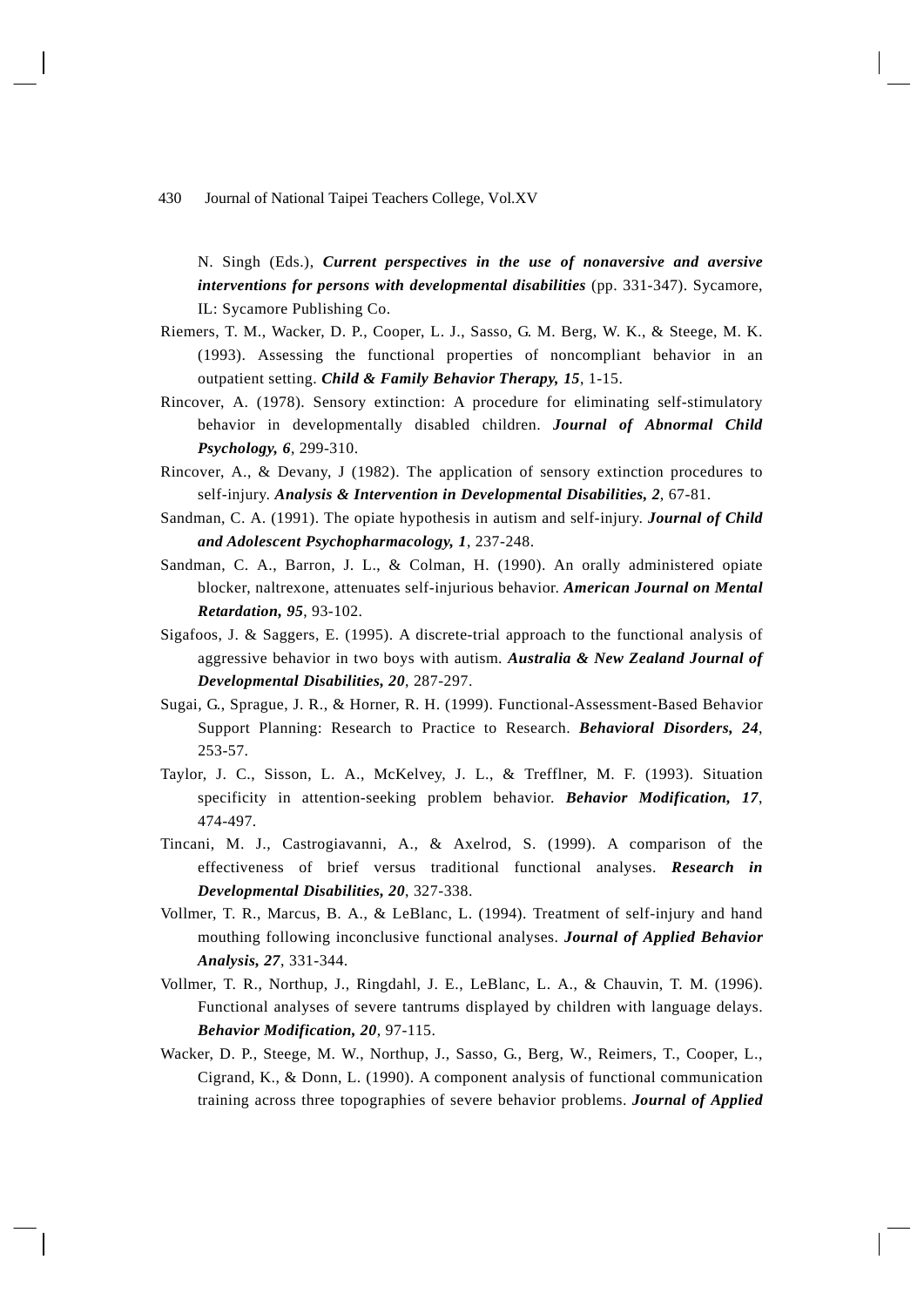431 Functional Analysis and Assessment-based Interventions for Aberrant Behavior of Children with Developmental Disabilities

*Behavior Analysis, 23*, 417-429.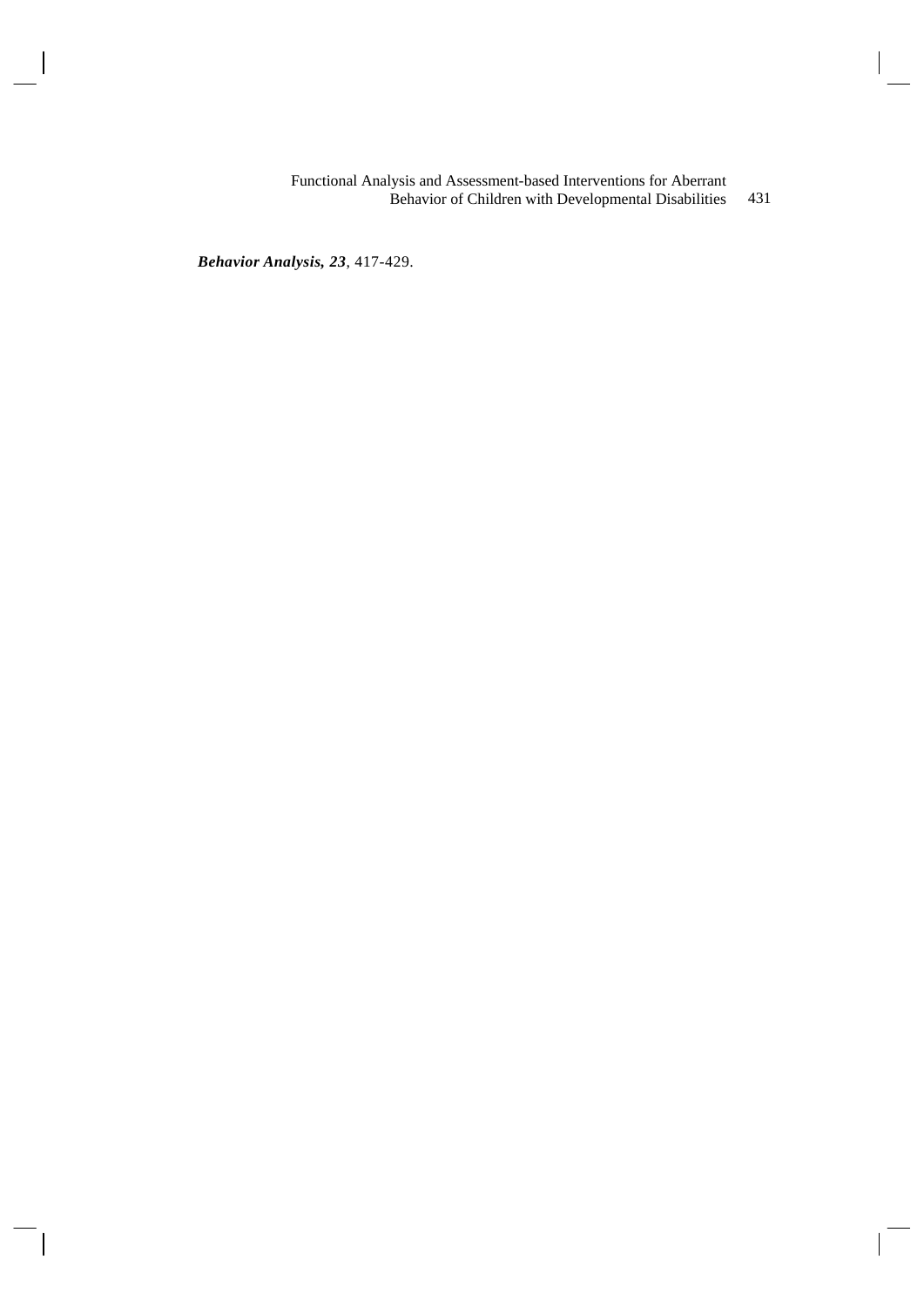432 Journal of Allemann March College, Vol.XV Party College, Vol.XV Party College, Vol.XV Party College, Vol.X 國立臺北師範學院學報,第十五期(九十一年九月)387~432

# 發展性障礙兒童異常行為之 功能分析與介入策略之實驗研究

朱慧娟"

# 摘 要

本研究旨在發展不同情境模式之功能分析法在瞭解發展性障礙兒童異常行 為發生原因的可行性,並進一步探討根據不同情境模式之功能分析結果所研擬之 介入策略對改善發展性障礙兒童異常行為與增進適 當 行 為 的成效。

研究對象為三位發展性障礙兒童。本研究分為功能分析與實驗處理二階段。 於功能分析階段,實驗設計採單一受試實驗設計法中的交替處理設計。首先以研 究者所發展的功能分析法,評量每一受試者在教學與自由活動情境中異常行為發 生的可能原因,即實際觀察每一位兒童在十二種不同實驗情境下異常行為發生的 情形,並分析所得之實徵數據,以找出引起或維持異常行為的原因。於實驗處理

朱慧娟:國立台北師範學院特殊教育學系助理教授

1